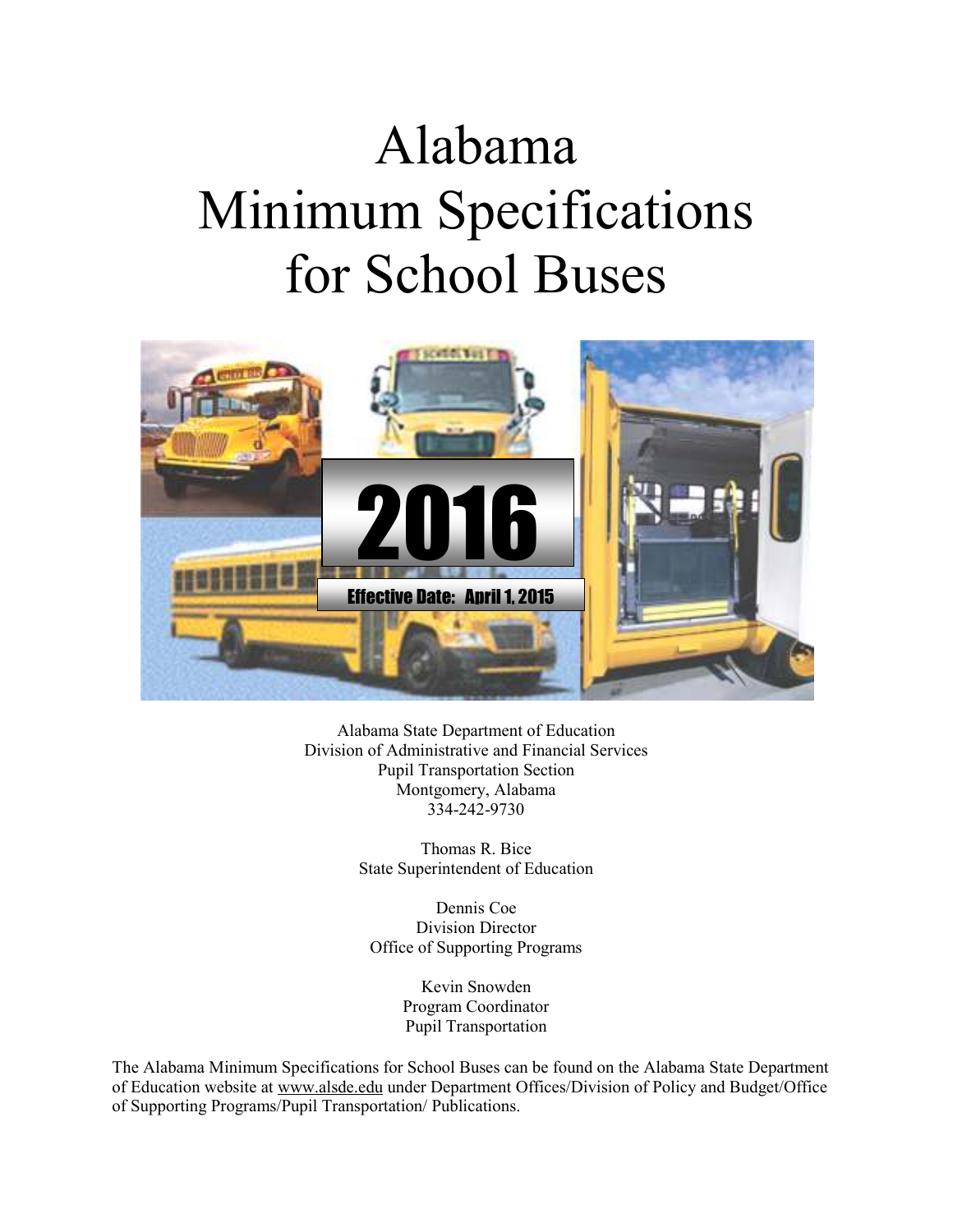# **Alabama Minimum Specifications for School Buses Changes Document**

New requirements and changes in the Alabama Minimum Specifications for School Buses for 2016 are found on the following pages and headings. All changes appear in italics with the exception of deletions. For noted deletions refer to the 2015 specifications for comparison.

| Page           | <b>Section</b>                | <b>General Description of Change</b>                           |
|----------------|-------------------------------|----------------------------------------------------------------|
| $\overline{2}$ | Bid requirements #4E          | Remove reference to Extended Warranties                        |
| $\overline{2}$ | New Technology #6             | Combine wording from Page 51, Technology and Equipment         |
| $\overline{2}$ | <b>School Bus Definitions</b> | Remove reference to Type B bus                                 |
| 15             | Battery/Batteries #2          | Clarify reference to Chassis Standard/Electrical Standard 1B   |
| 15             | Battery/Batteries #3          | Clarify wording to indicate Type C and D buses                 |
| 20             | <b>Emergency Exits #2B</b>    | Add wording to allow Spheros roof hatch                        |
| 24             | Identification #5             | Change wording to reflect actual sticker wording               |
| 24             | Identification #7             | Add wording to include "Yellow Dot" program approval           |
| 25             | Lamps and Signals #1          | Add wording to require LED interior lighting                   |
| 25             | Lamps and Signals #1          | Add wording to allow additional exterior lighting at step well |
| 41             | <b>Evacuation Blankets</b>    | Add wording to indicate two (2) storage pouches required       |
| 43             | Power Lift #14                | Remove reference to wheelchair direction on lift               |
| 43             | Power Lift #15                | Remove reference to standees                                   |
| 43             | Power Lift #16                | Remove reference to standees                                   |
| 45             | Securement & Restraint #1A    | Add wording to include WC18 guidelines and information         |
|                |                               |                                                                |
|                |                               |                                                                |
|                |                               |                                                                |
|                |                               |                                                                |
|                |                               |                                                                |
|                |                               |                                                                |

#### **NOTE: Page numbers in 2015 specifications and 2016 specifications may not coincide**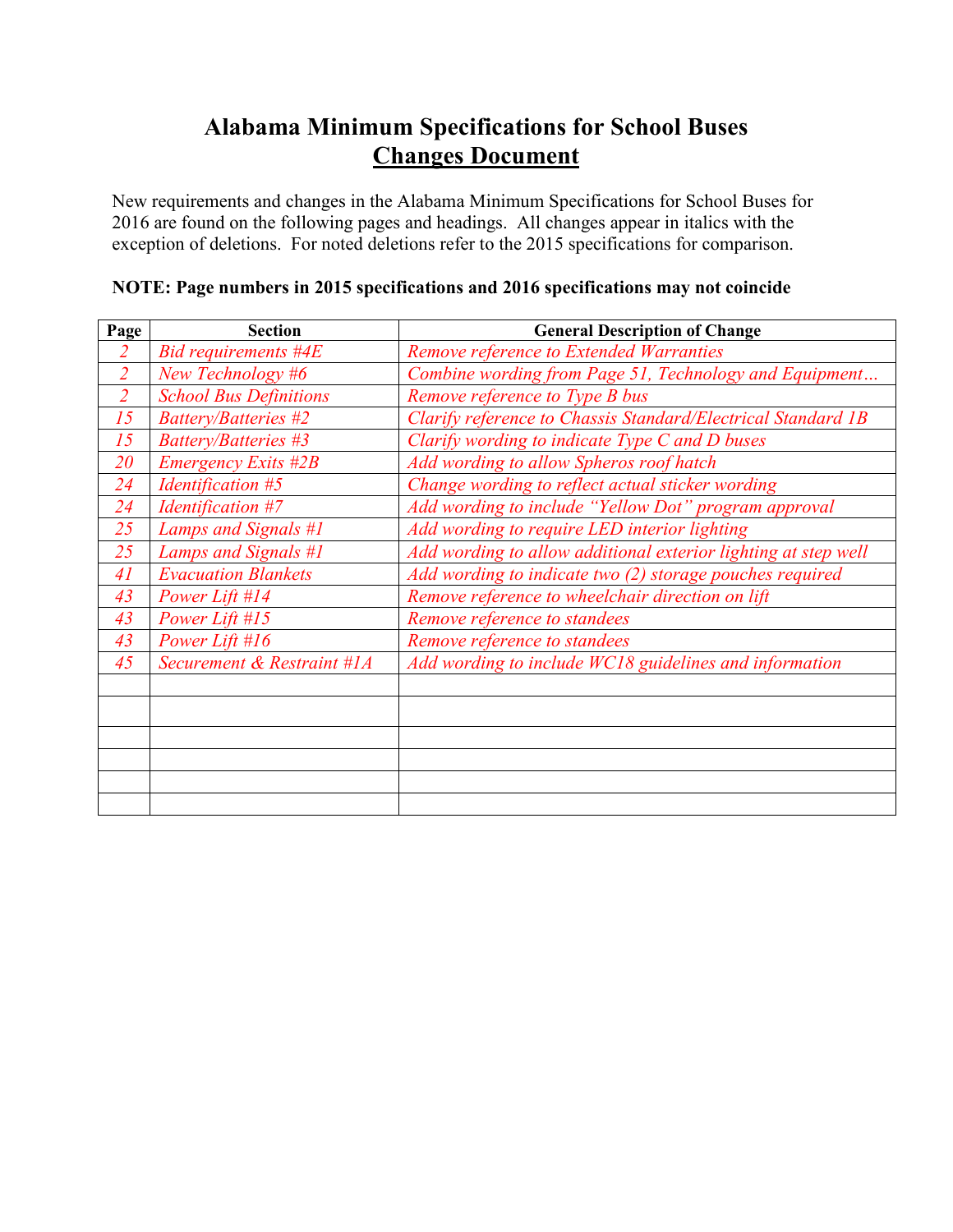

# **INTRODUCTION**

Alabama law (32-5-8) requires the Alabama State Board of Education to adopt minimum standards to govern the specifications for all new school buses and the overall operation of all school buses in the state of Alabama. This responsibility also extends to the inspection of school buses being sold and operated in the state of Alabama. The primary reason for the development of specifications and the inspection of school buses is to enhance the safety of Alabama's school buses. Every effort must be made to ensure that Alabama school buses continue to provide the safest transportation available for our most precious cargo—our students.

On behalf of the Alabama State Department of Education (ALSDE), I want to express great appreciation to each member of the Alabama School Bus Specifications Committee for their service, hard work, and commitment to the task. Special thanks are also extended to Specifications Committee Chairperson, Jeff Duke. His many years of experience, leadership, and dedication helped to ensure a successful committee meeting resulted in another set exceptional specifications.

Special thanks must also be expressed to Alabama's school bus dealers, their school bus manufacturers and the many vendors and others in the school bus industry that assisted in the development of these standards. Without their participation, the specifications process would be significantly weakened.

School bus specifications always begin as a product of many individual thoughts and ideas. However, they culminate in standards, which help assure the safest school buses possible as well as vehicles, which provide a true value for Alabama's taxpayers.

The Alabama Minimum Specifications for School Buses become effective on April 1, 2015. If you have questions or recommendations regarding any of the specifications in this document, please contact Mr. Jeff Duke at the ALSDE or any member of the specifications committee. Committee members are listed on the following page.

> Kevin Snowden, Program Coordinator Pupil Transportation Alabama State Department of Education Montgomery, Alabama 36130 334-242-9730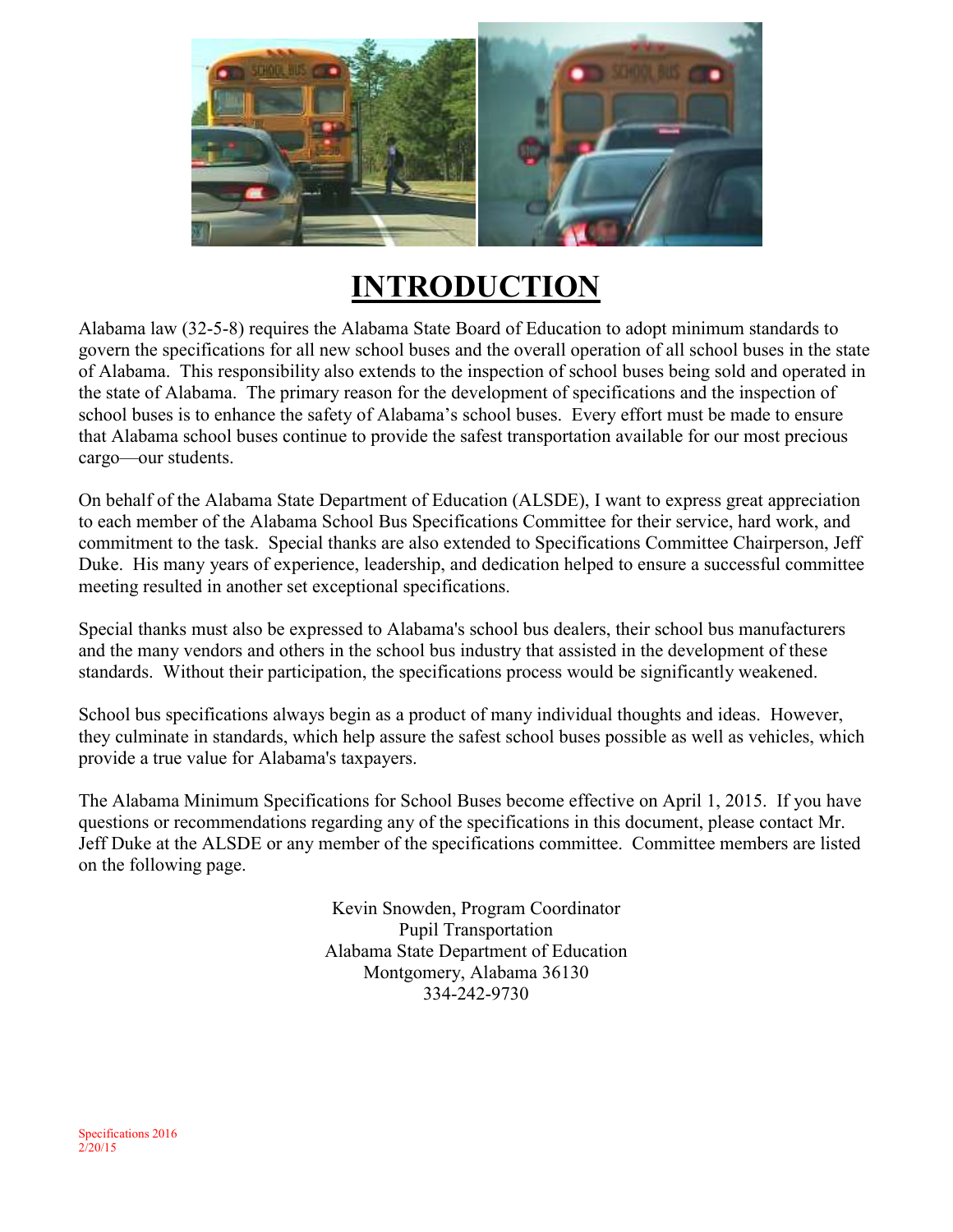# **MISSION STATEMENT**

The mission of the Alabama State Department of Education (ALSDE), Pupil Transportation Department is to ensure safe transportation for the children of Alabama.

Concerning the competitive bidding of school buses, the ALSDE supports the *Code of Alabama*, 16-13B-1, as cited below as a guideline for local Boards of Education to purchase safe school buses at an affordable price. "School buses" shall be classified in the category "materials, equipment, supplies" and should only include components which are tangible.

#### **The** *Code of Alabama*

#### **Section 16-13B-1**

#### COMPETITIVE BIDDING FOR CERTAIN CONTRACTS OF COUNTY AND CITY BOARDS OF EDUCATION

#### **Applicability; local preference zone; joint agreement; bid bond.**

(a) This chapter shall apply to county boards of education and city boards of education, or any combination of city and county boards of education as herein provided for the competitive bidding of certain contracts. With the exception of contracts for public works whose competitive bidding requirements are governed exclusively by Title 39, all expenditure of funds of whatever nature for labor, services, work, **or** for the purchase of materials, equipment, supplies, **or** other personal property involving fifteen thousand dollars (\$15,000) or more, and the lease of materials, equipment, supplies, or other personal property where the lessee is, or becomes legally and contractually, bound under the terms of the lease, to pay a total amount of fifteen thousand dollars (\$15,000) or more, made by or on behalf of any city or county board of education, except as hereinafter provided, shall be made under contractual agreement entered into by free and open competitive bidding, on sealed bids, to the lowest responsible bidder. *(Text bolded or underlined for emphasis; not in the original)*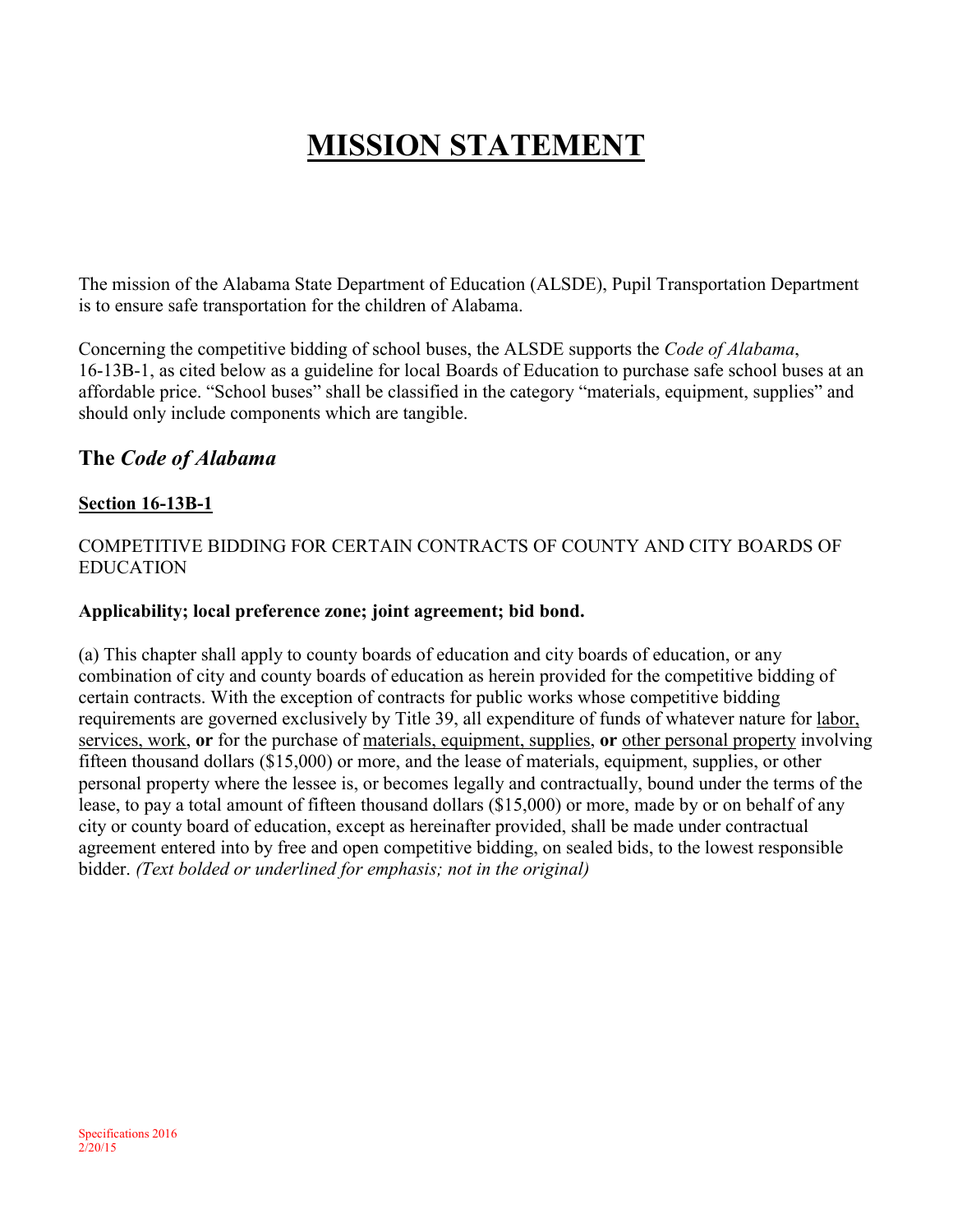#### **Alabama State Department of Education (ALSDE) School Bus Specifications Committee February 1, 2015**

Kenneth Allen Allen.kc@lee.k12.al.us Lee County Schools 614 Magazine Avenue Opelika, AL 36801 334-745-4351

Chris Bible cbible@ftpayk12.org Ft. Payne City Schools 231 38th Street NE Ft. Payne, AL 35968 256-845-9288

Glenn Brown rgbrown@bcbe.org Baldwin County Schools 2600-A Hand Avenue Bay Minette, AL 36507 251-580-1894

Richard Cash cashr@bibbed.org Bibb County Schools 721 Walnut Street Centreville, AL 35042 205-926-9611

Keith Clark khclark@morgank12.org Morgan County Schools 1325 Point Mallard Parkway SE Decatur, AL 35601 256-353-6442

Josh Dunn jdunn@jefcoed.com Jefferson County Schools 2513 Cedar Hill Drive Birmingham, AL 35217 205-379-4605

David Gibson dgibson@pcboe.net Phenix City Schools P. O. Box 460 Phenix City, AL 36867 334-298-2823

Specifications 2016 2/20/15

Don Ingram dingram@auburnschools.org Auburn City Schools P. O. Box 3270 Auburn, AL 36831-3270 334-887-4915

Lee Lindsay, ASTA President lindsay.lee@lee.k12.al.us Lee County Schools 614 Magazine Avenue Opelika, AL 36801 334-745-4351

Tony Morris morristrn@yahoo.com Pell City Schools 1000 Bruce Etheredge Parkway Pell City, AL 35128-3213 205-884-4800

Turner Oliver olivert@pcboe.org Pickens County Schools P. O. Box 32 Carrollton, AL 35447 205-367-8244

Mickey Outlaw moutlaw@dalecountyboe.org Dale County Schools 202 South Highway 123, Suite E Ozark, AL 36360 334-774-2360

Fay Parker fay.parker@lcschools.org Lauderdale County Schools P. O. Box 278 Florence, AL 35631 256-760-1338

Brian Stovall brian.stovall@lcsk12.org Limestone County Schools 300 South Jefferson Street Athens, AL 35611 256-232-5130

Kevin Snowden Program Coordinator ksnowden@alsde.edu State Department of Education 334-525-0294

Jerome Cook cook8500@bellsouth.net State Department of Education 251-581-0236

Jeff Duke, Chairman papajd@charter.net State Department of Education 256-264-3726

Obie Fuller obeyonly1@yahoo.com State Department of Education 334-321-1620

Jerry Harper jharper@alsde.edu State Department of Education 205-354-9075

Jerry Lassiter jlassiter@alsde.edu State Department of Education 888-393-0510

Jeff Snider jeffsnider2010@yahoo.com State Department of Education 205-259-0099

Cathy Staggs ctstaggs@bellsouth.net State Department of Education 205-410-1721

Jerry Davidson lindacd50@bellsouth.net State Department of Education 205-601-0513

Ray Jones dLjo55@charter.net State Department of Education 706-586-1050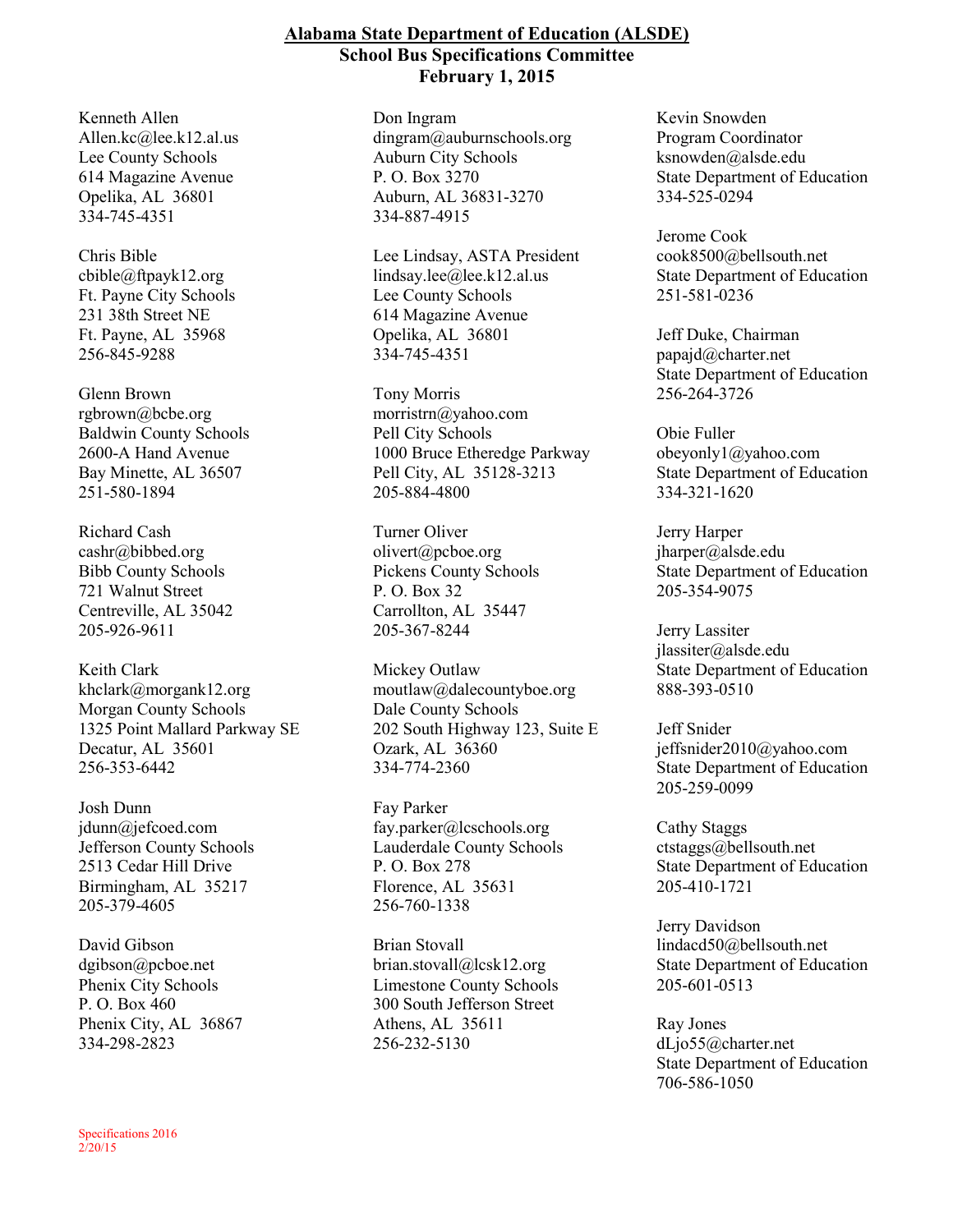

The **Alabama School Bus Inspection Handbook** was developed by the Alabama State Department of Education (ALSDE) Pupil Transportation Section as a standard for school bus safety inspections at the local school system level. This handbook is provided as a guideline for local school system school bus inspectors, shop foremen, technicians, maintenance supervisors, and transportation directors in conducting the monthly inspections required by Alabama law and the Rules of the Alabama State Board of Education.

The goal of this handbook is to provide uniform standards for state and local school bus inspections. The manual also identifies the critical items to be inspected on Alabama school buses, how they are to be inspected, and which items should remove a school bus from service until the item is repaired ("out of service" items).

Copies of the handbook have been distributed to all local school systems. Additional copies of the document are available from the ALSDE, Pupil Transportation Section at 334-242-9730 or on the ALSDE website at www.alsde.edu under Department Offices/Division of Policy and Budget/Office of Supporting Programs/Pupil Transportation/ Publications.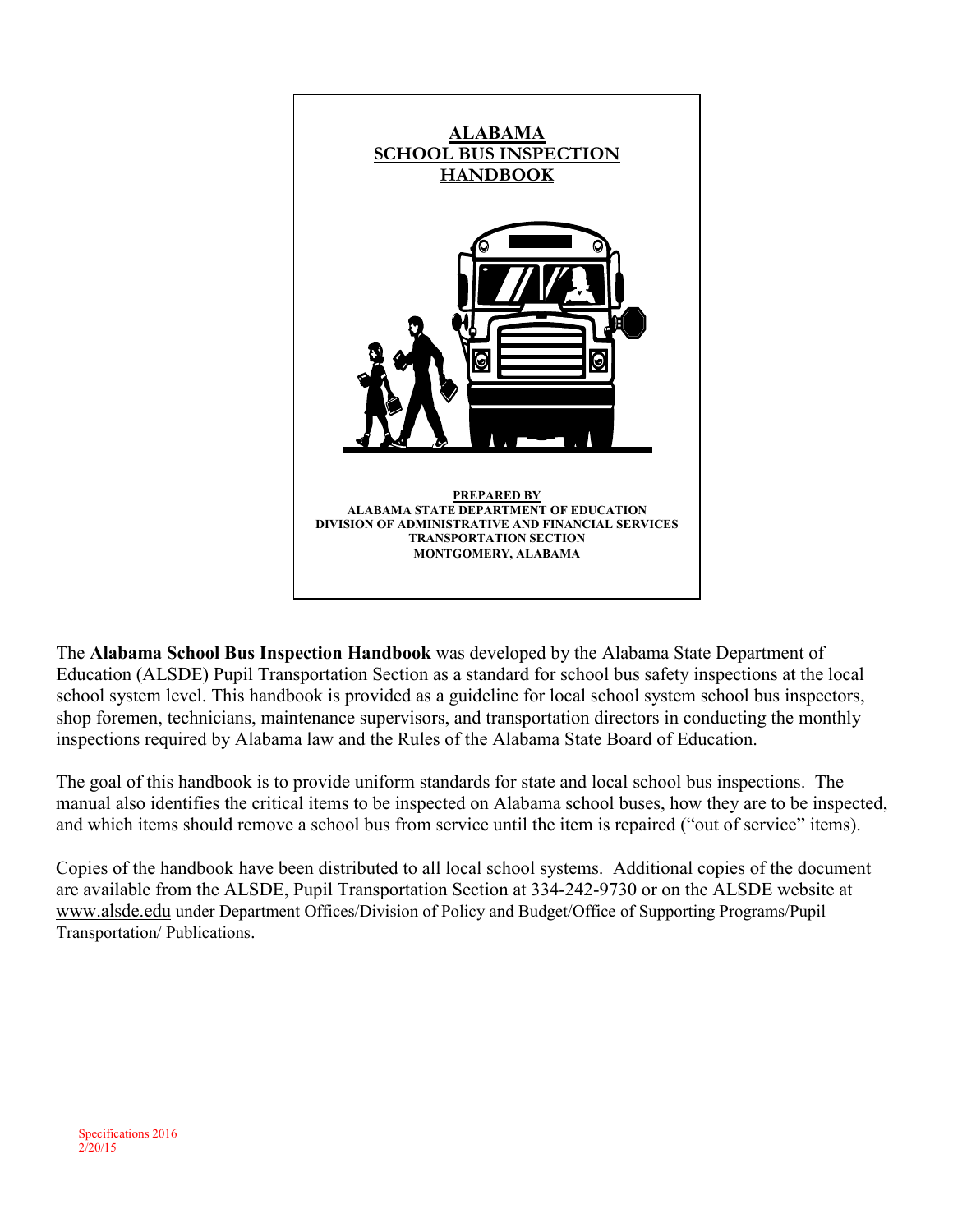# **TABLE OF CONTENTS**

|                                                  | <b>PAGE</b> |
|--------------------------------------------------|-------------|
| <b>SECTION I - GENERAL</b>                       | 1           |
|                                                  | 3           |
| <u>SECTION II - SCHOOL BUS CHASSIS STANDARDS</u> | 3           |
|                                                  | 3           |
|                                                  | 3           |
|                                                  | 5           |
|                                                  | 5           |
|                                                  | 5           |
|                                                  |             |
|                                                  | 6           |
|                                                  | 6           |
|                                                  | 6           |
|                                                  | 7           |
|                                                  | 8           |
|                                                  | 8           |
|                                                  | 9           |
|                                                  | 9           |
|                                                  | 10          |
|                                                  | 10          |
|                                                  | 10          |
|                                                  | 10          |
|                                                  | 11          |
|                                                  | 11          |
|                                                  | 11          |
|                                                  | 11          |
|                                                  | 12          |
|                                                  | 12          |
|                                                  | 12          |
|                                                  | 12          |
|                                                  | 13          |
|                                                  | 13          |
|                                                  | 13          |
|                                                  | 13          |
|                                                  | 13          |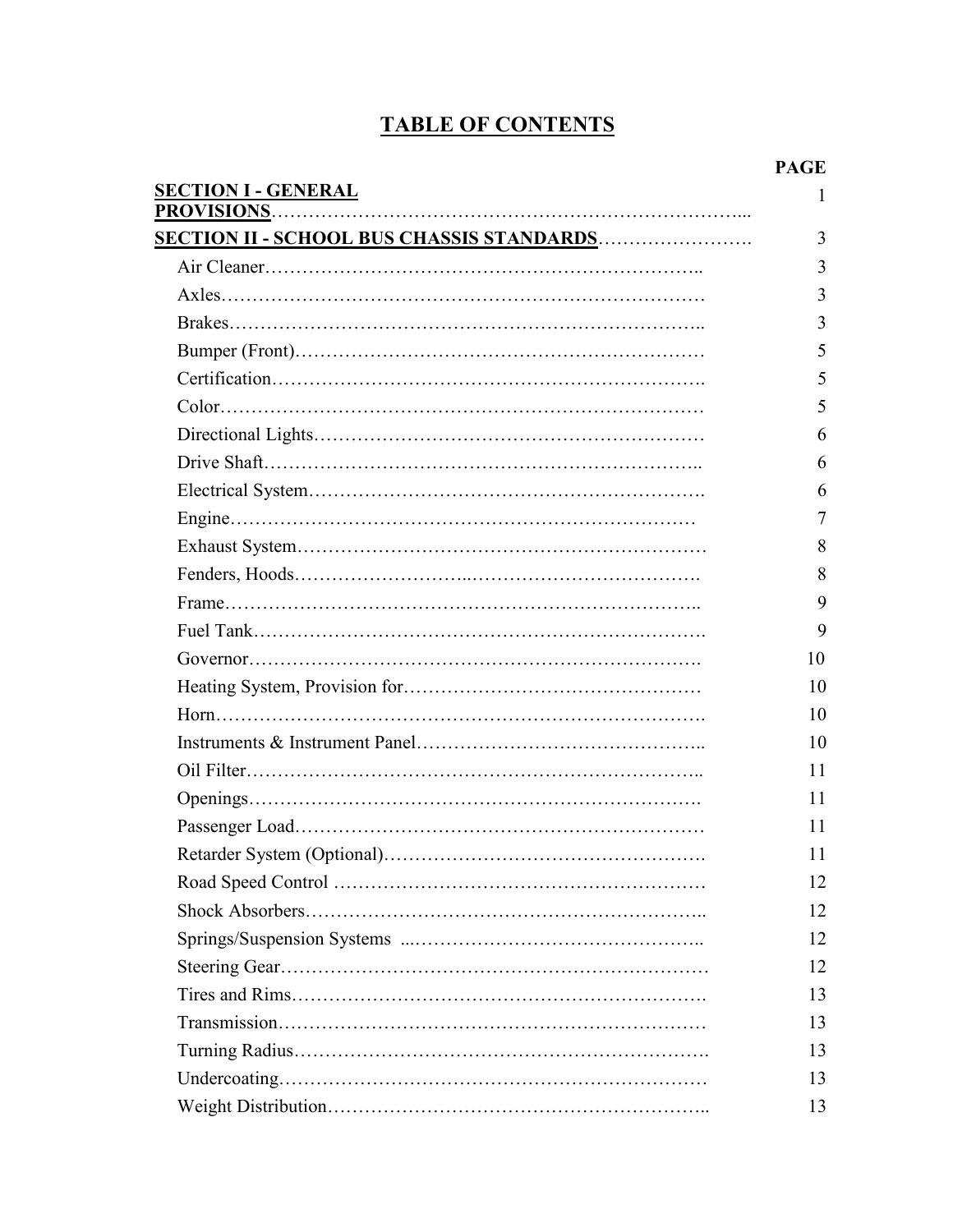| <b>SECTION III - SCHOOL BUS BODY STANDARDS</b> | <b>PAGE</b> |
|------------------------------------------------|-------------|
|                                                | 14          |
|                                                | 14          |
|                                                | 14          |
|                                                | 15          |
|                                                | 15          |
|                                                | 15          |
|                                                | 15          |
|                                                | 15          |
|                                                | 16          |
|                                                | 16          |
|                                                | 16          |
|                                                | 16          |
|                                                | 17          |
|                                                | 18          |
|                                                | 18          |
|                                                | 19          |
|                                                | 20          |
|                                                | 20          |
|                                                | 21          |
|                                                | 21          |
|                                                | 21          |
|                                                | 21          |
|                                                | 21          |
|                                                | 22          |
|                                                | 22          |
|                                                | 23          |
|                                                | 23          |
|                                                | 25          |
|                                                | 25          |
|                                                | 25          |
|                                                | 25          |
|                                                | 27          |
|                                                | 28          |
|                                                | 28          |
|                                                |             |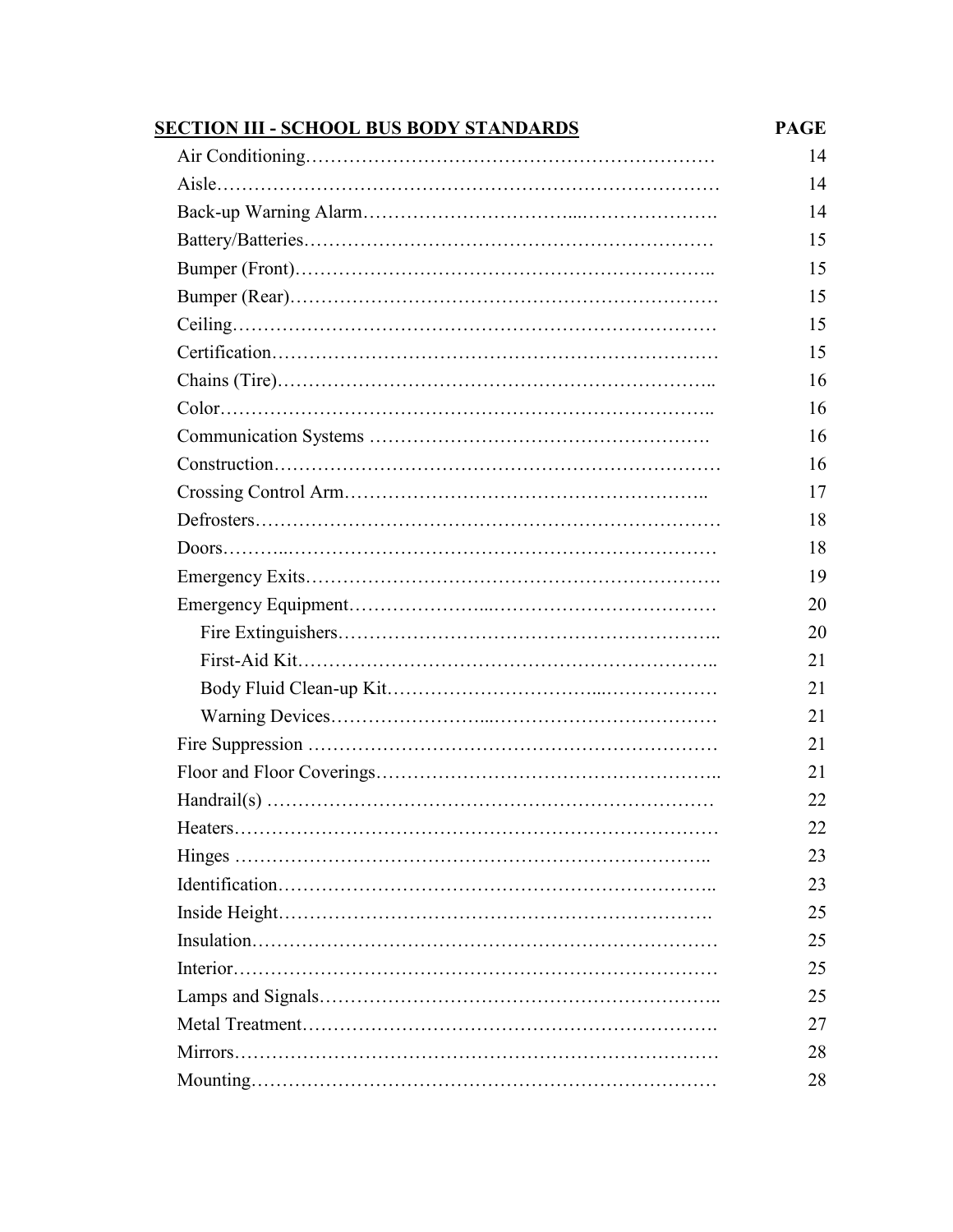| <b>SECTION III - SCHOOL BUS BODY STANDARDS (Continued)</b> | <b>PAGE</b> |
|------------------------------------------------------------|-------------|
|                                                            | 29          |
|                                                            | 29          |
|                                                            | 29          |
|                                                            | 29          |
|                                                            | 29          |
|                                                            | 30          |
|                                                            | 30          |
|                                                            | 31          |
|                                                            | 32          |
|                                                            | 32          |
|                                                            | 32          |
|                                                            | 33          |
|                                                            | 33          |
|                                                            | 33          |
|                                                            | 33          |
|                                                            | 33          |
|                                                            | 34          |
|                                                            | 34          |
|                                                            | 34          |
|                                                            | 34          |
|                                                            | 35          |
|                                                            | 35          |
|                                                            | 36          |
|                                                            | 36          |
|                                                            | 36          |
|                                                            | 36          |
|                                                            | 37          |

#### **SECTION IV - SPECIAL NEEDS SCHOOL BUS STANDARDS**

| 39 |
|----|
| 39 |
| 39 |
| 40 |
| 40 |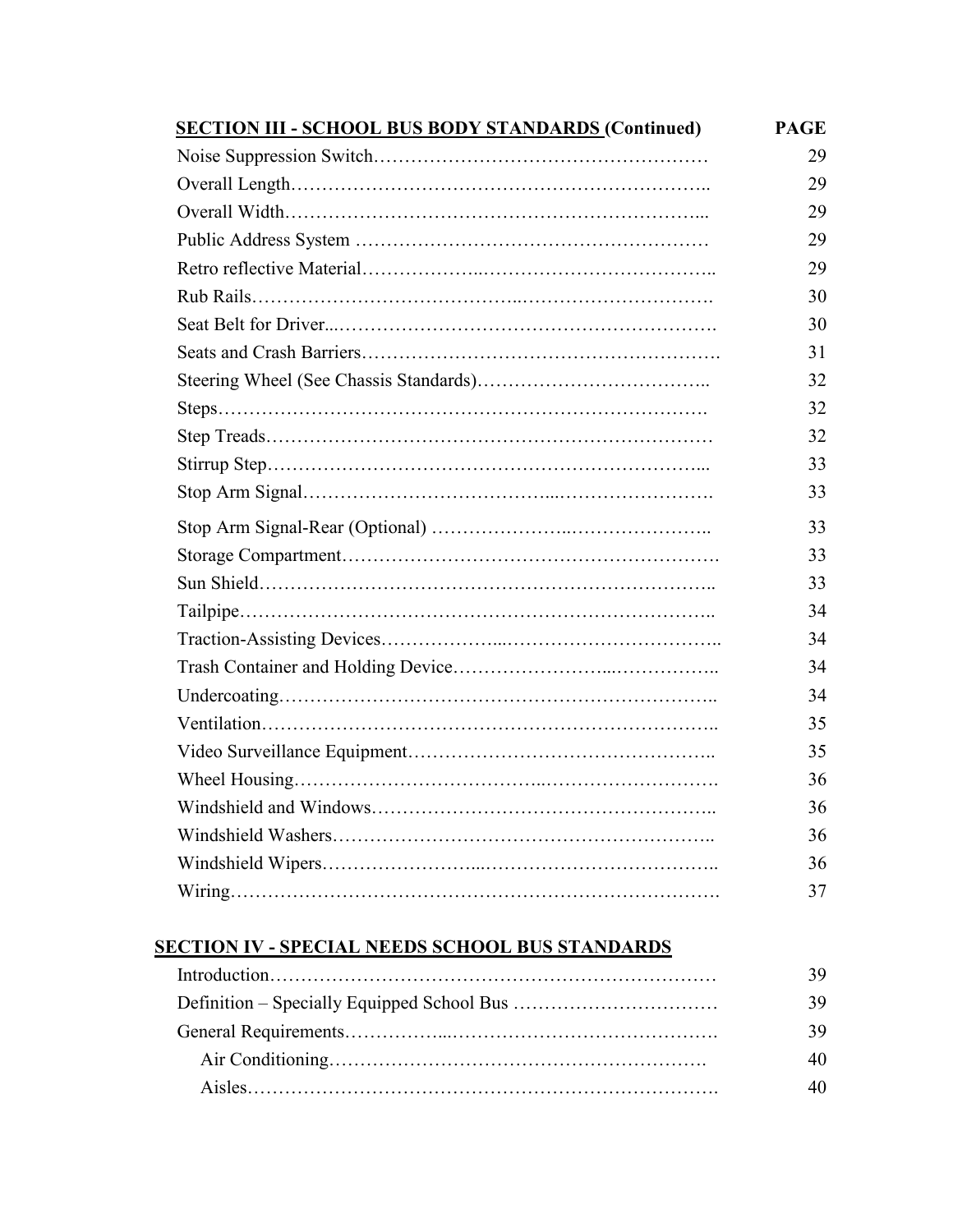|                                                                 | 40 |
|-----------------------------------------------------------------|----|
|                                                                 | 40 |
|                                                                 | 41 |
|                                                                 | 41 |
|                                                                 | 41 |
|                                                                 | 41 |
|                                                                 | 41 |
|                                                                 | 44 |
|                                                                 | 44 |
|                                                                 | 45 |
|                                                                 | 45 |
| Securement and Restraint System for Wheelchair/Mobility Aid and |    |
|                                                                 | 45 |
|                                                                 | 49 |
|                                                                 | 49 |
|                                                                 | 50 |

#### **SECTION V - ALTERNATE FUEL SOURCE STANDARDS** 51

|                                                          | 51 |
|----------------------------------------------------------|----|
|                                                          | 52 |
|                                                          | 52 |
| <b>SECTION VII - MULTIFUNCTIONAL SCHOOL ACTIVITY BUS</b> | 52 |
|                                                          | 52 |
|                                                          | 52 |
|                                                          | 52 |
|                                                          | 52 |
|                                                          | 52 |

 Inspections …………………………………………………………….. 53 Regulations ……………………………………………………………. 53

# **DISPOSAL OF USED SCHOOL BUSES**

#### **SECTION VIII – QUICK REFERENCE CHART**

55

54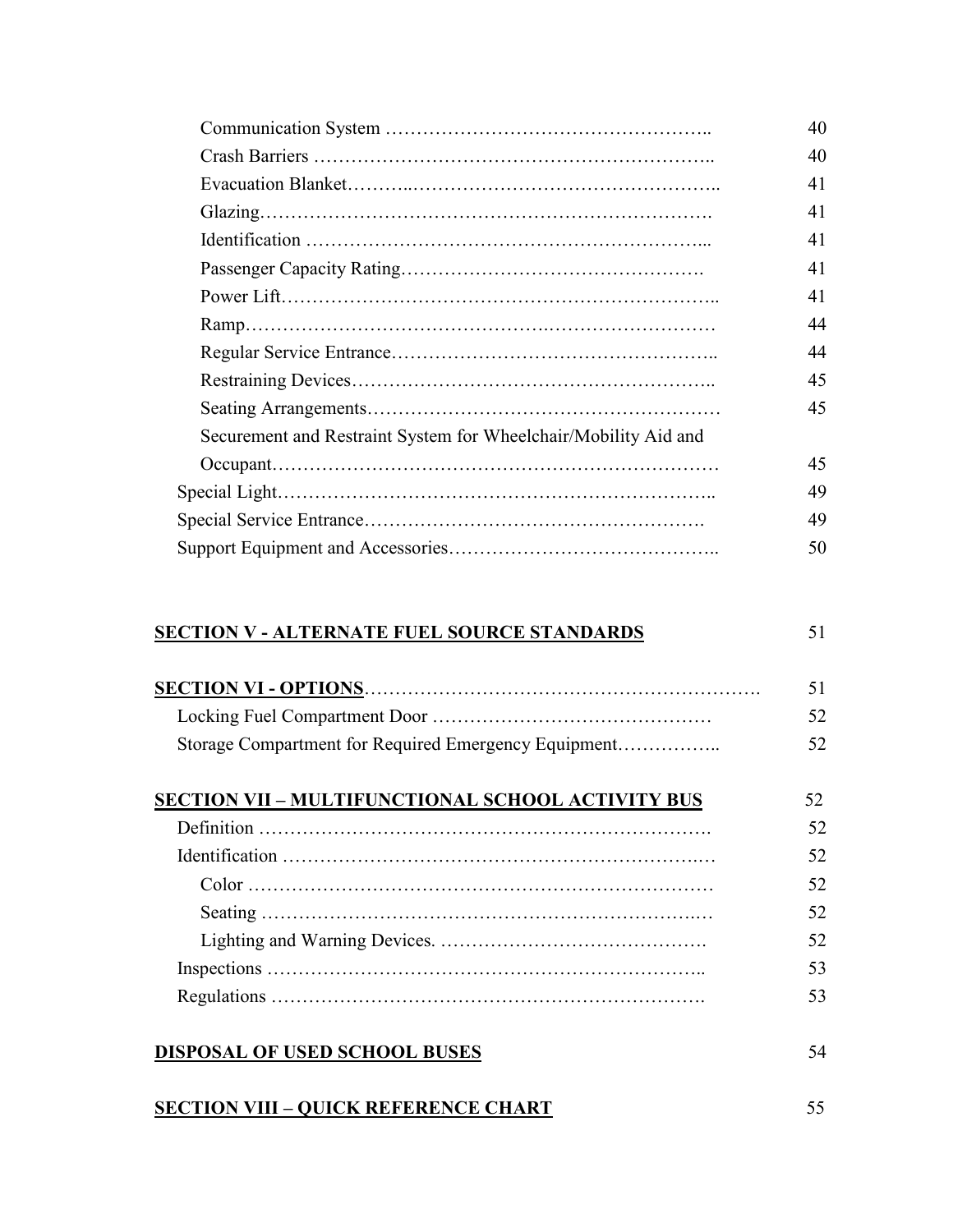### **ALABAMA MINIMUM SPECIFICATIONS FOR SCHOOL BUSES EFFECTIVE April 1, 2015**

#### **SECTION I - GENERAL PROVISIONS**

#### **Standards**

 1. All school buses ordered by local education agencies beginning **April 1, 2014,** shall (1) meet the applicable Federal Motor Vehicle Safety Standards (FMVSS), and (2) meet Alabama Minimum Specifications for School Buses. In the event of a conflict between the requirements of an applicable Federal Motor Vehicle Safety Standard, as referred to in this section, and the Alabama minimum specifications, the requirements of the FMVSS shall control. **School buses not meeting minimum specifications will not be certified by the Alabama State Department of Education (SDE). Under unusual circumstances and with adequate justification, exceptions to these specifications may be granted by the SDE Director of Pupil Transportation.**

#### **Certification**

 2. All school buses shall display a **durable, legible** certification data plate mounted in the driver's compartment of the vehicle. On this data plate, the manufacturer shall certify to the SDE and the local education agency that the school bus meets or exceeds all standards as specified herein, is in compliance with the applicable FMVSS, and is manufactured from all new components. All chassis and body information shall appear on this certification data plate. The bus body data plate shall specify the maximum design capacity of the body. The maximum design capacity of any bus body size shall be the number of passengers the bus can transport before special needs modifications.

#### **Used School Buses**

 3. Used school buses purchased for use by a school system in Alabama shall meet all of the legal Federal and Alabama requirements for school buses that were in effect on the date the vehicle was manufactured. It is recommended that school systems contact the SDE Pupil Transportation Office prior to the purchase of any used school bus.

#### **Bid Requirements**

- 4. In order to be in compliance with the State Bid Law, school bus purchases shall be by competitive bidding. Bid forms to the body manufacturer shall contain certain options required by the chassis manufacturer, which may result in changes in normal Gross Vehicle Weight Rating (GVWR) or alterations to the body. For special needs buses, the school system shall provide the dealers with detailed information regarding desired floor plan. The school bus body manufacturer shall submit floor plans which include dimensions at the time bid quotations are submitted showing:
	- A. Location of the emergency door, emergency windows and roof hatches.
	- B. Aisle and staging areas and seat spacing.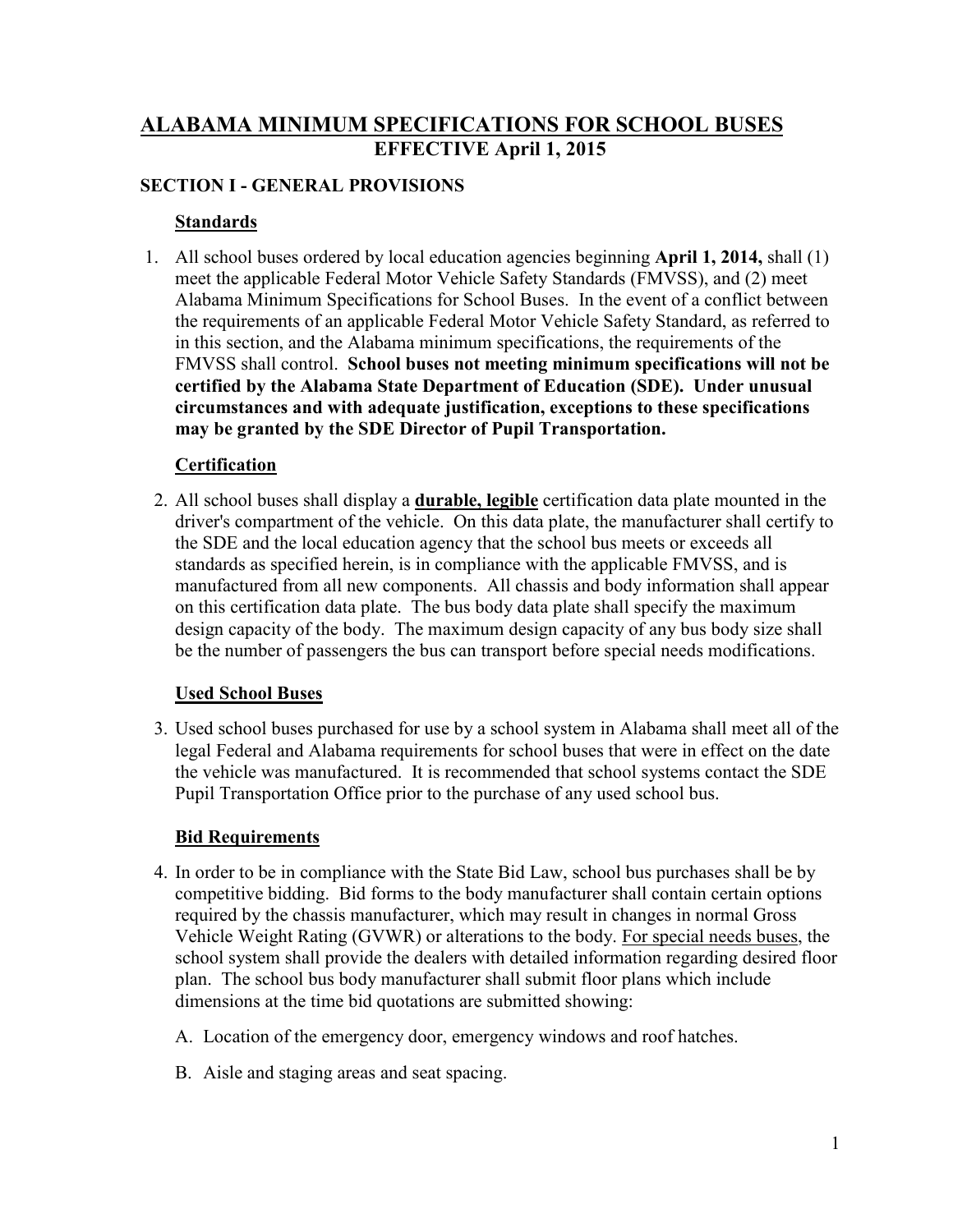- C. Track locations and/or wheelchair securement positions.
- D. Location of air conditioning evaporator(s) **for all buses** ordered with air conditioning.

#### 5. **Service Manual/Diagnostic Equipment**

 Body and/or chassis suppliers, including integral (forward control) suppliers, shall provide each school district purchasing school buses with one complete set of the most current service manuals, as specified by the school system, available to include both body and chassis at no additional cost upon delivery of bus. Provisions for manuals and diagnostic equipment, including, but not limited to code books, software, and training, etc., shall be agreed upon during the pre-bid process. Diagnostic equipment shall not be included as a part of the bus bid and cannot be used to determine low bidder.

#### 6. **New Technology**

New technology not in the present specifications shall have prior written approval from the SDE Pupil Transportation Program Coordinator, in collaboration with the School Bus Specifications Committee. *In considering such new technology, the following criteria must be met:* 

- *A. The effectiveness or integrity of any major safety system shall not be compromised (i.e., compartmentalization, the eight-lamp warning system, emergency exits, the approved color scheme).*
- *B. The safety of the interior of the bus shall not be diminished.*
- *C. No additional risk to students who are boarding or exiting the bus, or are near the school bus loading zone, shall be created.*
- *D. No undue additional activity and/or responsibility for the driver shall be required.*
- *E. The technology, equipment, or component shall:* 
	- *a. Increase efficiency and/or safety of the bus;*
	- *b. Provide for a safer, more pleasant experience for the occupants and/or pedestrians in the bus vicinity; or*
	- *c. Enhance the driver's ability to perform his/her many tasks.*

#### 7. **School Bus Definitions**

School bus capacity is determined based on body size before modifications are made.

**TYPE A:** A Type A school bus is a conversion or body constructed upon a van-type or cutaway front-section vehicle with a left side driver's door designed for carrying more than 10 persons. This definition shall include two classifications: Type A-I with a GVWR of 10,000 or under; and Type A-II, with a GVWR over 10,000 pounds. All Type A buses shall have dual rear wheels. **Type A buses under 14,500 pounds GVWR shall have fourwheel disc brakes. Type A buses exceeding a GVWR of 14,500 pounds shall have air brakes.**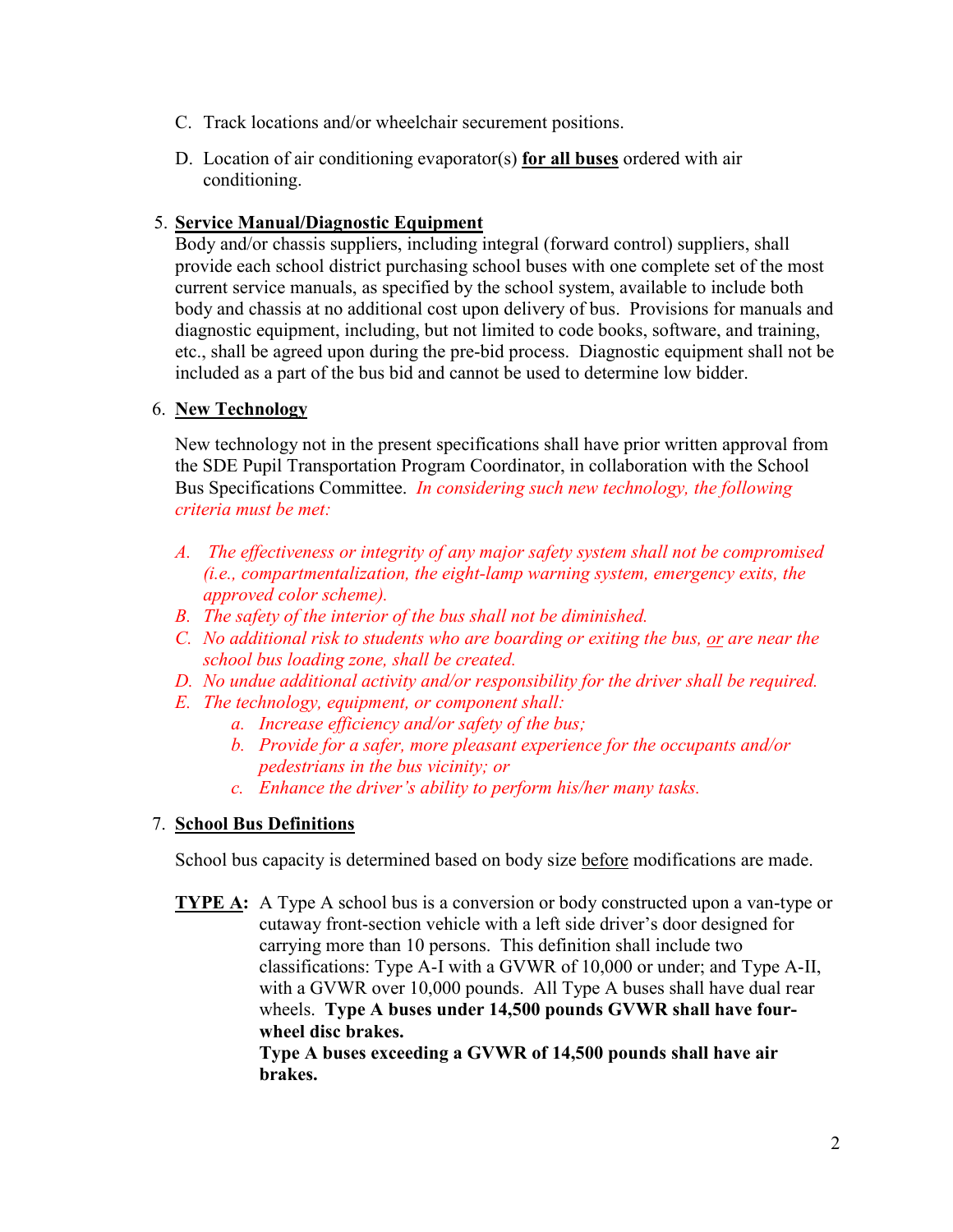- **TYPE C:** A Type C school bus is a body installed upon a flat back cowl chassis with a GVWR of more than 10,000 pounds and designed for carrying more than 10 persons. The entire engine is in front of the windshield and the entrance door is behind the front wheels.  **Type C buses may not exceed 72-passenger capacity without prior, written SDE approval.**
- **TYPE C1** A Type C1 school bus is a body installed upon a flat back cowl chassis with a GVWR of more than 10,000 pounds and a maximum of 19,000 pounds and designed for carrying a maximum of 36 persons. This is a special category of a Type C school bus designed to be an alternate to a Type A1, Type A2. **This bus shall not exceed a maximum capacity of 36 persons.**
- **TYPE D:** A Type D school bus is a body installed upon a chassis, with the engine mounted in the front, midship, or rear, with a gross vehicle weight rating of more than 10,000 pounds and designed for carrying more than 10 persons. The engine may be behind the windshield and beside the driver's seat, at the rear of the bus, behind the rear wheels, or midship between the front and rear axles. The entrance door is ahead of the front wheels.

#### **Type D buses may not exceed 84-passenger capacity without prior, written SDE approval.**

# **SECTION II - SCHOOL BUS CHASSIS STANDARDS**

#### **Air Cleaner**

 1. The engine intake air cleaner shall be furnished and properly installed by the chassis manufacturer to meet engine specifications.

 The intake air system for diesel engines shall have an air cleaner restriction indicator properly installed by the chassis manufacturer to meet engine specifications.

#### **Axles**

- 1. The front and rear axles and suspension systems shall have a gross axle weight rating (GAWR) at ground commensurate with the respective front and rear weight loads of the bus loaded to the rated passenger capacity.
- 2. Vehicle minimum axle capacities at ground when loaded shall meet the body manufacturer's GVWR specified by the FMVSS. Axle assemblies shall have minimum capacities at ground as shown on the chart on the last page of this booklet.
- 3. Front wheel bearings must be oil filled on all Type C and D buses.

#### **Brakes**

 1. A braking system, including service brake and parking brake, shall be provided and shall comply with all CDL pre-trip inspection requirements. All Type A-1 and A-II school buses below 14,500 pounds GVWR shall be built to manufacturer's specifications.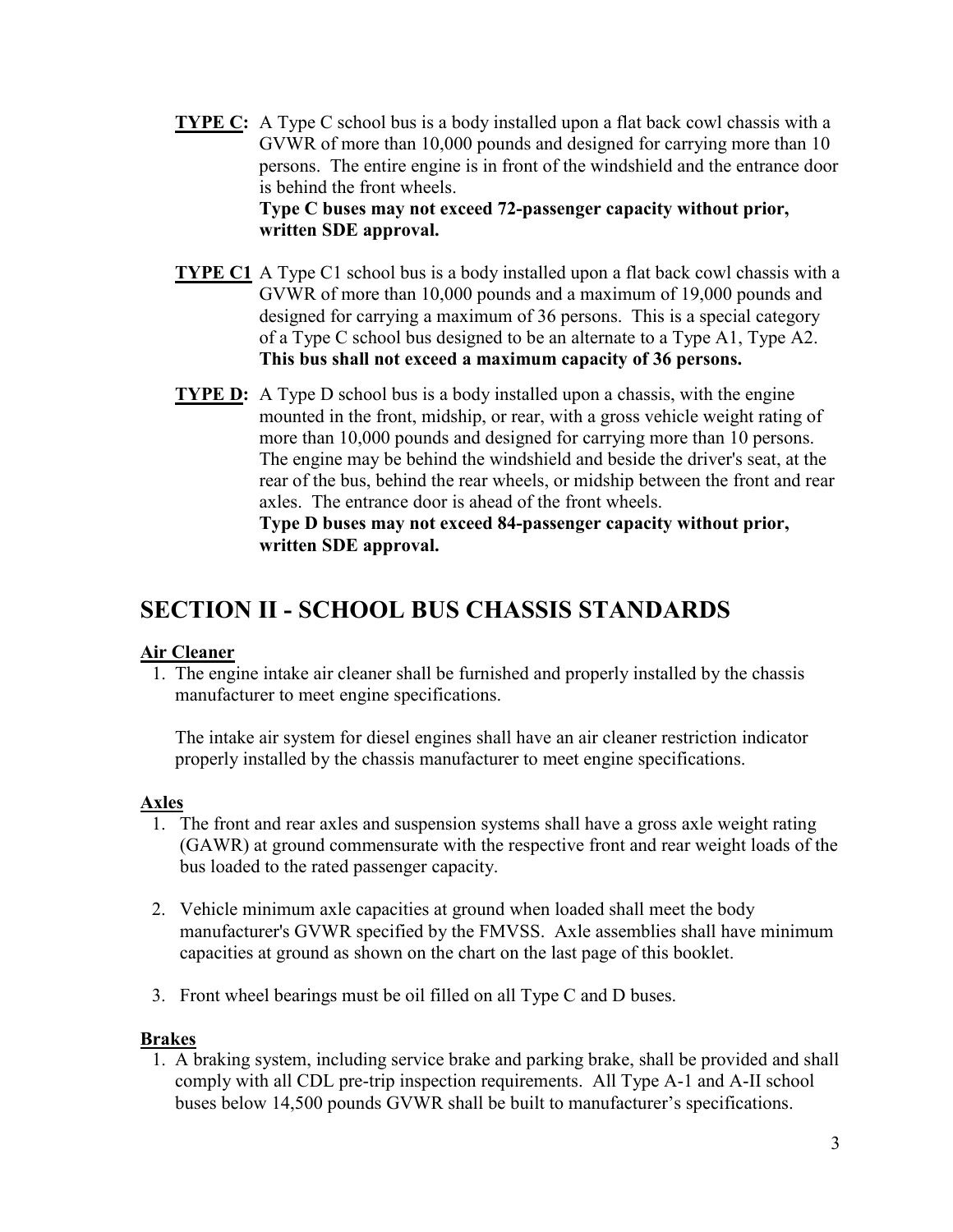Type C-1 school buses between 10,000 pounds GVWR and 19,000 pounds GVWR are exempt from air brake requirements, but shall have four-wheel disc brakes.

- 2. Buses using air in the operation of the brake system shall be equipped with warning signals located within the interior of the driver compartment and clearly audible and visible to the driver, that will give a continuous warning when the air pressure available in the system for braking is 60 psi (pounds per square inch) or less. An air pressure gauge shall be provided in the instrument panel capable of complying with CDL pre-trip inspection requirements.
- 3. Antilock brake systems for either air or hydraulic brakes shall include control of all axles in compliance with FMVSS 105 or 121.
	- A. Air brakes shall be installed on **all** chassis exceeding 14,500 pounds GVWR. As an option, air-disc brakes may be installed on Type C and D school buses. **Exception:** Type C-1 school buses between 10,000 pounds GVWR and 19,000 pounds GVWR are exempt from air brake requirements, but shall have four-wheel disc brakes.

All air-operated brake systems shall:

- (1) Meet all Federal Motor Vehicle Safety Standards (FMVSS) for air brakes.
- (2) Be S-cam or four-wheel-disc-type brakes. Air-disc brakes may be installed on Type C and D school buses with approval from the SDE. If S-cam-type, the camshaft, when applying brakes, shall rotate in the same direction as the wheels. Automatic slack adjusters shall be the same design on all wheels. Dust covers shall be installed on all wheels unless deleted through local option at the time of the bid.
- (3) Have at least a 12 CFM air compressor.
- (4) Be equipped with a parking and emergency brake. A manual control, clearly identified, shall be within easy reach of the driver. The parking brake valve shall comply with CDL pre-trip inspection requirements.
- (5) Have brake lining sizes as shown on the chart on the last page of this booklet (Scam air brakes)
- (6) Have a reservoir capacity, which is equal to or greater than two (2) times total volume of all brake activators at full travel.
- (7) Be equipped with air dryers with a heated automatic drain valve (Bendix AD-9 or AD/IP) or prior approved equal. Air dryers shall be serviceable at the local level.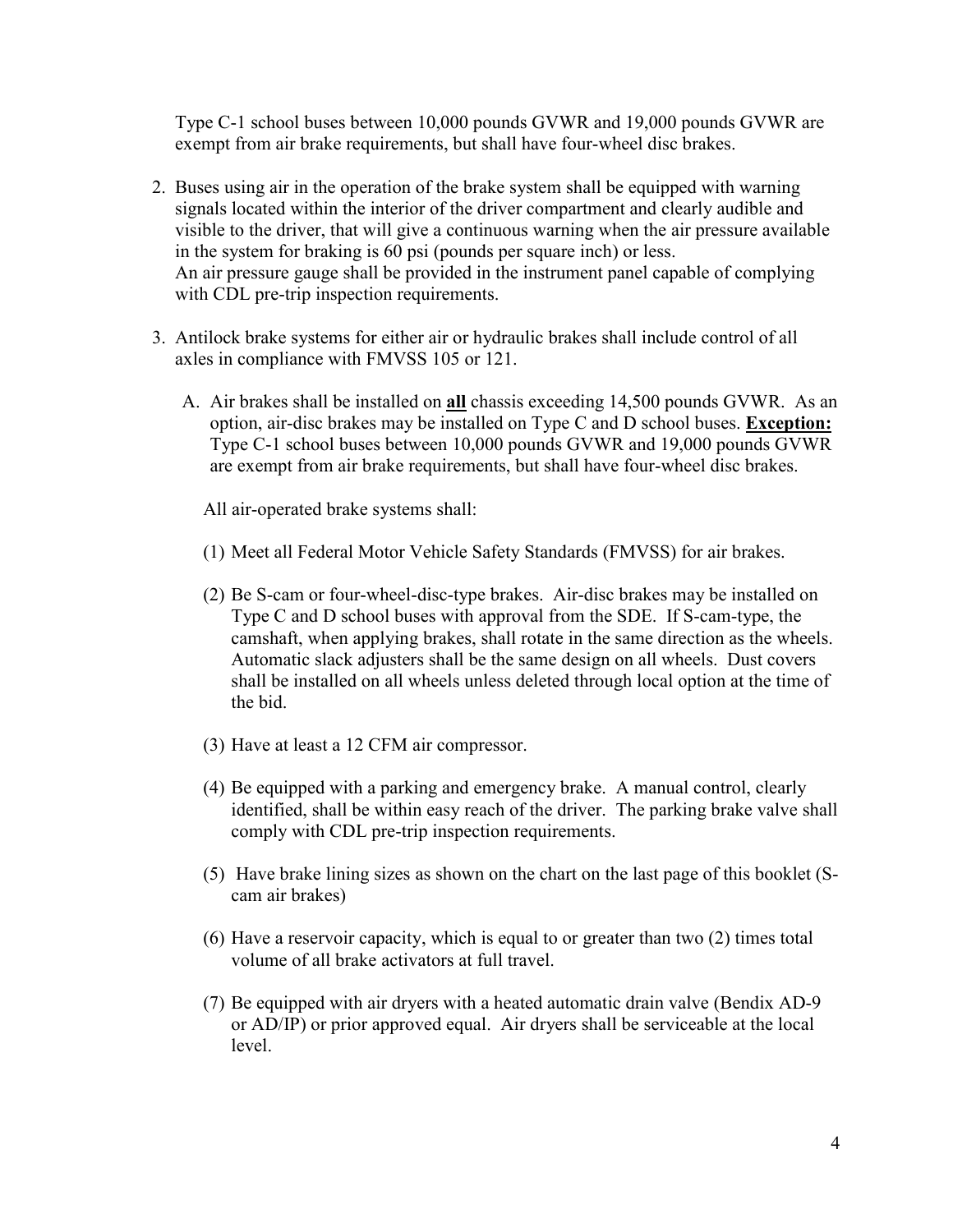- B. Buses using a hydraulic assist-booster in the operation of the brake system shall be equipped with warning signals, readily audible and visible to the driver, that will provide continuous warning in the event of a loss of fluid flow from the primary source, or loss of electric source powering the back-up system.
	- (1) The system shall be equipped with a source of hydraulic pressure, automatically initiated upon loss of power from primary source, and operating independently of the primary power source.
	- (2) All brake systems shall be designed to permit visual inspection of brake lining wear without the removal of any chassis components.

#### **Bumper, Front**

- 1. The front bumper shall be furnished by the chassis manufacturer for all school bus types, unless there is specific agreement between the chassis manufacturer and the body manufacturer. When Type D chassis are supplied to a body company by a chassis manufacturer, the body company shall supply the front bumper as part of the body installation.
- 2. The front bumper shall be of pressed steel channel or equivalent material at least 3/16 inch thick, not less than 8 inches wide (high) and shall extend beyond forwardmost part of the body, grille, hood, and fenders and shall extend to the outer edges of the fenders at the bumper's top line. Bumpers on Type A buses may be built to manufacturers' specifications.
- 3. Tow eyes or hooks shall be furnished and attached so as not to project beyond the front bumper. Tow eyes or hooks, attached to the frame chassis, shall be furnished by the chassis manufacturer. This installation shall be in accordance with the chassis manufacturer's standards. Type A buses are exempt from tow hook requirements.
- 4. The bumper shall be designed or reinforced so that it will not deform, when the bus is lifted by a chain that is passed under the bumper (or through the bumper if holes are provided for this purpose) and attached to both tow eyes. For the purpose of meeting this standard, the bus shall be empty and positioned on a level, hard surface, and both tow eyes shall share the load equally. The front bumper shall not be deformed when lifted by a bumper jack positioned on the bumper attachment points.

#### **Certification**

The chassis manufacturer shall certify to the SDE and local education agency having pupil transportation jurisdiction that their product meets minimum standards on items not covered by certification issued under requirements of the National Traffic and Motor Vehicle Safety Act.

#### **Color**

1. The chassis, including the front bumper, shall be black. The hood, cowl and fenders shall be in national school bus yellow. The hood may be painted with non-reflective paint.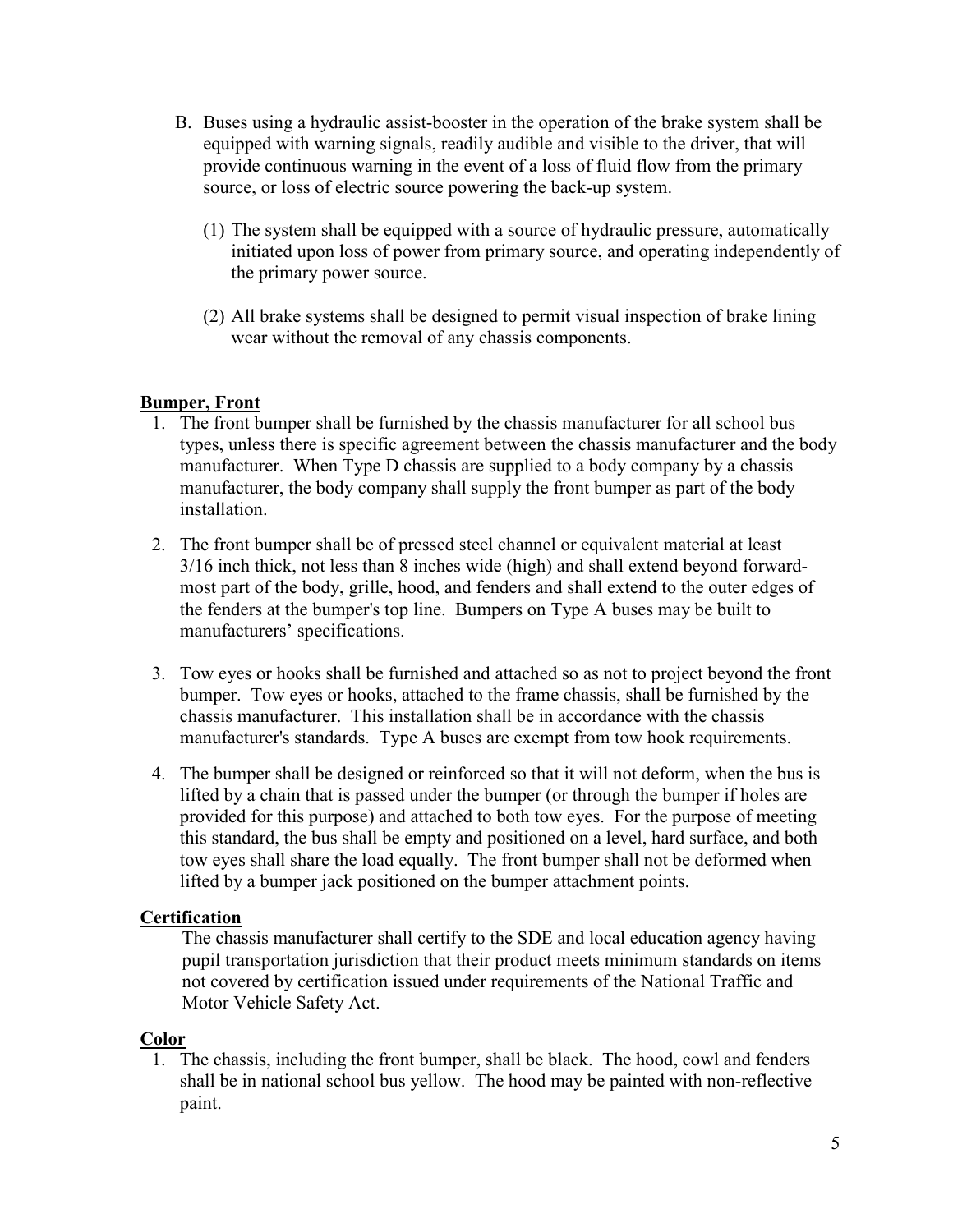- 2. Wheel rims shall be painted black, gray, or yellow on all buses.
- 3. Multifunctional School Activity Buses (MFSAB) shall be exempt from these requirements. (See MFSAB specifications on page 53.)

#### **Directional Lights**

1. Each Type C chassis may be equipped with Type A front directional lights of the twofaced type mounted on the top of the fender and the hood side panel, or have an amber turn signal and marker light that is an integral part of the headlight assembly. This turn signal/marker light shall be seen from the front and the side of the vehicle.

#### **Drive Shaft**

- 1. Torque capacity of the drive shaft assembly shall at least equal maximum engine torque as developed through lowest transmission gear reduction.
- 2. Each drive shaft shall be equipped with protective metal guard or guards to reduce the possibility of it whipping through the floor or dropping to the ground if broken. (The body manufacturer is responsible for Mini Buses.)

#### **Electrical System**

- 1. Battery
	- A. Storage batteries shall have a minimum total of 1,500 cold cranking amps at 0 degrees Fahrenheit. Type A buses shall be built to manufacturer's specifications.
	- B. Since all batteries in Type C and D buses are to be located in a sliding tray, the battery shall be temporarily mounted on the chassis frame by the chassis manufacturer.

 In these cases, the final location of the battery and the appropriate cable lengths shall be according to the current School Bus Manufacturers Technical Council (SBMTC) Design Objectives.

C. All school buses shall have a battery-disconnect device installed. On Type C and D school buses, the disconnect switch shall be located in the battery compartment. The location of the disconnect switch on Type A school buses shall be agreed upon by the local school system and the bus supplier.

#### 2. Alternator

- A. All Type A and B buses up to 15,000 lbs. GVWR shall have a minimum 130 amperes alternator.
- B. All C and D buses over 15,000 lbs. GVWR shall be equipped with a heavy-duty truck or bus-type alternator capable of producing a minimum output rating of 200 amperes. The alternator shall be capable of producing a minimum of 50 percent of its maximum rated output at the engine manufacturer's recommended idle speed.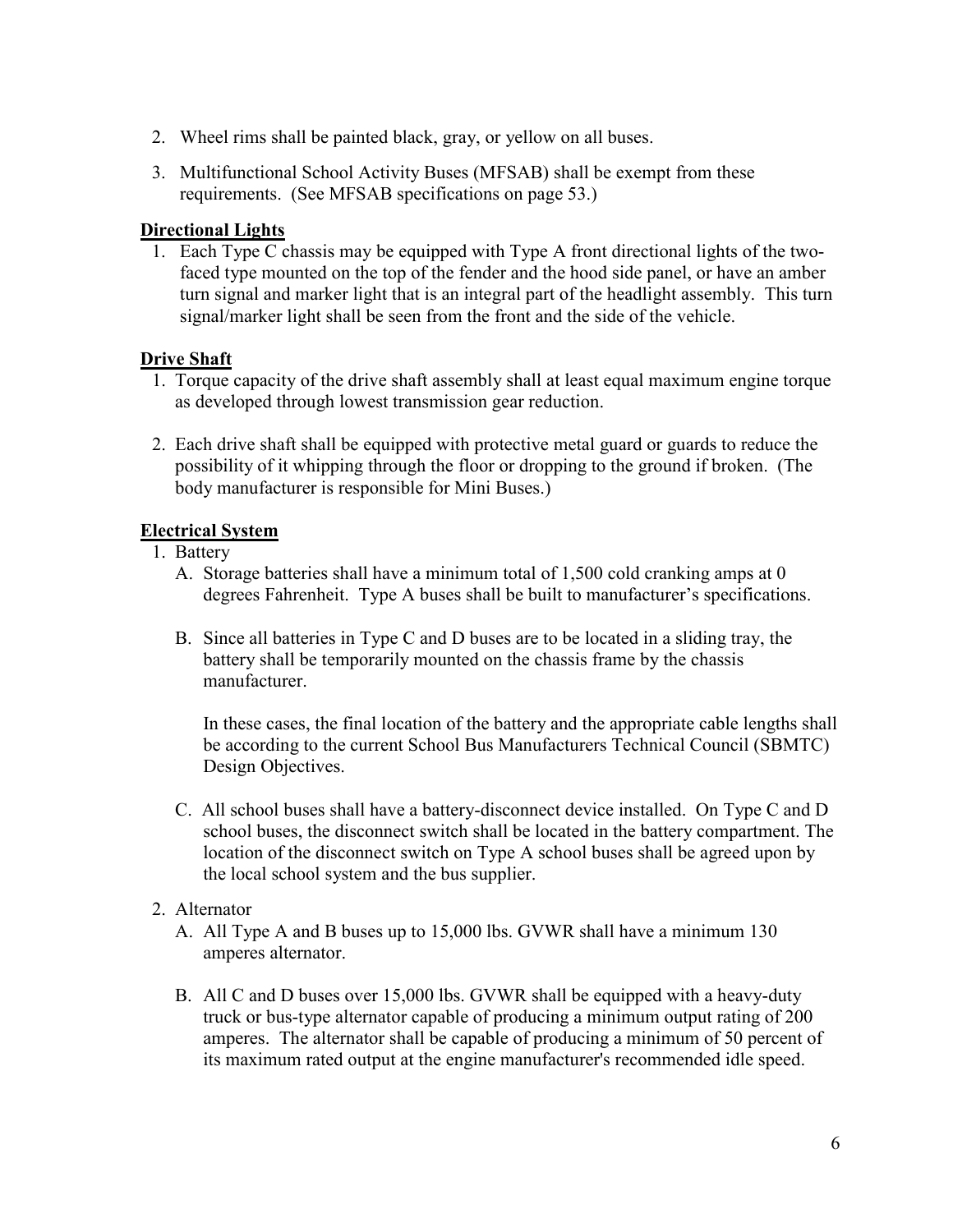- C. All C and D buses equipped with an air conditioner or electrical power lift shall have a minimum 270 amperes alternator.
- D. A direct-drive alternator is permissible in lieu of a belt drive. A belt drive shall be capable of handling the rated capacity of the alternator with no detrimental effect on other driven components.
- E. Refer to SBMTC Design Objectives, most current edition, for estimating required alternator capacity.
- 3. Wiring
	- A. All wiring shall conform to current applicable recommended practices of the Society of Automotive Engineers.
		- (1) All wiring shall use standard colors and number coding and each chassis shall be delivered with a wiring diagram that coincides with the wiring of the chassis. All wires passing through metal openings shall be protected by a grommet or loom.
	- B. The chassis manufacturer shall install a readily accessible terminal strip or plug on the body side of the cowl, or at an accessible location in the engine compartment of vehicles designed without a cowl, that shall contain the following terminals for the body connections:
		- (1) Main 100-amp body circuits
		- (2) Tail lamps
		- (3) Right turn signal
		- (4) Left turn signal
		- (5) Stop lamps
		- (6) Back-up lamps
		- (7) Instrument panel lights (rheostat controlled)
	- C. Daytime running lamps shall be provided.
- 4. Circuits
	- A. An appropriate identifying diagram (color and number coded) for electrical circuits shall be provided to the body manufacturer for distribution to the end user.

#### **Engine Fire Extinguisher (Optional)**

See Fire Suppression System page 21.

#### **Engine Information**

1. Buses shall be equipped with diesel engines with minimum horsepower requirements as follows:

Type A buses under 29 passenger – manufacturer's specifications Type C or D buses –210 hp minimum Type D buses 78 passengers and above  $-230$  hp minimum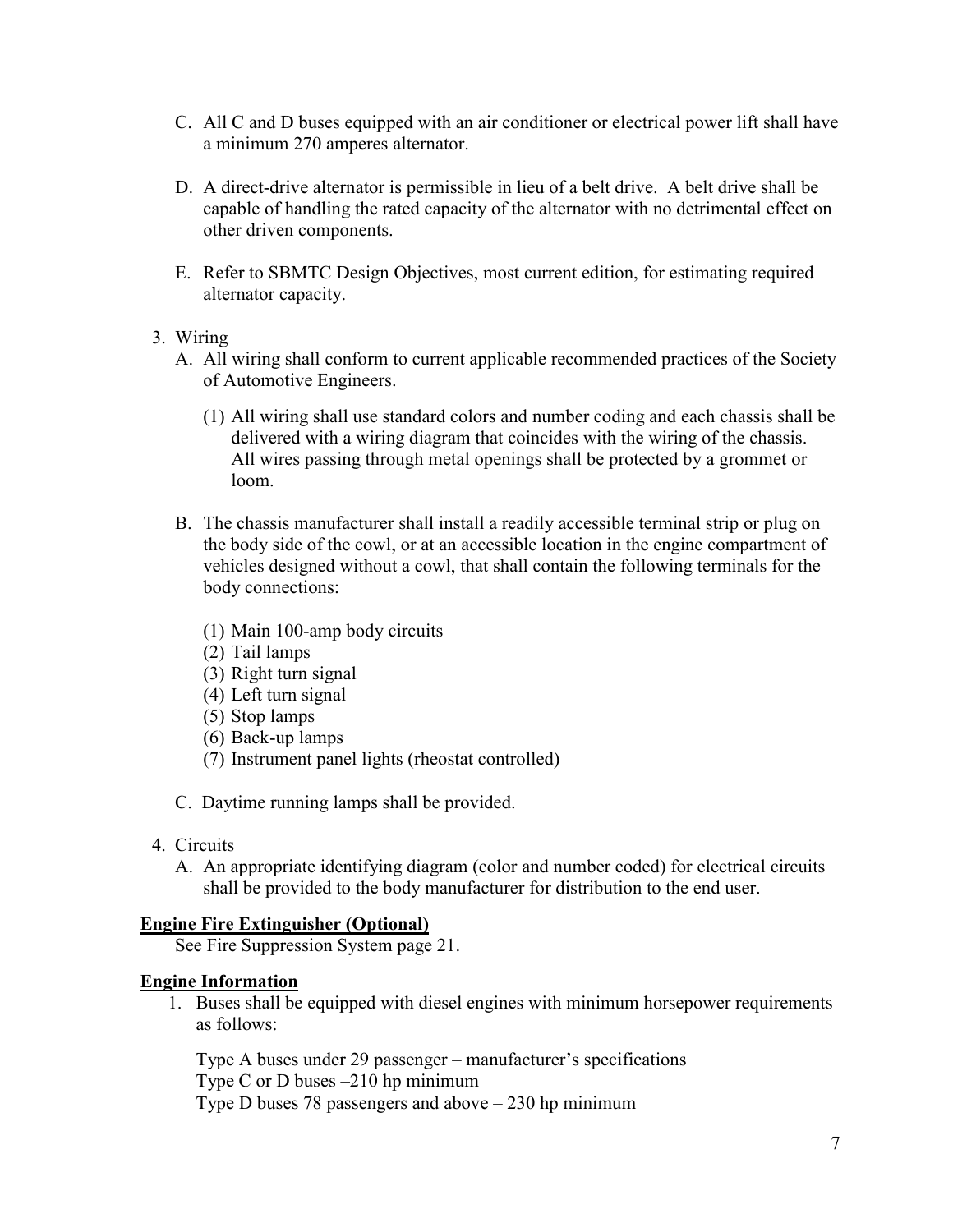An engine heater may be installed as per the manufacturer's specifications.

 Alternative-fuel engine information can be found on page 51, under Alternative Fuel **Standards** 

The retro-fitting of existing school bus engines for alternative fuel use is prohibited.

#### **Exhaust System**

- 1. The exhaust pipe, muffler after treatment device, and tail pipe shall be outside the bus body and securely attached to the bus frame. The chassis manufacturer shall furnish an exhaust system with a tail pipe of sufficient length to exit the rear of the bus or at the left side of the bus body no more than 18 inches forward of the front edge of the rear wheelhouse opening. If designed to exit on the side of the bus, the tailpipe shall extend to the skirt line with a turndown angle of approximately 45 degrees. With the exception of special needs buses, Type A vehicles may have the manufacturers standard exhaust system. The bus shall not automatically begin to regenerate the diesel particulate filter while the bus is not moving. The switch to regenerate the diesel particulate filter shall be readily accessible to the technician, but not accessible to the driver
- 2. The muffler and the tail pipe shall be constructed of aluminized, or equivalent corrosion resistant material. The tailpipe shall be made of at least 16 gauge material and shall be mounted in such a way that it will not cause damage to brake lines
- 3. The muffler after treatment device, and exhaust pipe shall be properly insulated from the fuel tank, lines, and connections by a protective shield at any point where it is 4 inches or less from the fuel tank, lines or connections.
- 4. The tailpipe on all special needs vehicles shall be routed to the left of the left frame rail to allow for the installation of a lift on the right side of the vehicle.
- 5. No exhaust pipe shall exit beneath an emergency exit or the fuel fill.
- 6. On all Type C and D buses, the tailpipe shall exit at the bottom edge of the rear bumper or through the rear bumper. If the tailpipe exits through the rear bumper, sufficient clamps or brackets must be provided to eliminate rattles. If the tailpipe exits beneath the rear bumper, it shall be turned down approximately 45 degrees and positioned in such a way that it cannot be crushed beneath the rear bumper.

The opening in the tailpipe shall direct all exhaust gases clear of the perimeter of the bus body. Manufacturers must make reasonable efforts to ensure that exhaust gases will not produce burns on students or other individuals present.

#### **Fenders, Hoods**

 1. The total spread of outer edges of front fenders, measured at the fender line, shall exceed the total spread of the front tires when the front wheels are in a straight-ahead position.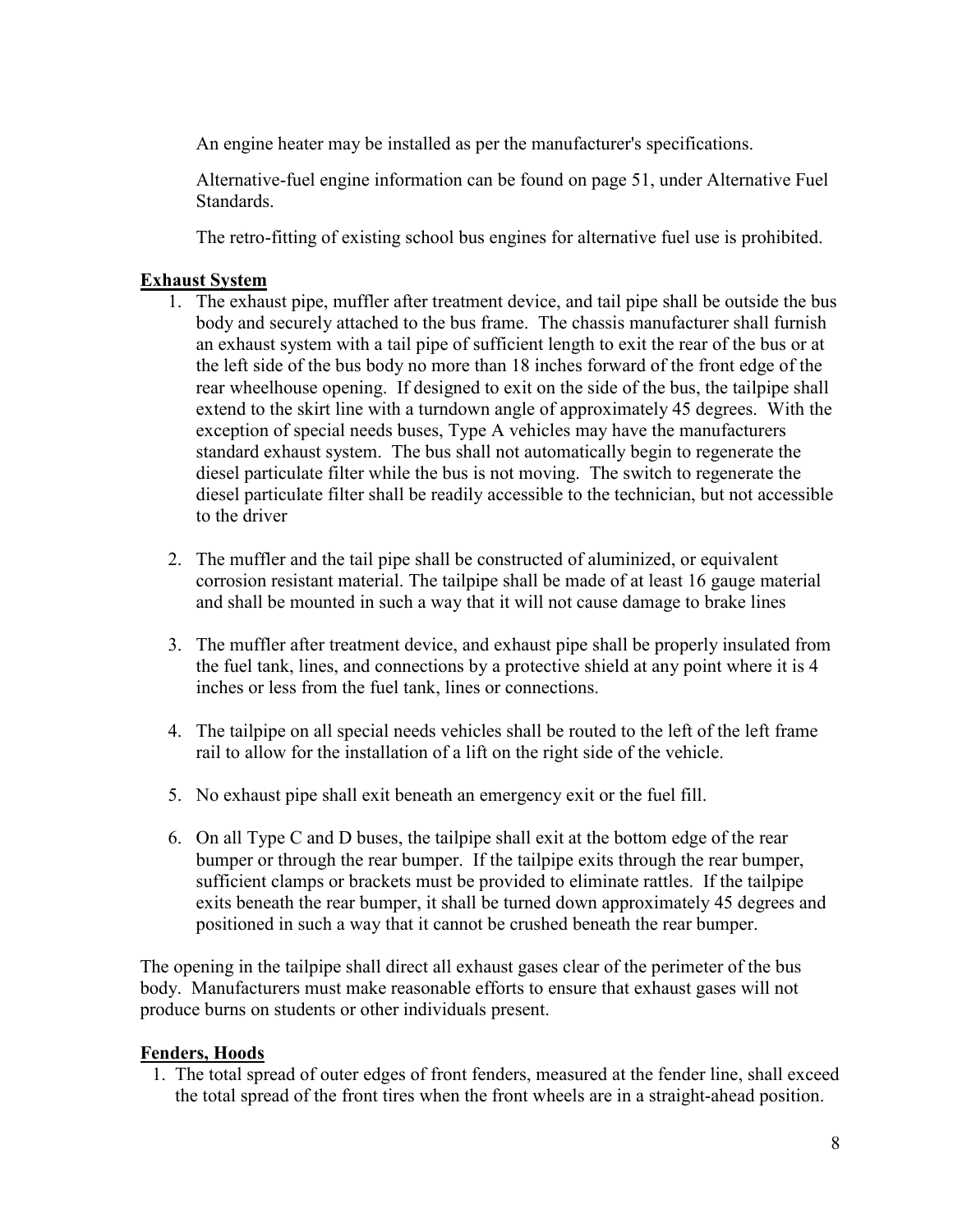- 2. Front fenders shall be properly braced and free from any body attachments.
- 3. A fiberglass or other reinforced resin composite tilt hood shall be provided. The hood opening and closing effort shall be minimized to aid the driver with pre-trip inspections and service. If the hood is not designed to remain secure in the open position, a safety prop will be required. The wiring harness shall be a "quick disconnect" type to aid with servicing.

#### **Frame**

- 1. The frame or equivalent shall be of such design and strength characteristics as to correspond at least to standard practice for trucks of the same general load characteristics, which are used for highway service.
- 2. Any secondary manufacturer that modifies the original chassis frame shall guarantee the performance of workmanship and materials resulting from such modification.
- 3. Any frame modification shall not be for the purpose of extending the wheelbase.
- 4. Holes in top or bottom flanges or side units of the frame, and welding to the frame, shall not be permitted except as provided or accepted by the chassis manufacturer.
- 5. Frame lengths shall be provided in accordance with current SBMTC Design Objectives.

#### **Fuel Tank**

- 1. All Type C and D chassis above a 170-inch wheelbase shall have a minimum 60-gallon fuel tank with a 55-gallon actual draw. The tank shall be filled and vented to the outside of the body, the location of which shall be so that accidental fuel spillage will not drip or drain on any part of the exhaust system. **Type C-1 school buses are exempt from this tank size requirement.**
- 2. No portion of the fuel system, which is located to the rear of the engine compartment, except the filler tube, shall extend above the top of the chassis frame rail. Fuel lines shall be mounted to obtain maximum possible protection from the chassis frame.
- 3. Fuel filters shall be installed as per manufacturer's specifications. Fuel filtration shall include water detection and separation. At least one fuel filter shall have a replaceable spin-on or cartridge-type element.
- 4. Fuel tank installation shall be in accordance with current SBMTC Design Objectives for location on the chassis right frame rail or between frame rails; the filler tube shall be located on the right side of the bus.
- 5. Type A buses may meet manufacturer's specifications.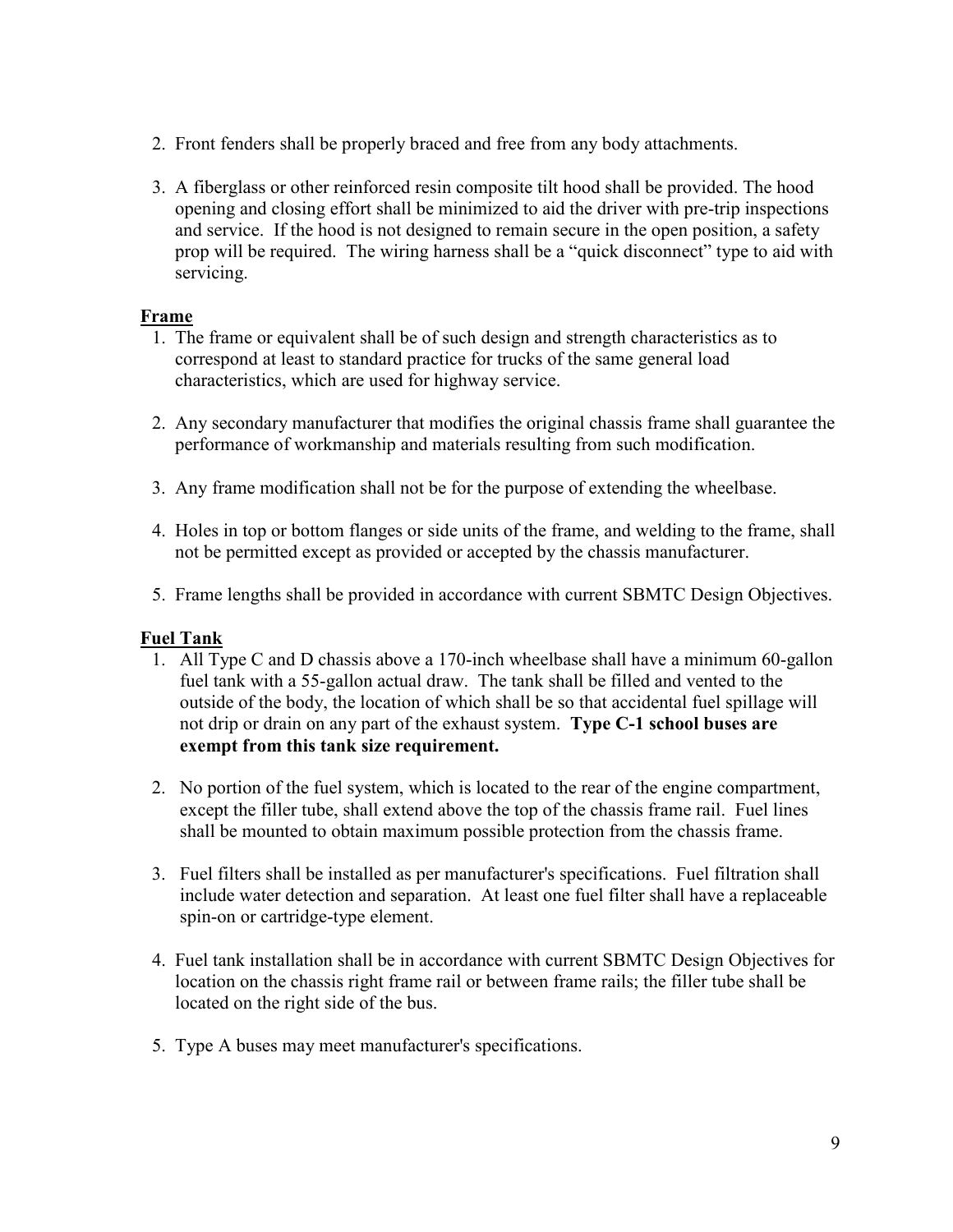- 6. The fuel tank on vehicles constructed with a power lift unit may be mounted on the left chassis rail or behind the rear wheels.
- 7. Installation of alternative fuel tanks shall comply with all applicable fire codes.
- 8. The fuel tank on buses equipped with diesel engines shall have interior baffles to help prevent fuel starvation on inclines.

#### **Governor**

- 1. An engine governor is permissible. When it is desired to limit road speed, a road speed governor should be installed.
- 2. An electronic engine speed limiter shall be provided and set to limit engine speed not to exceed the maximum revolutions per minute as recommended by the engine manufacturer. For Type C and D buses, and where feasible on Type A buses, bus road speed shall not exceed a maximum of 70 miles per hour.

#### **Heating System, Provision for**

 1. The chassis engine shall have plugged openings for the purpose of supplying hot water for the bus heating system. The opening shall be suitable for attaching a pipe thread/hose connector. The engine shall be capable of supplying water having a temperature of at least 170 degrees Fahrenheit at a flow rate of 50 pounds/per minute at the return end of 30 feet of one inch inside diameter automotive hot water heater hose (SBMI Standard No. 001--Standard Code for Testing and Rating Automotive Bus Hot Water Heating and Ventilating Equipment).

#### **Horn**

Buses shall be equipped with a horn or horns of standard make with each horn capable of producing a complex sound in bands of audio frequencies between 250 and 2,000 cycles per second and tested per the Society of Automotive Engineers Standard J--377. There shall be no air horns.

#### **Instruments and Instrument Panel**

- 1. Chassis shall be equipped with the following instruments and gauges (lights in lieu of gauges are not acceptable except as noted):
	- A. Speedometer
	- B. Odometer (shall show accrued mileage to six digits not including tenths)
	- C. Tachometer
	- D. Voltmeter
		- (1) An ammeter with graduated charge and discharge and its wiring compatible with generating capacities is permitted in lieu of a voltmeter.
	- E. Oil-pressure gauge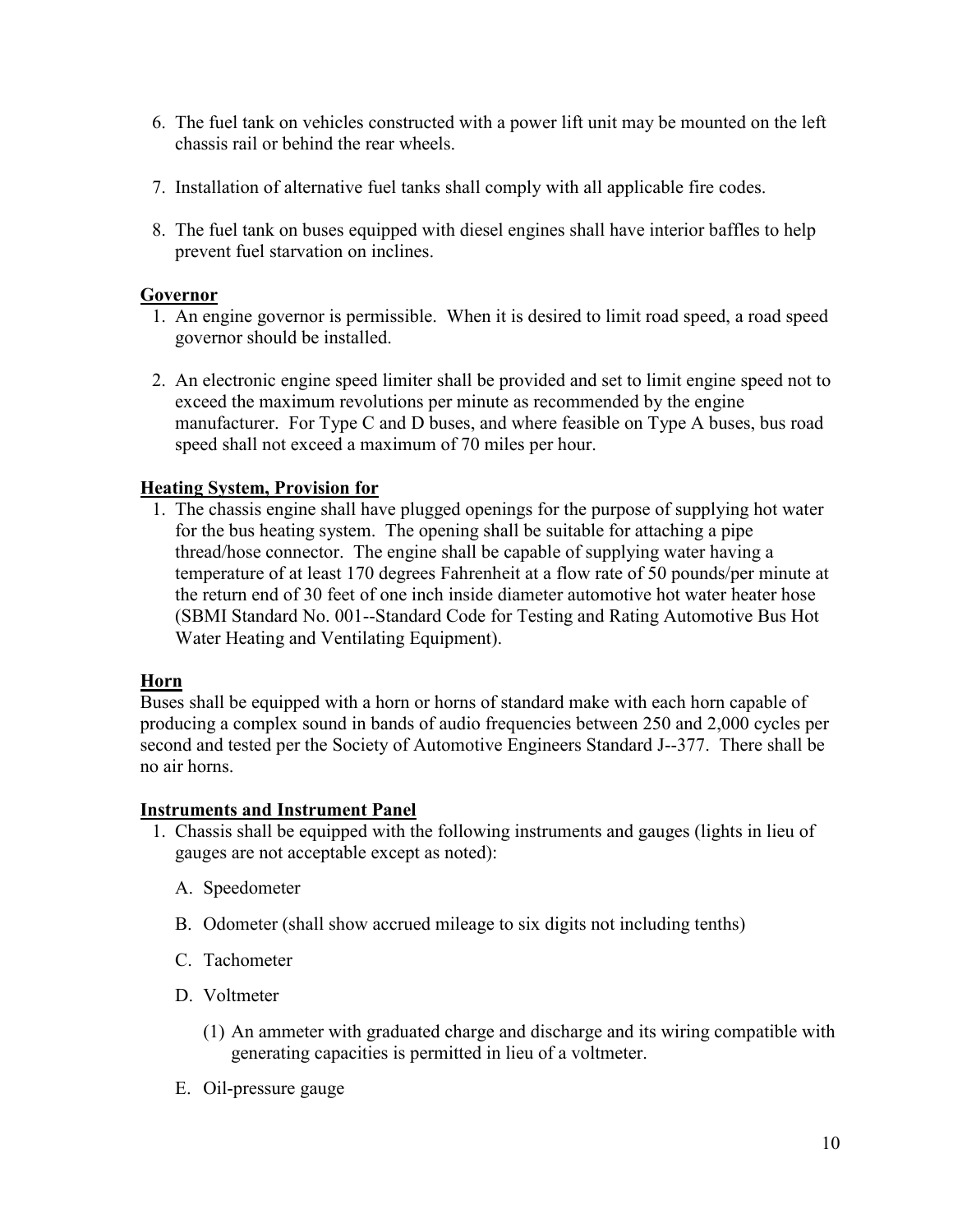- F. Water temperature gauge
- G. Fuel gauge
- H. Upper beam headlight indictor
- I. Air brake indicator gauge
	- (1) A light indicator in lieu of a gauge is permitted on vehicles equipped with a hydraulic-over-hydraulic brake system.
- J. Turn signal indicator
- K. Glow-plug indicator light where appropriate
- L. A twelve-volt accessory outlet with cover
- 2. All instruments shall be easily accessible for maintenance and repair.
- 3. Instruments and gauges shall be mounted on the instrument panel in such a manner that each is clearly visible to the driver while in a normal seated position in accordance with current SBMTC Design Objectives.
- 4. The instrument panel shall have lamps of sufficient candlepower to illuminate all instruments and gauges and the shift selector indicator for an automatic transmission.

#### **Oil Filter**

An oil filter with replaceable element shall be provided and connected by flexible oil lines if it is not of built-in or engine-mounted design. The oil filters shall have a capacity of at least one (1) quart.

#### **Openings**

All openings in the floorboard or firewall between the chassis and the passenger-carrying compartment, such as for gearshift selector and parking brake lever, shall be sealed.

#### **Passenger Load**

- 1. Actual GVW is the sum of the chassis weight, plus the body weight, plus the driver's weight, plus total seated pupil weight. For purposes of calculation, the driver's weight is 150 pounds. For purposes of calculation, the pupil weight is 120 pounds per pupil.
- 2. Actual GVW shall not exceed the chassis manufacturer's GVWR for the chassis, nor shall the actual weight carried on any axle exceed the chassis manufacturer's Gross Axle Weight Rating. (GAWR)

#### **Retarder System (Optional)**

A retarder system, if used, shall limit the speed of the fully loaded school bus at 19.0 mph or 30 km/hr on a 7% grade for 3.6 miles or 6 km.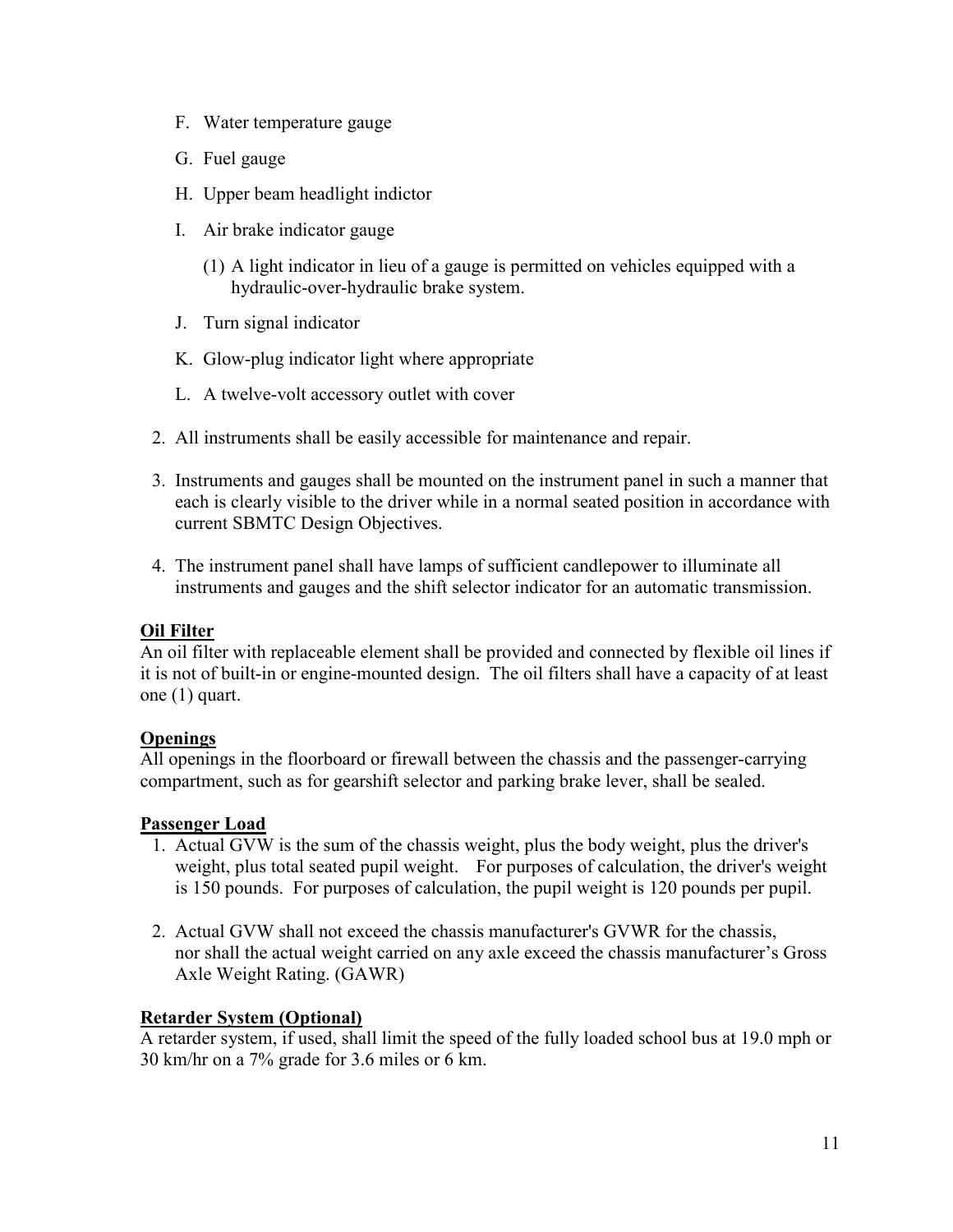#### **Road Speed Control**

When it is necessary to control vehicle maximum speed, a vehicle speed limiter shall be utilized. For Type C and D buses, and where feasible on Type A buses, bus road speed shall not exceed a maximum of 70 miles per hour.

#### **Shock Absorbers**

Buses shall be equipped with front and rear double-action shock absorbers compatible with the manufacturer's rated axle capacity at each wheel location.

#### **Springs/Suspension Systems**

- 1. The capacity of the springs or suspension assemblies shall be commensurate with the chassis manufacturer's GVWR.
- 2. Front springs shall be of the leaf type, shall have a stationary eye at one end, and shall be protected by a wrapper leaf in addition to the main leaf. Rear leaf springs shall be of the progressive type.
- 3. Air ride suspension may be used on the front and rear of Type C and D buses in lieu of leaf-type springs. Body and chassis parts must clear tires with air bags in fully deflated condition or steering wheel turned fully to the left or right. If brake dust covers are used, inspection holes of adequate size and location for easily viewing brake linings shall be provided.

#### **Steering Gear**

- 1. The steering gear shall be approved by the chassis manufacturer and designed to assure safe and accurate performance when the vehicle is operated with maximum load and at maximum speed.
- 2. If external adjustments are required, the steering mechanism must be accessible to accomplish the same.
- 3. No changes shall be made in the steering apparatus, which are not approved by the chassis manufacturer.
- 4. There shall be a clearance of at least two inches between the steering wheel and the cowl, instrument panel, windshield, or any other surface.
- 5. Power steering is required and shall be of the integral type with integral valves.
- 6. The steering system shall be designed to provide a means for lubrication of all wearpoints, if wear-points are not permanently lubricated.
- 7. The steering wheel shall meet manufacturer's specifications.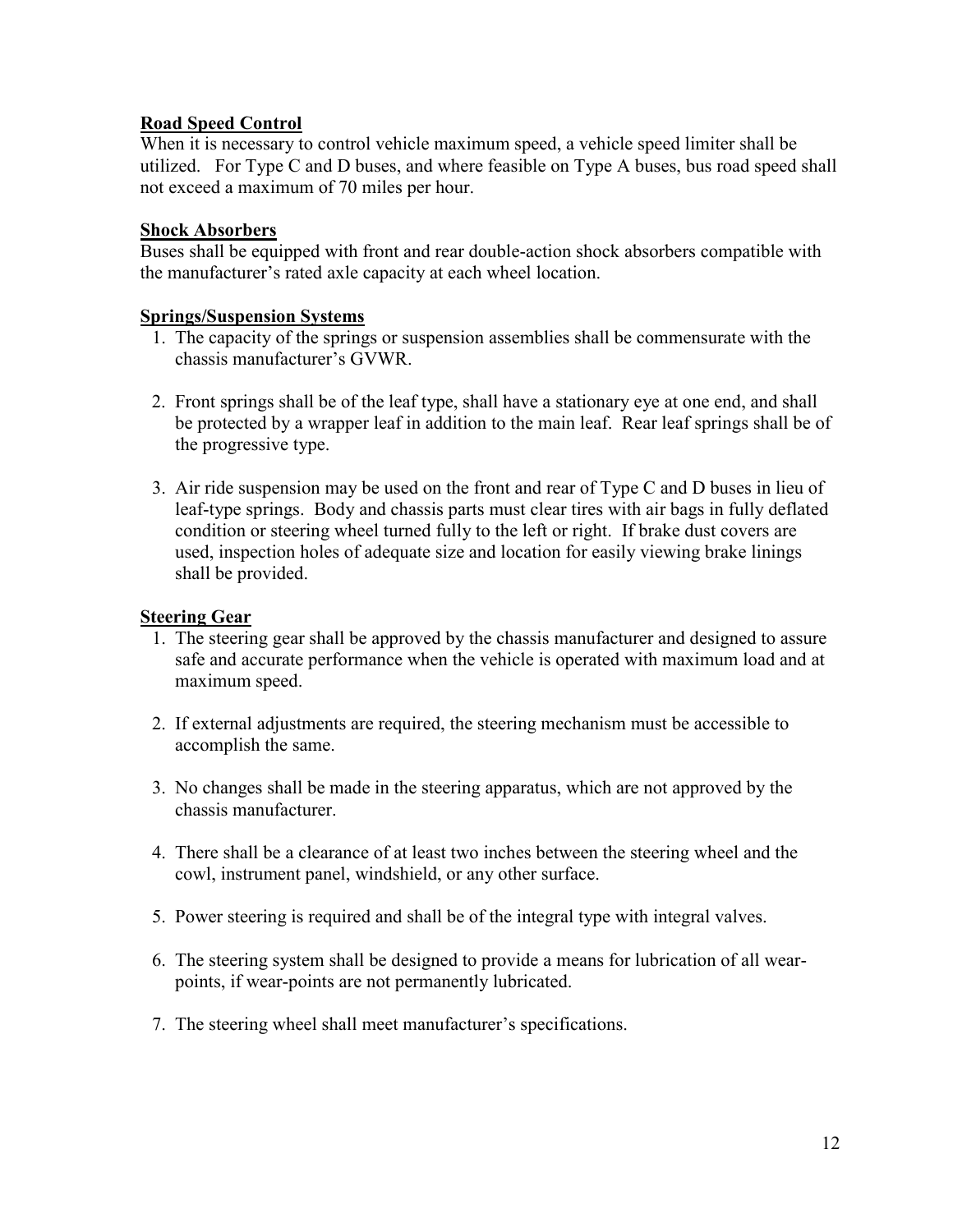#### **Tires and Rims**

- 1. Radial tubeless tires, rims of proper size and tires with a load rating commensurate with chassis manufacturer's GVWR shall be provided. Hubcaps are not permitted.
- 2. Dual rear tires shall be provided on all school buses.
- 3. All tires on any given vehicle shall be of the same size and the load range of said tires shall meet or exceed the gross axle weight rating as required by FMVSS 120. Low profile tires are acceptable. However, they must meet the load range and ply requirements as shown on the chart on the last page of this booklet. It is recommended that dish-type rims be used with low profile tires.
- 4. If the vehicle is equipped with a spare tire and rim assembly, it shall be of the same size as those mounted on the vehicle.
- 5. If a tire carrier is required, it shall be suitably mounted in an accessible location outside the passenger compartment.

#### **Transmission**

An automatic transmission shall be required on all buses. Type A buses may be built to manufacturer's specifications. Types C, and D buses must have a PTS 2000 series. Allowable transmissions will include Allison 2000 series, Allison 3000 series, and Ford 6R140 automatic transmissions. The automatic transmission shall have at least four forwardgear ratios, plus an integral torque converter. The transmission shift quadrant shall provide at least four forward drive ranges plus neutral and reverse ranges. Within the range selected, ratio changes shall be effected automatically and at full engine power if desirable, and without use of an engine disconnect clutch. A PTS3000 or prior approved equal is required for chassis over 33,000 pounds GVWR.

Type C-1 school buses may use Allison PTS 1000 or PTS 2200 automatic transmission or prior approved equal.

#### **Turning Radius**

- 1. A chassis with a wheelbase of 264 inches or less shall have a right and left turning radius of not more than 42 1/2 feet, curb-to-curb measurement.
- 2. A chassis with a wheelbase of 265 inches or more shall have a right and left turning radius of not more than 44 and 1/2 feet, curb-to-curb measurement.

#### **Undercoating**

The chassis manufacturer, or agent thereof, shall coat the undersides of steel or metallicconstructed front fenders with a rust-proofing compound for which compound manufacturers have issued notarized certification of compliance to the chassis builder that the compound meets or exceeds all performance and qualitative requirements of paragraph 3.4 of Federal Specification TT-C520B using modified tests.

#### **Weight Distribution**

The weight distribution of a fully loaded bus on a level surface shall be such as not to exceed the manufacturer's front gross axle rating and rear gross axle weight rating.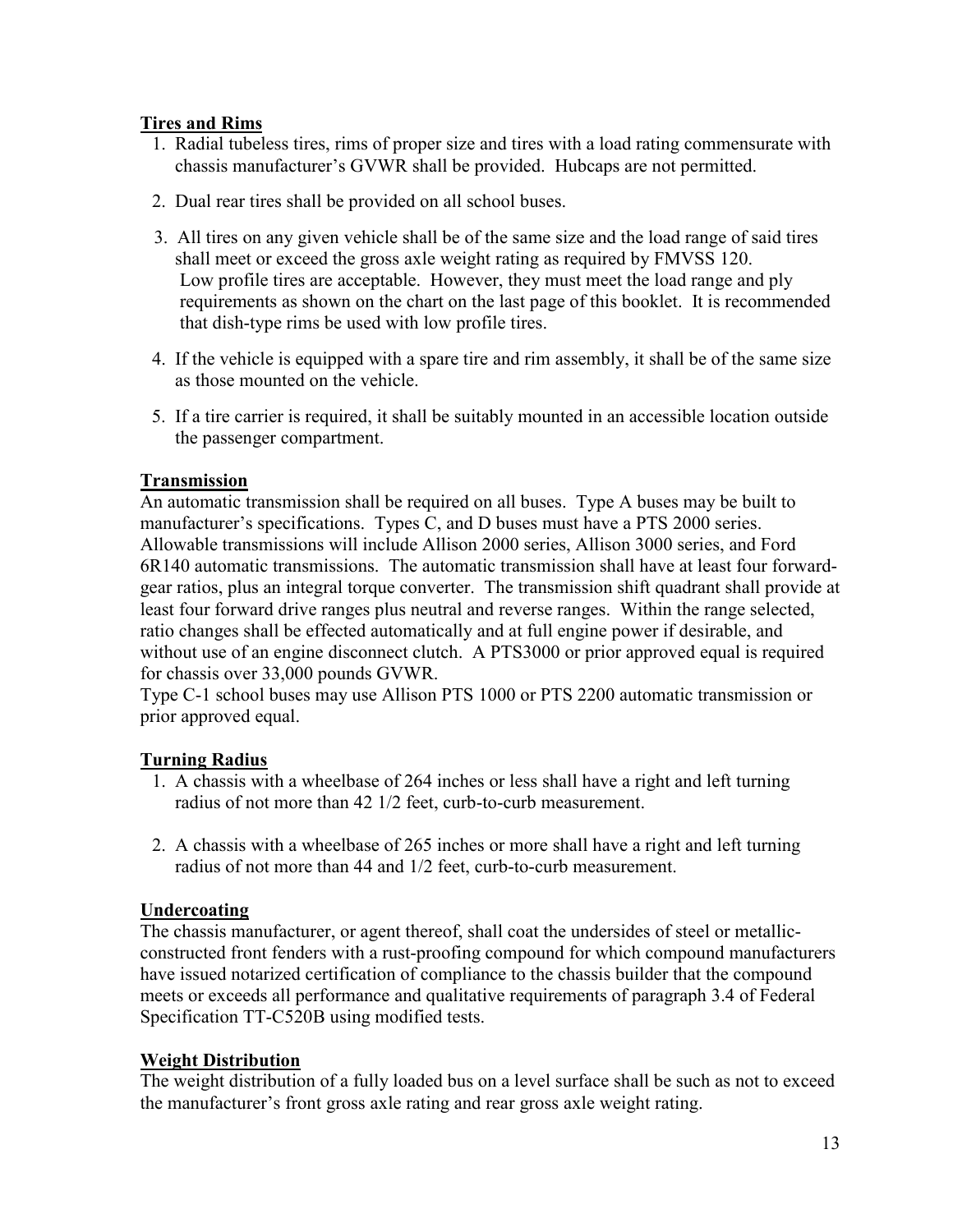# **SECTION III - SCHOOL BUS BODY STANDARDS**

#### **Air Conditioning**

All special needs buses shall be equipped with air conditioning. Other buses **may** be equipped with an air conditioning unit at the discretion of the local school system.

Type A school buses may be built to manufacturers standards to include dash mounted evaporator and air duct systems. All Type C and D buses are required to have bulkhead mounted **rear** air conditioner evaporator systems. Front mounted evaporator units on Type C and D buses may include bulkhead-mounted or dash-mounted evaporator units. All other evaporator units shall be side-mounted so as not to interfere with the entrance or exit or any wheelchair position. Evaporator placement shall be agreed upon by the school system and the school bus manufacturer. Low profile, roof-mount condenser units may be installed upon agreement between the manufacturer and the local school system.

All buses ordered with air conditioning shall meet the following minimum specifications:

- 1. All flooring shall be 5/8-inch exterior-grade plywood over steel flooring.
- 2. All passenger windows shall be tinted with 28% light transmission.
- 3. All buses shall meet insulation standards as per Alabama bus specifications.
- 4. Mud flaps shall be installed behind both the front and rear axles on all buses equipped with skirt-mounted air conditioning.
- 5. All buses/engines shall be equipped with an automatic high-idle feature.
- 6. All air conditioning components must be rated to meet minimum BTU specifications shown below.

Minimum BTU air conditioning system per passenger size (per shell size):

10-30-passenger - 60,000 BTU includes a minimum of one, 13 cubic inch displacement compressor 31-48-passenger - 96,000 BTU includes a minimum of two, 10 cubic inch displacement compressors 49-84-passenger - 120,000 BTU includes a minimum of two, 13 cubic inch displacement compressors

7. Skirt-mounted condenser units shall be designed so as to draw sufficient fresh air from outside the skirt area and shall have a shroud installed to protect the condenser unit from road dirt and debris. Condensers must have continuous ducting or shrouding from the condenser to the grating at the body side to ensure that condensers do not recirculate the hot air leaving the condenser.

#### **Aisle**

All emergency doors shall be accessible by a 12-inch minimum aisle. The aisle shall be unobstructed at all times.

#### **Back-Up Warning Alarm**

An automatic, audible alarm with a minimum of 87dbA and maximum of 112dbA shall be installed behind the rear axle and shall comply with the Society of Automotive Engineers published Back-up Alarm Standards (SAE 994). The alarm shall have a protective deflector shield.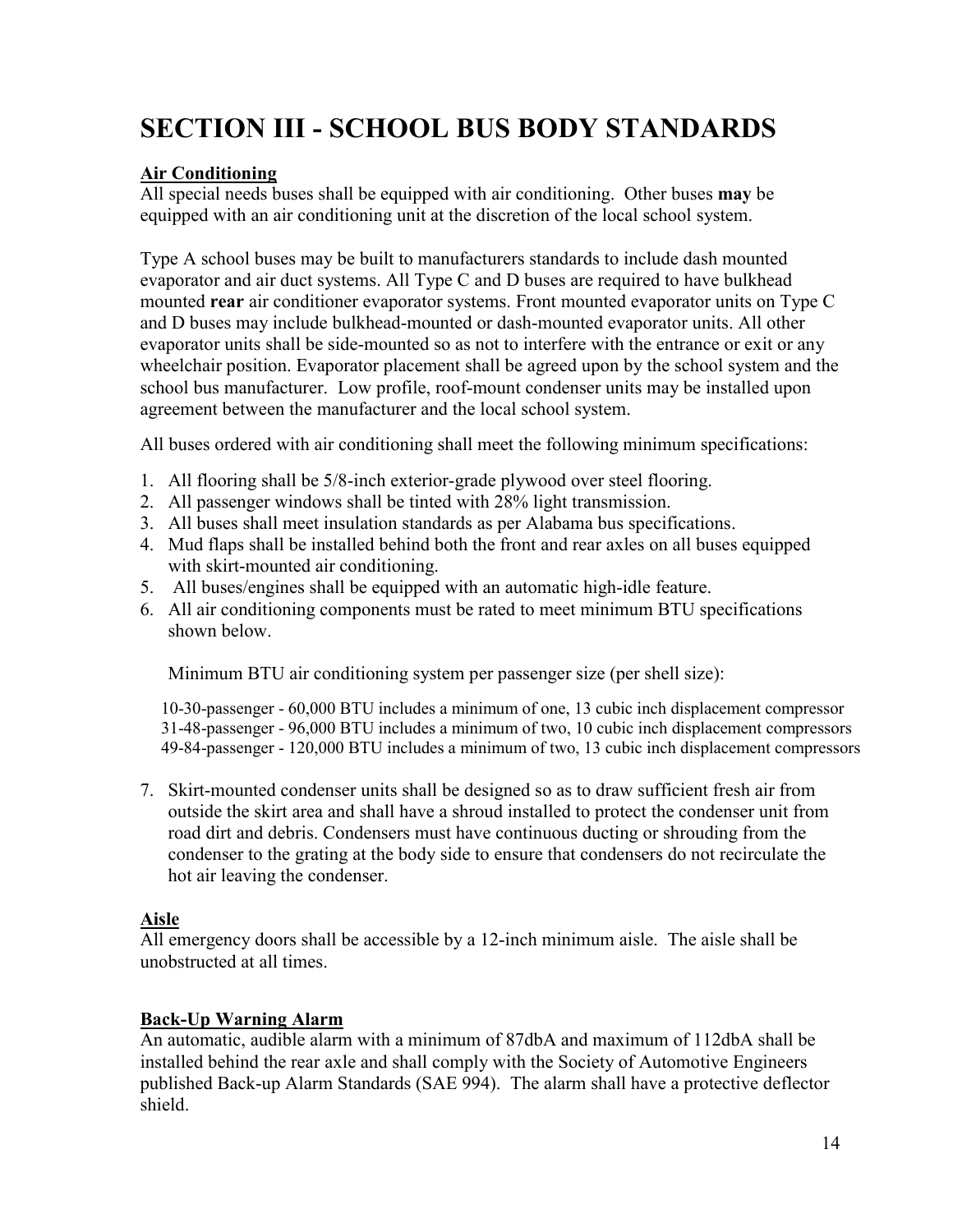#### **Battery/Batteries**

- 1. Batteries are to be furnished by the chassis manufacturer.
- 2. Batteries are to be mounted as described in the Chassis Standard *(see Electrical Standard 1B).*
- 3. *On type C and D buses***,** the body manufacturer shall securely attach the battery on a slide-out or swing-out tray in a closed, vented compartment in the body skirt, so that the battery is accessible for convenient servicing from the outside. The battery compartment door or cover shall be hinged at the front and secured by an adequate and conveniently-operated latch or other type fastener.

#### **Bumper (Front)**

On a Type D school bus, if the chassis manufacturer does not provide a bumper, it shall be provided by the body manufacturer. The bumper will conform to the standards in the chassis section.

#### **Bumper (Rear)**

- 1. Bumpers shall be of pressed steel channel or equivalent material, at least 3/16-inch thick, and shall be a minimum of 9-1/2 inches wide (high) on all Types C, and D buses. Type A buses shall have a minimum of an 8-inch rear bumper.
- 2. Bumpers shall be wrapped around the back corners of the bus. It shall extend forward at least 12 inches, measured from the rear-most point of the body at the floor line.
- 3. Bumpers shall be attached to the chassis frame in such a manner that it may be easily removed. It shall be so braced as to withstand impact from a rear or side impact. It shall be so attached as to discourage hitching of rides.
- 4. Bumpers shall extend at least one inch beyond the rear-most part of the body surface measured at the floor line.
- 5. Tow eyes or hooks may be furnished on the rear and attached so they do not project beyond the rear bumper. The installation shall be in accordance with the chassis manufacturer's specifications.
- 6. The bottom of the rear bumper shall not be more than 30 inches above ground level.

#### **Ceiling**

See Insulation and Interior, Body Standard.

#### **Certification**

The body manufacturer shall certify to the SDE and the local education agency having pupil transportation jurisdiction that their product meets minimum standards on items not covered by certification issued under requirements of the National Traffic and Motor Vehicle Safety Act.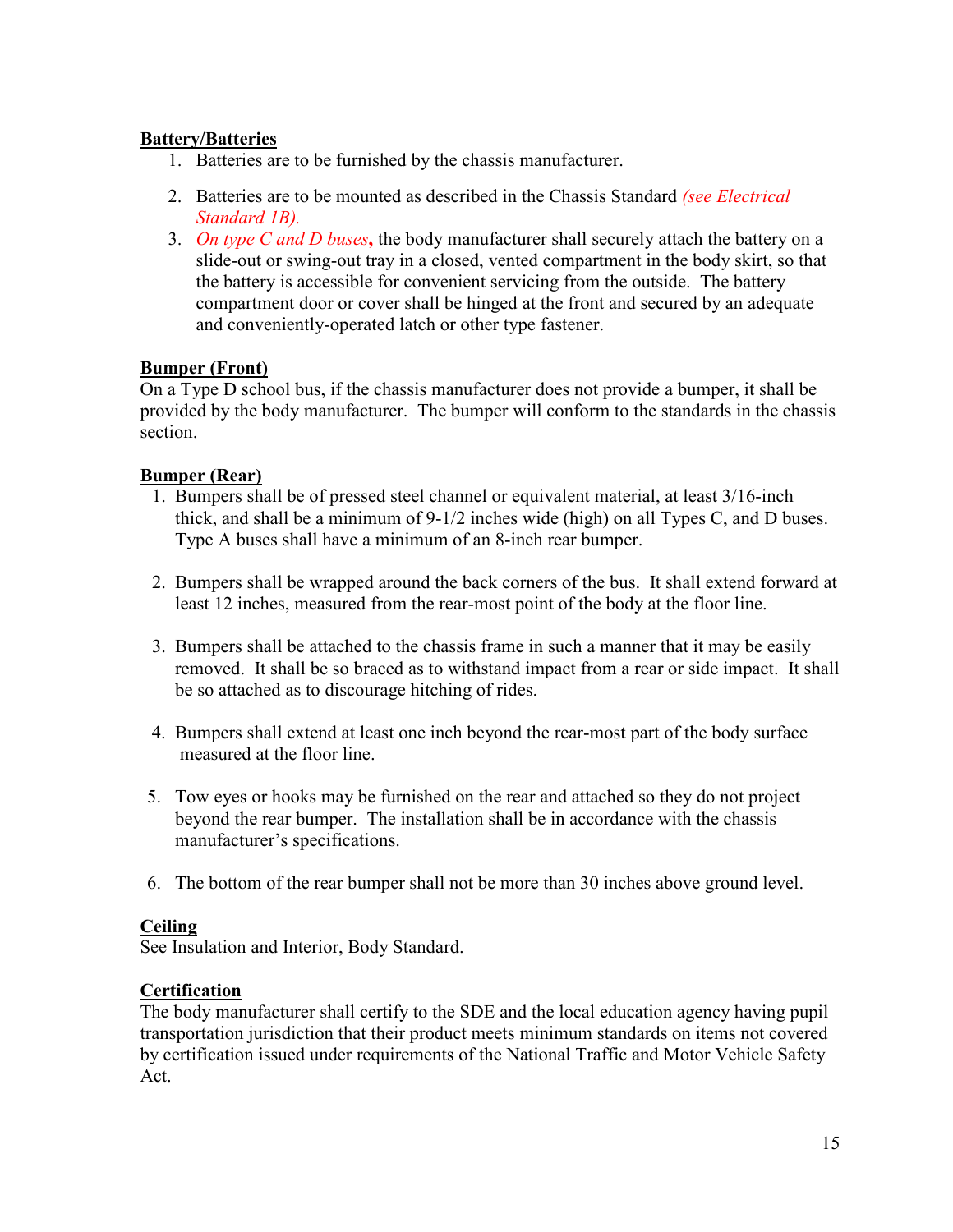#### **Chains (Tire)**

See Wheel Housing Body Standard.

#### **Color**

- 1. The school bus body shall be painted National School Bus Yellow.
- 2. The body exterior paint trim, bumper, lamp hoods and lettering shall be black.
- 3. The roof of the bus must be painted white not to extend below the drip rails on the sides of the body.
- 4. Multifunctional School Activity Buses shall be exempt from this requirement. (See MFSAB specifications on page 53.)

#### **Communication Systems**

Each bus shall be equipped with a two-way, voice communication system capable of providing communication with the operational base. Where technologically feasible, the communication system shall also communicate with 911 operators. CB radio systems will not meet this requirement. **It is the responsibility of the local school system to comply with this specification.** 

#### **Construction**

1. Construction shall be of prime commercial quality steel or other material with strength at least equivalent to all-steel as certified by the bus body manufacturer. All such construction materials shall be fire resistant. No exterior structural, fiberglass roof or side panels are allowed. All Type C and D school buses shall meet the requirements of Section A below.

 A. **Side Intrusion Test:** The bus body shall be constructed to withstand an intrusion force equal to the curb weight of the vehicle or 20,000 pounds, whichever is less. Each vehicle shall be capable of meeting this requirement when tested in accordance with the procedures set forth below. The complete body structure, or a representative seven-body section mock up with seats installed, shall be load-tested at a location 24±2 inches above the floor line, with a maximum 10 inch diameter cylinder, 48 inches long, mounted in a horizontal plane.

The cylinder shall be placed as close as practical to the mid-point of the tested structure, spanning two internal vertical structural members. The cylinder shall be statically loaded to the required force of curb weight or 20,000 pounds, whichever is less, in a horizontal plane with the load applied from the exterior toward the interior of the test structure. When the minimum load has been applied, the penetration of the loading cylinder into the passenger compartment shall not exceed 10 inches from its original point of contact. There can be no separation of lapped panels or construction joints. Punctures, tears or breaks in the external panels are acceptable but are not permitted on any adjacent interior panel. Body companies shall certify compliance with this intrusion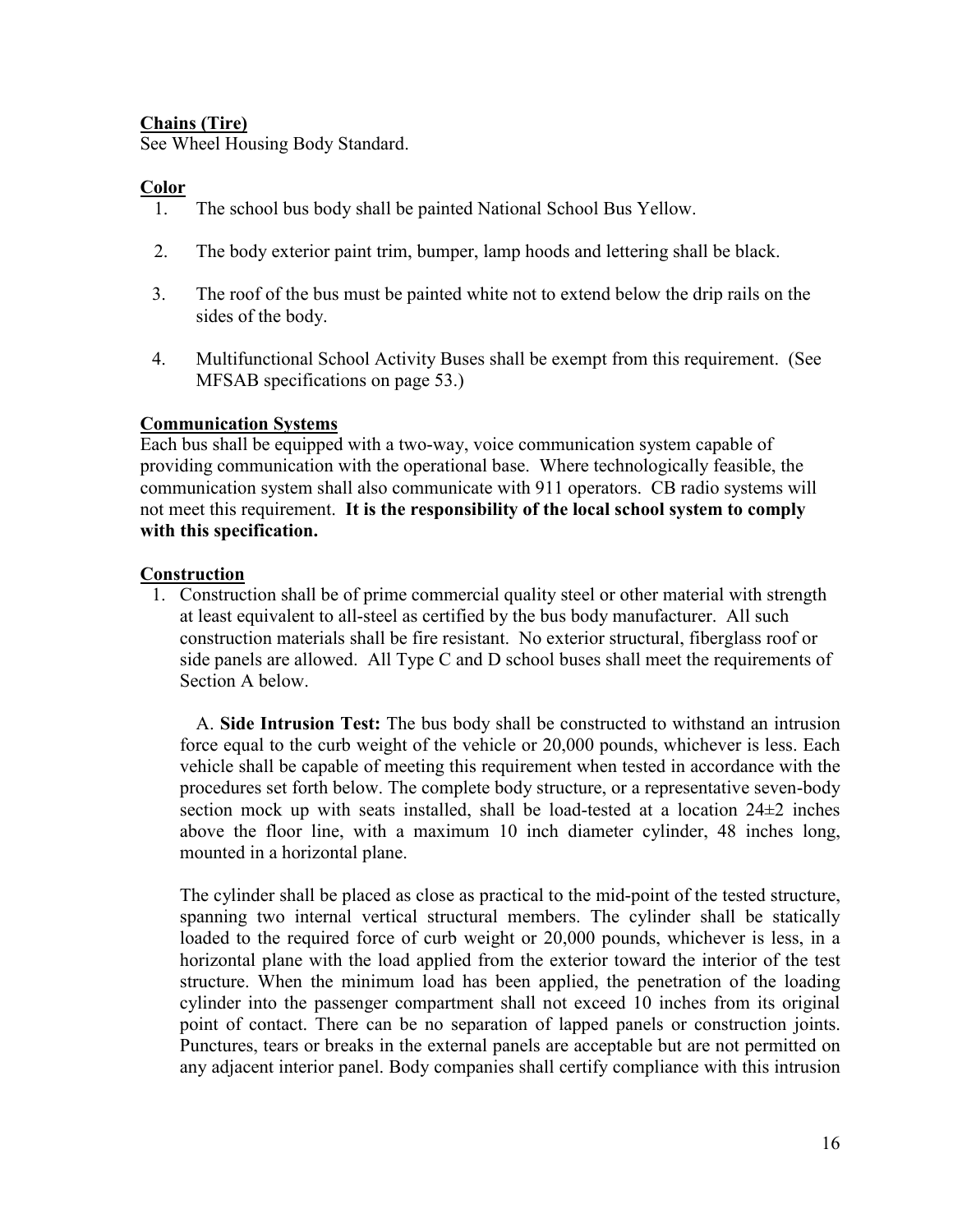requirement to the Alabama State Department of Education and include test results, as requested.

- 2. Construction shall be dust proof and watertight, so the bus does not leak under normal operating conditions.
- 3. Body joints present in that portion of a Type A school bus body furnished exclusively by the body manufacturer shall conform to the performance requirements of FMVSS 221, "School Bus Body Joint Strength." This does not include the body joints created when body components are attached to components furnished by the chassis manufacturer.
- 4. Type A school bus bodies shall be equipped with restraining barriers conforming to FMVSS 222, "School Bus Passenger Seating--Crash Protection," Sections 5.2 and 5.3.

#### **Crossing Control Arm**

- 1. Buses shall be equipped with a crossing control arm mounted on the right side of the front bumper, which shall not open more than 90 degrees.
- 2. All components of the crossing control arm and all connections shall be weatherproofed.
- 3. The crossing control arm shall incorporate system connectors (electrical or air) at the gate and shall be easily removable to allow for towing of the bus.
- 4. The crossing control arm shall meet or exceed SAE Standard J1133.
- 5. The crossing control arm shall be constructed of non-corrosive or nonferrous material or treated in accordance with the body sheet metal standard (see Metal Treatment).
- 6. There shall be no sharp edges or projections that could cause hazard or injury to students.
- 7. The crossing control arm shall extend at least 70" from the front bumper when in the extended position.
- 8. The crossing control arms shall extend simultaneously with the stop arm(s) by means of the stop arm controls. An automatic recycling interrupt switch shall be installed to allow the driver to deactivate the control arm when necessary.
- 9. An electromagnetic device or a stowed bracket shall be installed to stabilize the arm when in the stored position.
- 10. The crossing control arm shall be Specialty Manufacturing Company, Part #58600, Transpec 4000 series, or prior approved equal.

#### **Defrosters**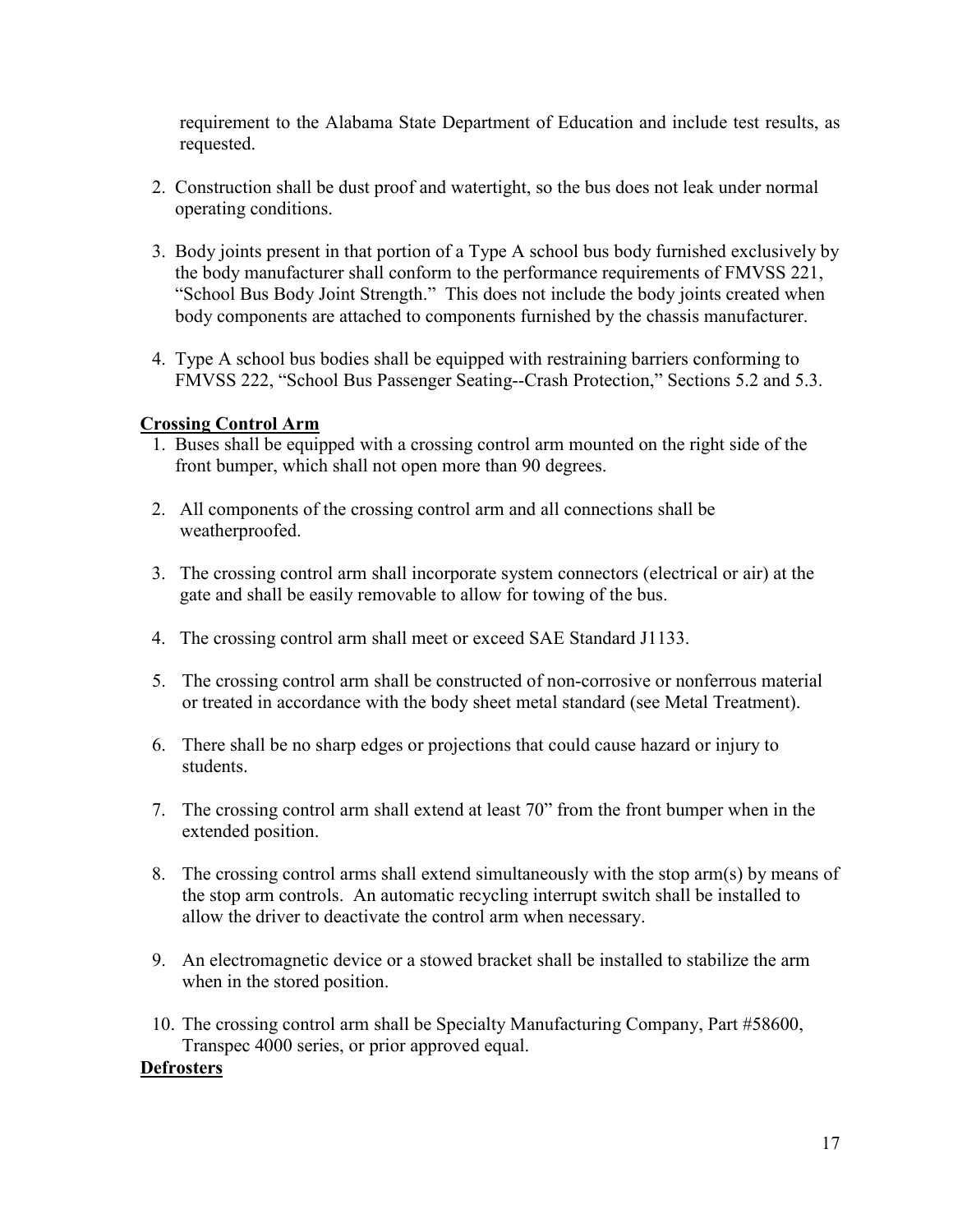- 1. The windshield defroster and defogging system shall provide defogging of the entire windshield, driver's side window, and entrance door glasses by utilizing hot air taken from the heater core with vents across the entire windshield.
- 2. The defrosting system shall conform to Society of Automotive Engineers' Standards J381.
- 3. The defroster and defogging system shall be capable of furnishing heated outside ambient air.
- 4. Auxiliary fans are not considered defrosting or defogging systems.
- 5. Portable heaters shall not be used.

#### **Doors**

- 1. Service Door:
	- A. The service door shall be in the driver's control, designed to afford easy release and provide a positive latching device on manual operating doors to prevent accidental opening. When a hand lever is used, no part shall come together that will shear or crush fingers. Manual door controls shall not require more than 25 pounds of force to operate at any point throughout the range of operation.
	- B. The service door shall be located on the right side of the bus, opposite and within direct view of the driver.
	- C. The service door shall have a minimum horizontal opening of 24 inches and a minimum vertical opening of 68 inches.
	- D. The service door shall be a split type, both sections opening outward.
	- E. Lower and upper door panels shall be of approved safety glass. The bottom of each lower glass panel shall not be more than 10 inches from the top surface of the bottom step. The top of each upper glass panel shall not be more than 6 inches from the top of the door.
	- F. Vertical closing edges on split type entrance doors shall be equipped with flexible material to protect students' fingers.
	- G. There shall be no door to the left in driver compartment on Types C or D vehicles.
	- H. All doors shall be equipped with padding at the top edge of each door opening. The pad shall be at least three inches wide and one inch thick and extend the full width of the door opening.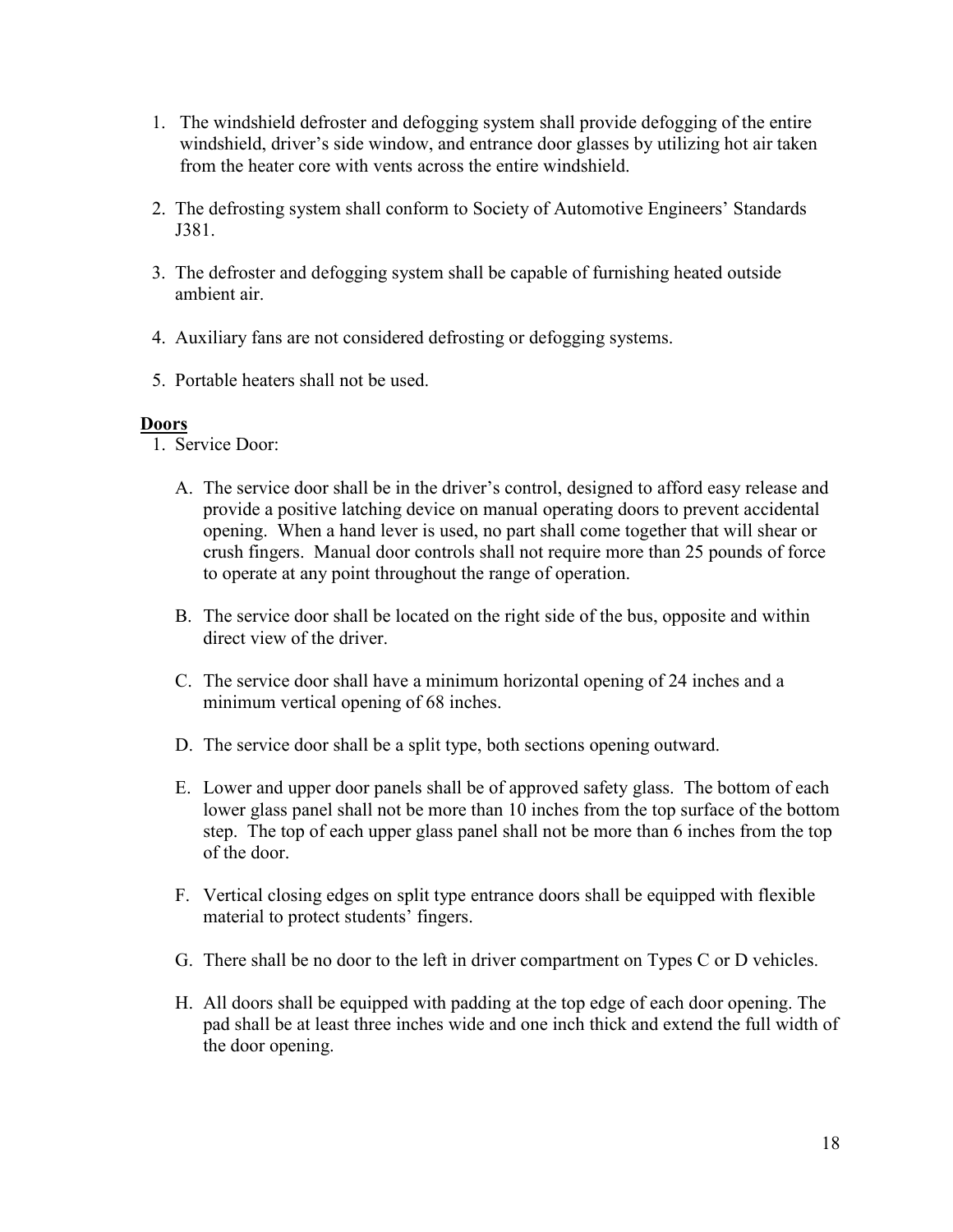I. If air or electric doors are used, the amber warning lights shall be activated from a momentary switch. A three-position switch shall activate the sequence as follows: Position One – door closed; lights off.

Position Two – activate red lights, stop arm, and crossing control arm. Position Three – red lights activated, door open, stop arm activated, and crossing control arm activated.

#### **Emergency Exits**

- 1. Emergency Door:
	- A. The emergency door shall be hinged on the right side if in the rear end of bus and on the front side if on left or right side of the bus. It shall open outward and be labeled inside to indicate how it is to be opened. If double emergency doors are used on Type A vehicles, they shall be hinged on the outside edge and shall have a threepoint fastening device. A device shall be used that holds the door open to prevent the emergency door from closing during emergencies and school bus evacuation drills. If emergency door locks are used, the vehicle ignition must be disabled until the emergency door lock is deactivated.
	- B. The upper portion of the emergency door shall be equipped with approved safety glazing, the exposed area of which shall be at least 400 square inches. The lower portion of the rear emergency door on Types C and D vehicles shall be equipped with a minimum of 350 square inches of approved safety glazing.
	- C. There shall be no steps leading to an emergency door.
	- D. The words **EMERGENCY DOOR** in letters at least two inches high shall be placed at the top of or directly above the emergency door or on the door in the metal panel above the top glass, both inside and outside of the bus. The words **EMERGENCY EXIT** in letters at least 2 inches high shall be placed on the exterior body directly above each emergency window.
	- E. The emergency door shall be equipped with padding at the top edge of each door opening. Padding shall be at least three inches wide and one inch thick, and extend the full width of the door opening.
	- F. The side emergency door, if installed, must meet the requirements as set forth in FMVSS 217 (a), regardless of its use with any other combination of emergency exits.
		- (1) A left side emergency door shall have a 20 inch unobstructed passageway, and no flip seat is to be used. A barrier shall be used just before the door opening.
	- G. There shall be no obstruction higher than 1/4 inch across the bottom of any emergency door opening.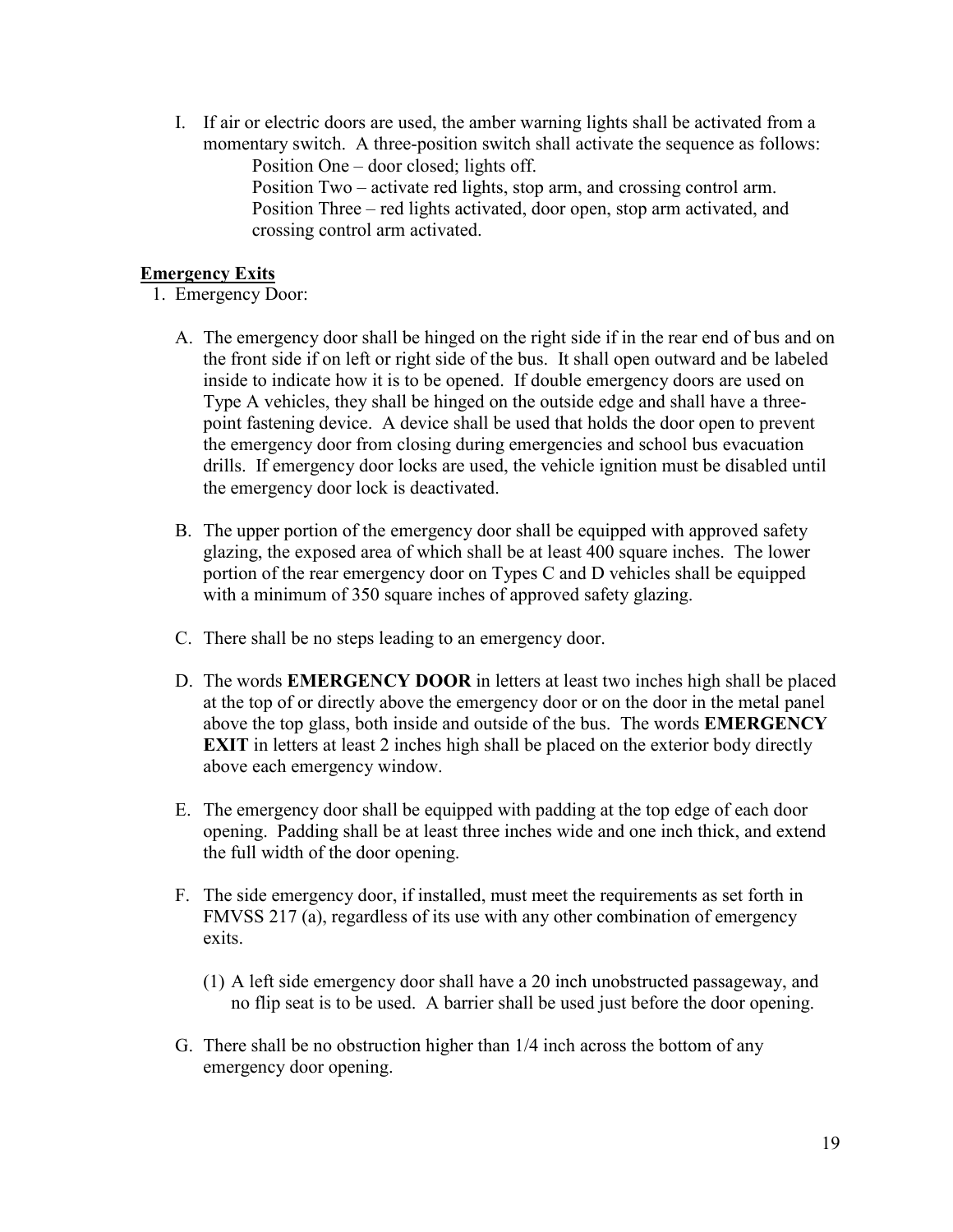- 2. Additional Emergency Exits:
	- A. All school buses shall be equipped with emergency exits in the following capacity vehicles:
		- 0 to 54 passenger: one emergency window exit per side and one roof hatch located midpoint.
		- 55 passenger and above: two emergency window exits per side, and two roof hatches.
	- B. Each emergency exit shall comply with FMVSS 217. These emergency exits are in addition to the rear emergency door or exit. Roof hatches must be Transpec Standard Vent, Model 1970, Specialty Manufacturing 8600, 8900, or 9000 series, *Spheros #550886A or 550887A*, or prior approved equal.
		- (1) Emergency exit windows shall be as evenly spaced as possible under FMVSS 217 guidelines and shall not be obstructed by any devices.
	- C. In addition to the audible warning required on emergency doors by FMVSS 217, additional emergency exits shall also be like protected. Warnings for these exits shall be clearly audible to the bus driver.
	- D. School bus emergency exits shall be marked with a minimum one inch wide strip of red, white, or yellow retro-reflective tape, to be placed around the outside perimeter of the emergency exit opening, not the emergency exit itself. The words **EMERGENCY EXIT,** in letters at least two inches high, shall be placed on the body directly above each emergency window.

#### **Emergency Equipment**

All emergency equipment shall be installed forward of the front barriers with the exception of the warning devices.

- 1. Fire Extinguishers:
	- A. The bus shall be equipped with at least one steel-cased, pressurized, dry chemical fire extinguisher complete with hose to meet Underwriters Laboratories, Inc., approval. A pressure gauge shall be mounted on the extinguisher and easily read without moving the extinguisher from its mounted position. Replacement fire extinguishers should also meet this specification.

The bracket shall be a heavy-duty, snap-in, spring type. Band type holders are not acceptable. Fire extinguisher brackets shall be Brooks Equipment Company # 4SC or Ridgeway Bus Products # 51-05 or prior approved equal.

- B. The fire extinguisher shall have a capacity of **five pounds** with an Underwriters Laboratories total rating of 2A10BC or greater. The operating mechanism shall be sealed with a type of seal that will not interfere with the use of the fire extinguisher.
- C. Fire extinguishers must comply with State Fire Codes.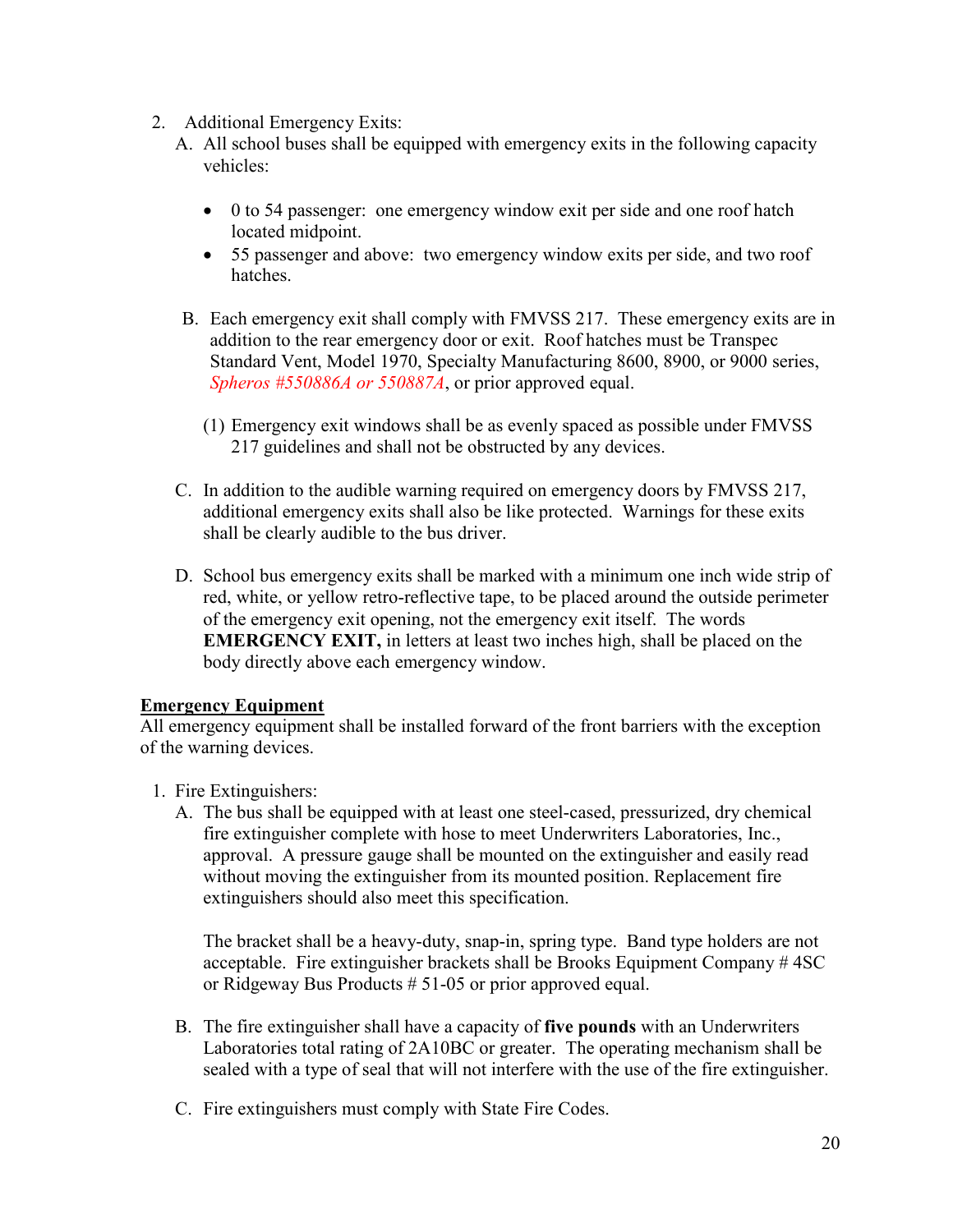- 2. First-Aid Kit:
	- A. Each bus shall have a removable, moisture-proof and dust-proof first-aid kit stored in a metal container and mounted with a separate bracket in an accessible place in the driver's compartment. This place shall be marked to indicate its location. Straptype mounting brackets are not acceptable.
	- B. Contents shall include:
		- 2 1" x 2 1/2 yards adhesive tape rolls
		- 24 sterile gauze pads 3" x 3"
		- 100 3/4" x 3" adhesive bandages
		- 8 2" bandage compress
		- 10 3" bandage compress
		- 2 2" x 6" sterile gauze roller bandages
		- 2 non-sterile triangular bandages approximately 40" x 36" x 54" with
		- 2 safety pins
		- 3 sterile gauze pads 36" x 36"
		- 3 sterile eye pads
		- 1 pair rounded-end scissors
		- 1 pair latex gloves
		- 1 mouth-to-mouth airway
- 3. Body Fluid Clean-up Kit:

 Each bus shall have a removable and moisture-proof body fluid clean-up kit stored in a metal container. Strap-type mounting brackets are not acceptable. It shall be properly mounted and identified as a body fluid clean-up kit and must meet OSHA regulations.

4. Warning Devices:

Each bus shall contain at least three (3) reflectorized triangle road warning devices mounted in an accessible place in the driver's compartment or the outside storage compartment. The mounting location in Type A vehicles is optional. These devices must meet requirements in FMVSS 125.

#### **Fire Suppression** (Optional)

When a fire suppression system is used, nozzles for suppression systems shall be located in the engine compartment, under the bus, in the electrical panel, or under the dash, but shall not be located in the passenger compartment. The system must include a light or buzzer to alert the driver that the system has been activated.

#### **Floor and Floor Coverings**

 1. The floor in the under-seat area, including the tops of the wheel housing, driver's compartment and toe board, shall be covered with a rubber floor covering or equivalent, having a minimum overall thickness of 1/8 inch and a calculated burn rate of 0.1 or less using the test measures, procedure and formulas in FMVSS 302 Flammability of Interior Materials.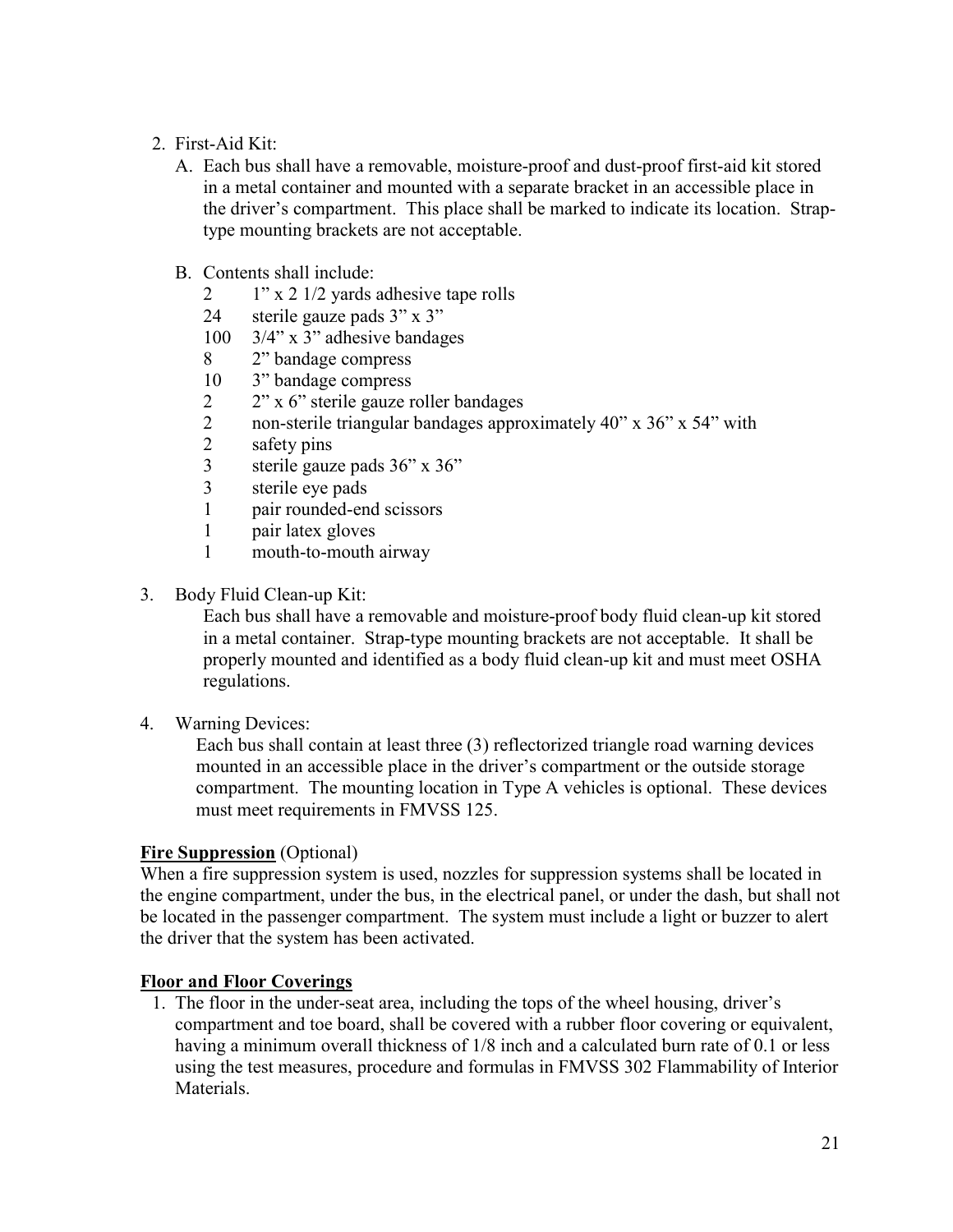- 2. The floor covering in the aisle shall be of aisle-type rubber or equivalent, wear resistant, and ribbed. The minimum overall thickness shall be 3/16 inch measured from the tops of the ribs.
- 3. The floor covering must be permanently bonded to the floor and must not crack when subjected to sudden changes in temperature. Bonding or adhesive material shall be waterproof and shall be of a type recommended by the manufacturer of the floorcovering material. All seams must be sealed with waterproof sealer.
- 4. For Type C and D school buses, the manufacturer shall provide a screw-down plate to access the fuel tank sending unit that is secured and insulated. The plate shall be mounted so that access is readily available to repair personnel and so that the floor covering is not disturbed during the repair process.
- 5. The floor shall be of metal or alloy at least equal in strength to 14-gauge prime commercial quality steel and so constructed that exhaust gases cannot enter the passenger compartment.
- 6. All closures between the bus body and the engine compartment shall be fitted with gastight gaskets and pedal openings shall be closed bellows type, gas-tight boots.
- 7. There shall be a plate of adequate size provided to allow for transmission access or service.

#### **Handrail(s)**

At least one handrail shall be installed. The handrail(s) shall assist passengers during entry or exit, and shall be designed to prevent entanglement as evidenced by the passage of the NHTSA string and nut test. A right-hand side assist rail may be provided at the discretion of the local school system.

#### **Heaters**

1. The heating system shall be capable of maintaining the temperature throughout the bus of not less than 55 degrees Fahrenheit during average minimum January temperatures as established by the U. S. Department of Commerce, Weather Bureau, for the area in which the vehicle is to be operated. It shall be capable of defrosting the total windshield area and the service door glass within thirty minutes after initial start with the engine at idle speed. The system shall exceed SAE standards J-381performance requirements. **Fuel-fired auxiliary heaters will not be allowed.**

#### Heater performance shall be measured by the following:

A temperature measurement shall be taken at three locations within the body in the center aisle, thirty-six inches above the floor. The first location is to be thirty-nine inches from the windshield; the second location midpoint of the passenger compartment and the third will be thirty-nine inches from the rear emergency door.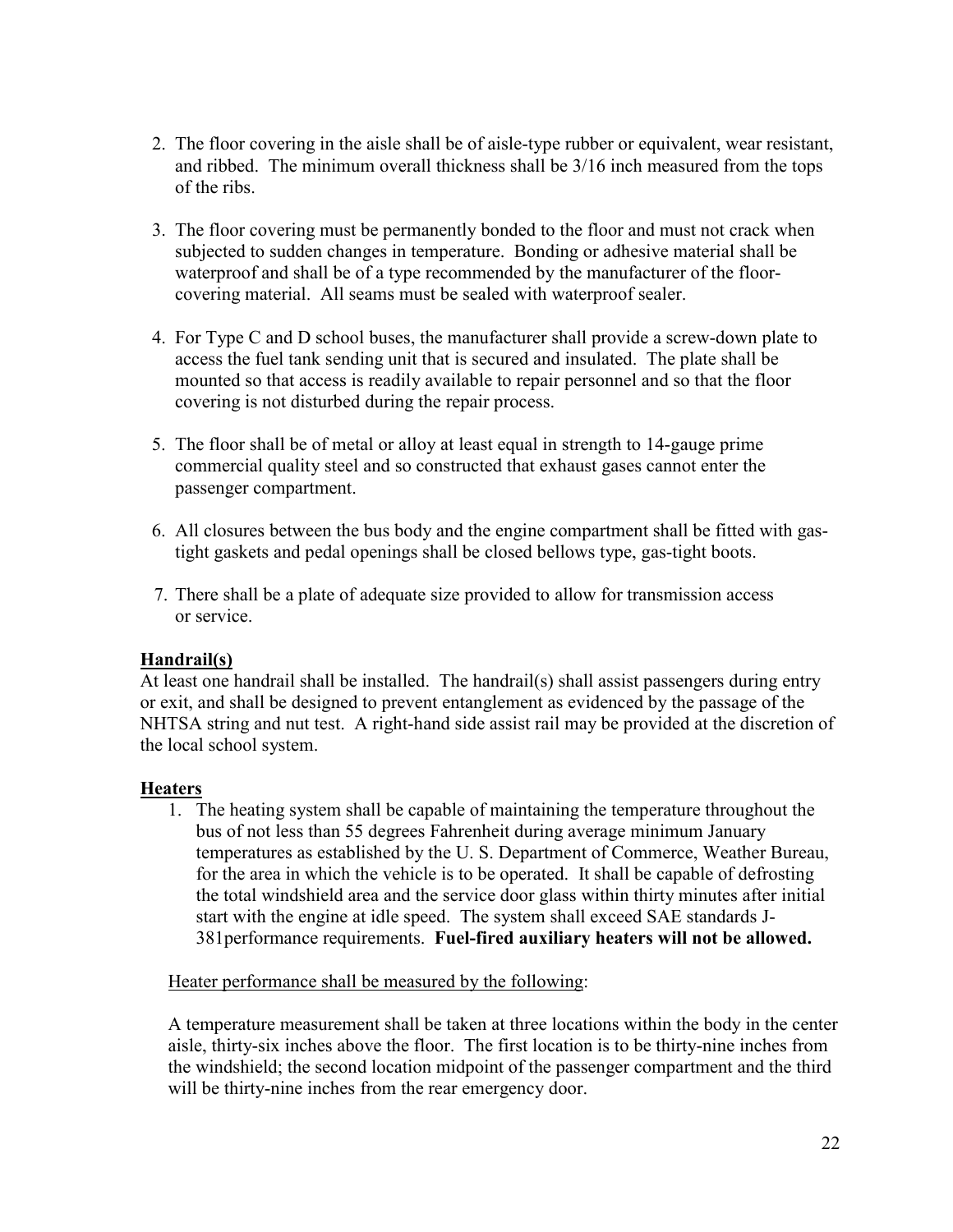After soaking the bus at twenty degrees F. for fifteen (15) hours, the bus will be started and after thirty (30) minutes, the temperature at each measuring point shall be fifty-five (55) degrees F.

- 2. If only one heater is used, it shall be a fresh-air or combination fresh-air and recirculation type.
- 3. If more than one heater is used, additional heaters shall be a recirculating-air type.
- 4. All heaters installed by body manufacturers shall bear a name plate affixed by the heater manufacturer that shall indicate the heater rating in accordance with SBMI Standard No. 001.The heater manufacturer shall constitute certification that the heater performance is as shown on the plate.
- 5. Heater hoses shall be adequately supported to guard against excessive wear due to vibration. The hoses shall not dangle or rub against the chassis or sharp edges and shall not interfere with or restrict the operation of any engine function. Heater hoses shall conform to the Society of Automotive Engineers' Standard J20c. Heater lines on the interior of the bus shall be shielded to prevent scalding of the driver or passengers.
- 6. Each hot water system installed by a body manufacturer shall include one shut-off valve in the pressure line and one shut-off valve in the return line with both valves at or near the engine in an accessible location.
- 7. There shall be a water flow-regulating valve, or an electronic valve actuator, installed in the pressure line for convenient operation by the driver while seated.
- 8. Accessible bleeder valves shall be installed in an appropriate place in the return lines of the body company-installed heaters to remove air from the heater lines.
- 9. Access panels shall be provided to make heater motors, cores, and fans readily accessible for service. An outside access panel may be provided for the driver's heater.

#### **Hinges**

All exterior metal door hinges which do not have stainless steel, brass, or nonmetallic hinge pins or other designs that prevent corrosion shall be designed to allow lubrication to be channeled to the center 75% of each hinge loop without disassembly.

#### **Identification**

1. School bus bodies shall bear the words **SCHOOL BUS** in eight-inch black letters on National School Bus Yellow, on the front and back of the bus (lettering between flasher lights). (See page 51 for Multifunctional School Activity Bus identification requirements.) The name of the school system shall be on each side of the bus in at least 5-inch, black standard, unshaded letters. Lettering shall conform to "Series B" of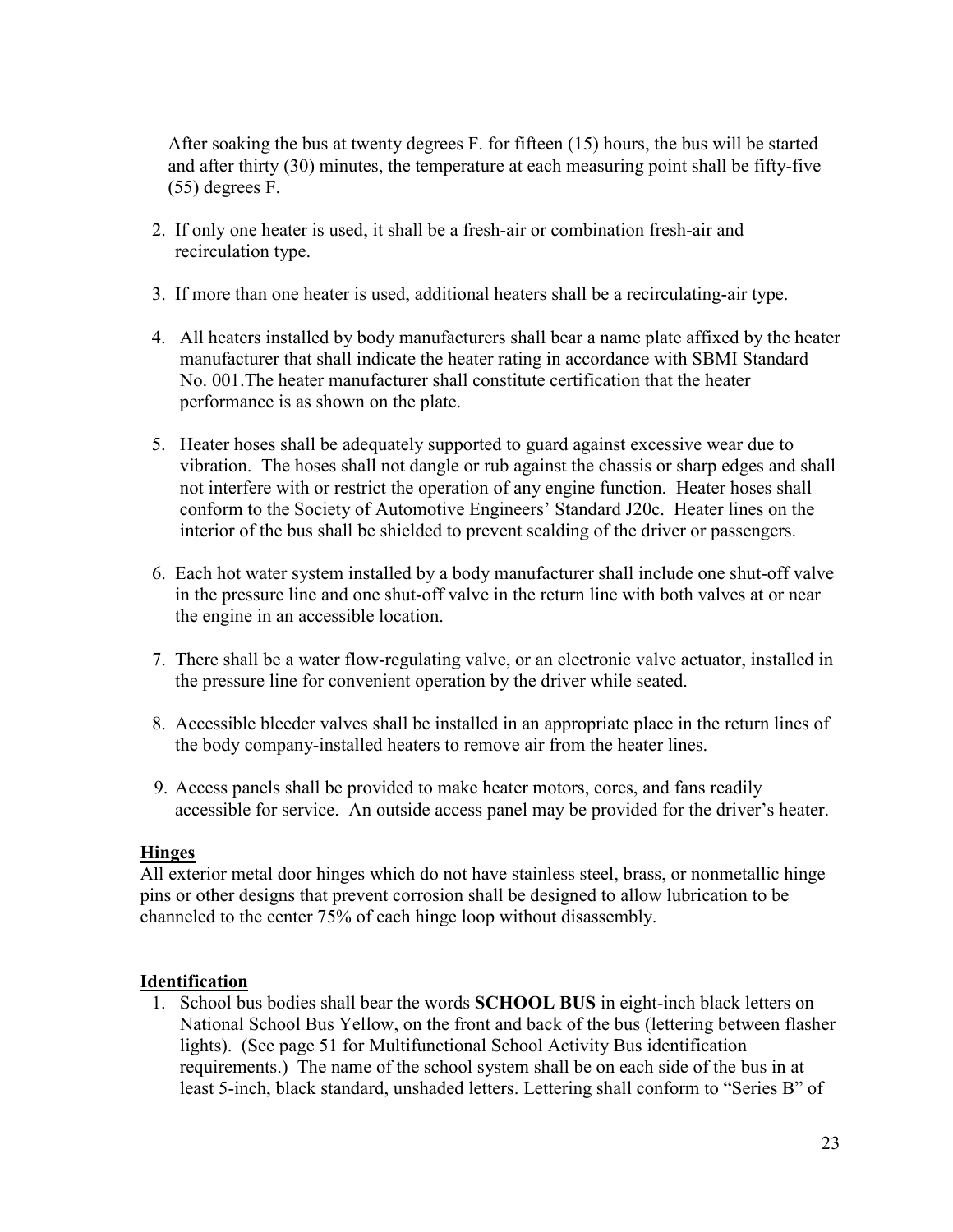Standard Alphabets for Highway Signs. Each bus shall be numbered on both sides, front left side and the rear, before being put into service. Bumper numbers may be white or yellow. An agreement between the manufacturer and the purchaser shall be reached at the time the order is placed as to who will put the numbers on the buses. Any other numbering shall be optional.

- 2. Only signs and lettering approved by state law or regulation, limited to the name of the owner or operator and any marking necessary for identification, shall appear on the bus.
- 3. School bus bodies shall display a high quality 6" x 9" warning sticker on permanent, adhesive, vinyl, bumper-sticker material. To increase visibility, this sticker shall be mounted just under the first or second rub rail at the left side of the passenger entrance door. This sticker shall be worded as follows:

#### **NO TRESPASSING ON THIS SCHOOL BUS OFFENDERS WILL BE PROSECUTED TO THE FULLEST EXTENT OF THE LAW PUNISHMENT COULD RESULT IN A FINE OF UP TO \$6000 AND UP TO ONE YEAR IN JAIL Charles "Chuck" Poland, Jr. Act (Alabama Act 2013-347)**

- 4. Driver Alert Transpec Model 7500 or prior approved equal electronic signage warning traffic when the school bus stops to load or unload students and at railway grade crossings is required.
- 5. A high quality, 4" x 6", permanent, adhesive, vinyl, warning sticker prompting drivers that driver seat belt use is mandatory on all school buses shall be affixed in the driver compartment in a highly visible location. This sticker shall be worded as follows:

#### **DRIVER SEAT BELT USE REQUIRED**

*The driver of a school bus while transporting pupils on a public street or highway or elsewhere shall wear a properly fastened seat belt when the bus is in motion. Failure of a bus driver to comply with this requirement shall be prima facie evidence of nonfeasance of duty, and any driver who fails to comply with this requirement shall be subject to dismissal. ALABAMA CODE 16-27-6* 

6. A "NO TRESPASSING" decal shall be placed in the entrance doorstep well in a highly visible location. Lettering shall be a minimum of 2" high and shall be a contrasting color. These decals must be provided by the school bus dealer or manufacturer.

#### **NO TRESPASSING**

Outside "No Trespassing" decals and "Driver Seat Belt Use" Decals are provided by the Alabama State Department of Education.

**7.** *For school systems participating in the Alabama Yellow Dot Program sponsored by the Governor's Traffic Safety Office, the official "yellow dot" decal may be displayed in the lower left corner of the rear window on the driver side of each school bus body.*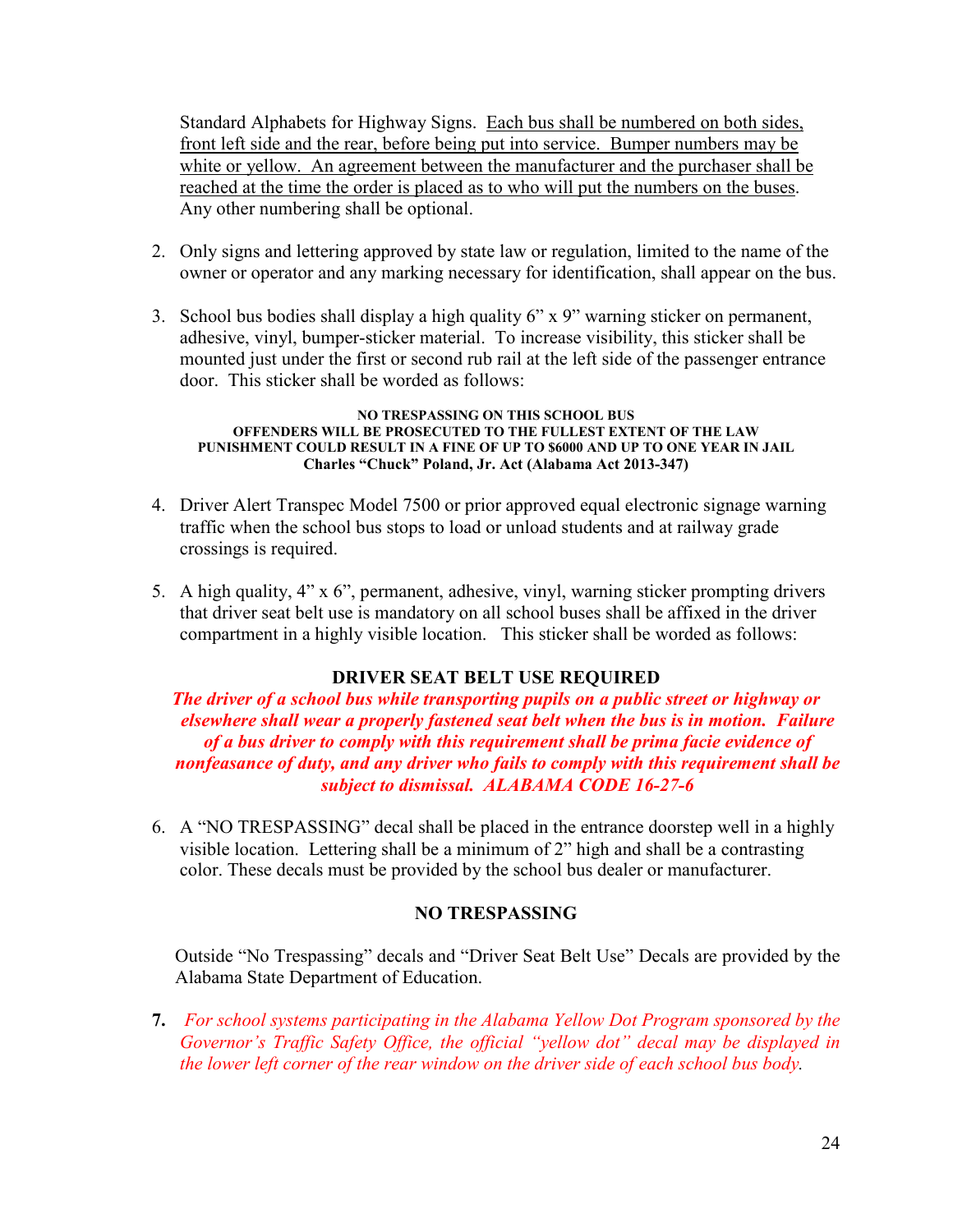#### **Inside Height**

The inside body height shall be 72 inches or more, measured metal to metal, at any point on the longitudinal center line from the front vertical bow to the rear vertical bow. The inside body height of Type A buses shall be 62 inches or more.

#### **Insulation**

- 1. Ceilings and walls shall be insulated with proper material to deaden sound and reduce vibration to a minimum. If thermal insulation is specified, it shall be fire-resistant and approved by Underwriters Laboratories, Inc. If buses are equipped with air conditioning, walls and ceilings must be insulated to improve air conditioner efficiency.
- 2. If floor insulation is required, it shall be either 5-ply nominal 19/32 inches thick plywood, or a material of equal or greater strength and insulation R value, and it shall equal or exceed properties of exterior-type softwood plywood, C-D Grade as specified in standards issued by U. S. Department of Commerce. When plywood is used, all exposed edges shall be sealed.

#### **Interior**

- 1. The interior of the bus shall be free of all unnecessary projections, which includes luggage racks and attendant handrails, likely to cause injury. This standard requires inner lining on ceilings and walls. If the ceiling is constructed to contain lapped joints, the forward panel shall be lapped by the rear panel and exposed edges shall be beaded, hemmed, flanged, or otherwise treated to minimize sharp edges.
- 2. The driver's area forward of the foremost padded barriers will permit the mounting of required safety equipment and vehicle operation equipment.
- 3. Every school bus shall be constructed so that the noise level taken at the ear of the occupant nearest to the primary vehicle noise source shall not exceed 85 dbA when tested.
- 4. Any added equipment shall be flush mounted with the exception of the video system.

#### **Lamps and Signals**

- 1. *L.E.D. lighting shall be used in all interior lamps* which adequately illuminate the aisle and the step well. Step well lights shall be illuminated by a service door operated switch, to illuminate only when headlights and clearance lights are on and the service door is opened. *As an option, exterior lighting at the passenger entry door may be installed only when used in conjunction with the step well light.* Any *additional lighting* with a separate switch may be installed at the discretion of the local school system.
- 2. Clearance lamps shall automatically illuminate when the headlights are in the "on" position.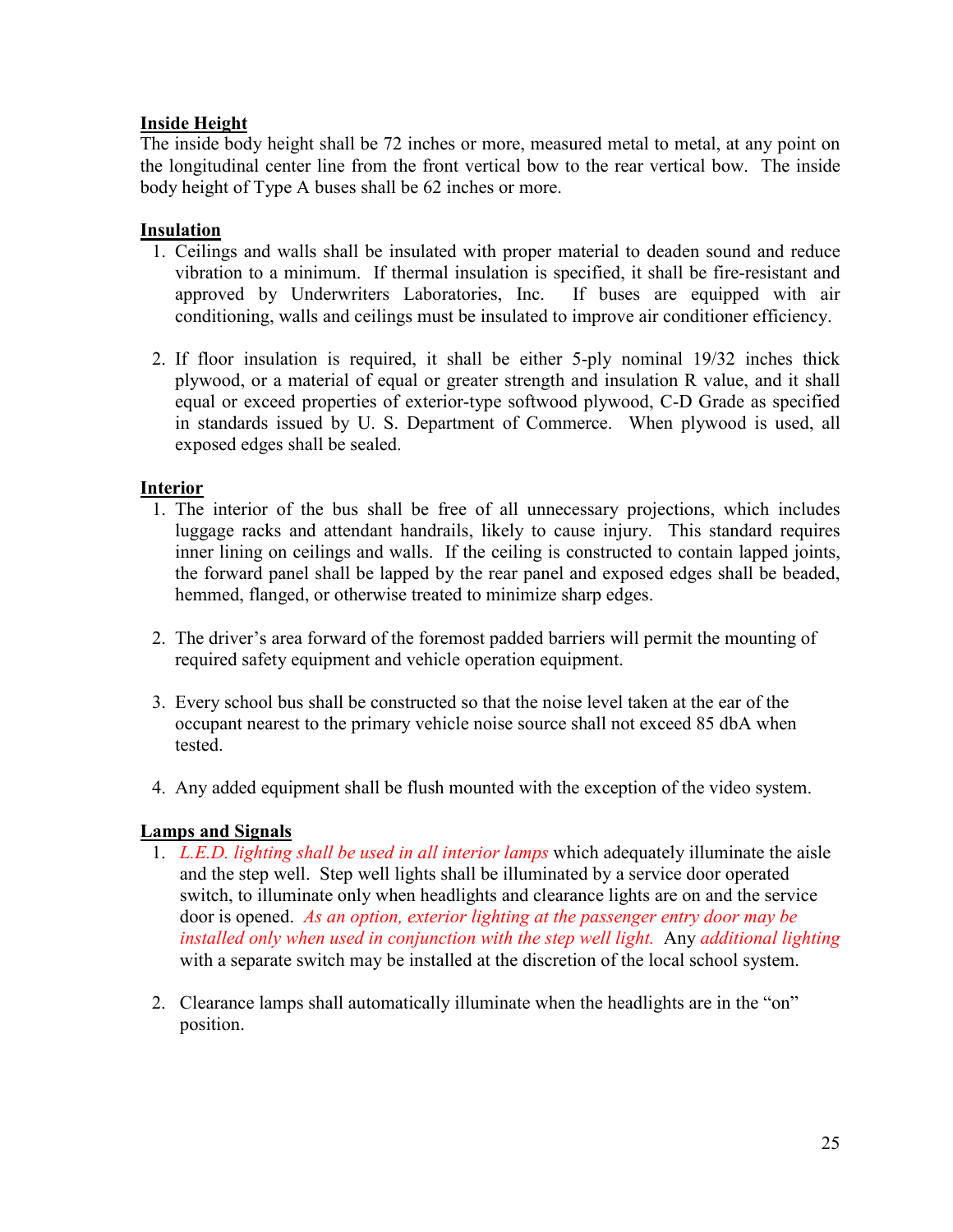- 3. L.E.D. lighting shall be used in all exterior body lamps and signals. Eight-way flashing lights and the stop arm shall be strobe-type L.E.D. Manufacturers' front chassis lamps are exempt from this requirement.
- 4. Definition--School bus alternately flashing red and amber signal lamps are lamps mounted at the same horizontal level, intended to identify the vehicle as a school bus and to inform other users of the highway that such vehicle is preparing to stop, or is stopped, on the roadway to take on or to discharge schoolchildren.

A. Master switches will not be allowed on the eight-way, alternately flashing signal lamps.

B. Buses shall be equipped with two red lamps and two amber lamps at the rear of the vehicle and two red lamps and two amber lamps at the front of the vehicle. One amber lamp shall be located near each red signal lamp at the same level, but closer to the vertical centerline of the bus.

C. The signaling system, including red and amber signal lamps and a stop arm with alternating flashing lamps, shall be so designed and wired as to have the following characteristics:

(1) When the entrance door is closed, a manual push button may be depressed and the amber pilot light and amber warning lights will flash.

(2) When the entrance door is opened, the amber pilot and amber warning lights will go off, and the red pilot and red warning lights will flash; also, the stop arm will be extended and lights on the stop arm will flash.

(3) On closing the entrance door, all lights will go out and the stop arm will retract automatically.

(4) If the entrance door is opened without depressing the manual push button, no lights will flash, nor will the stop arm be extended.

D. The area around the lenses of alternately flashing signal lamps shall have a readily visible black border for contrast purposes. Hoods/guards may be provided over front and rear amber warning lights and red warning lights.

- 5. The bus body shall be equipped with amber rear turn signal lamps at least seven inches in diameter, or if in a shape other than round, a minimum of 38 square inches of illuminated area. These signal lamps must be connected to the chassis hazard-warning switch to cause simultaneous flashing of signal lamps when needed as a vehicular traffic hazard warning.
- 6. Rear directional lights shall be mounted not more than 15 inches from the plane of the side of the body, and not more than 14 inches below the glass in the rear of the body.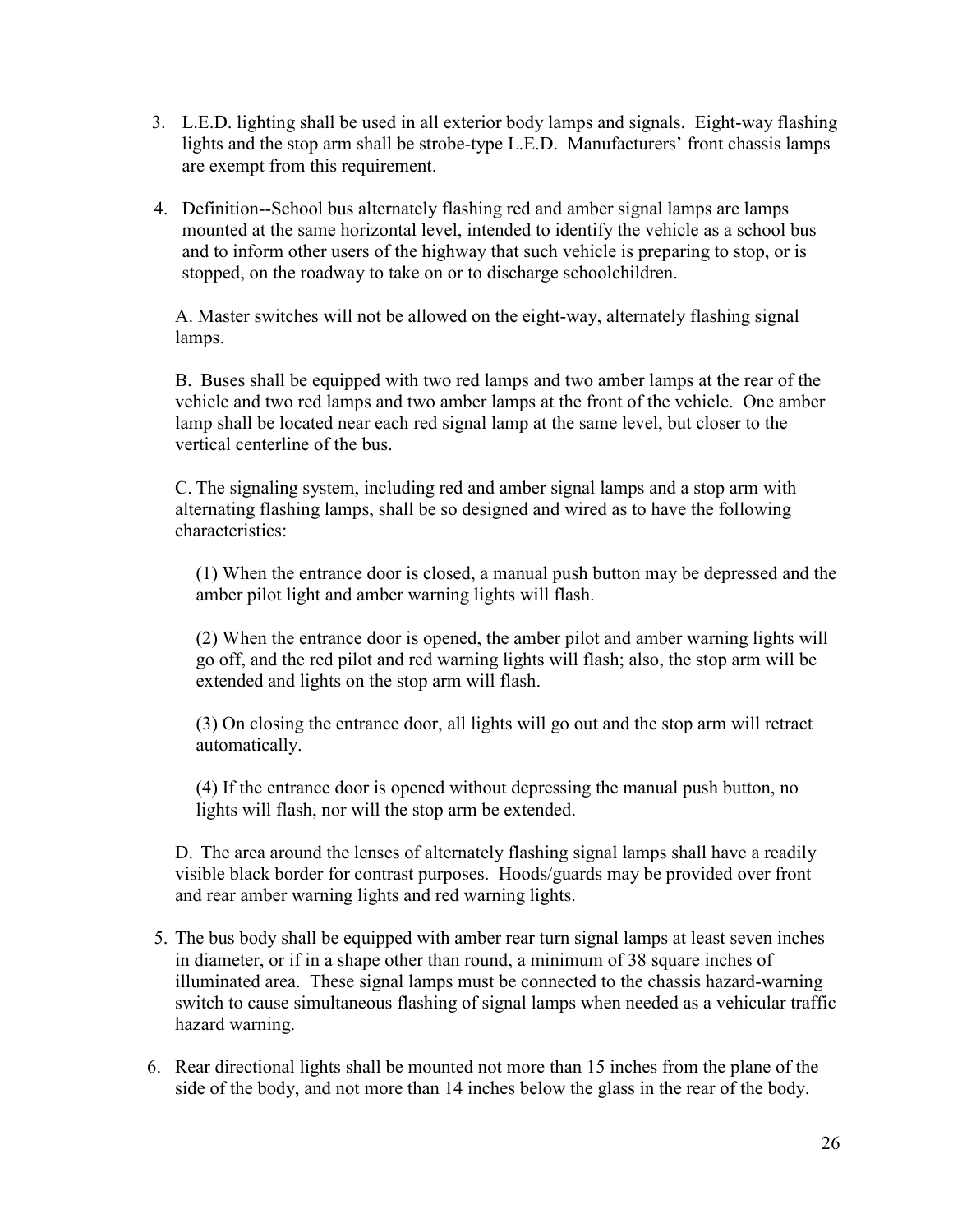All buses shall have side turn indicators on both sides located within six inches of the floor line.

7. Buses shall be equipped with two red brake/tail combination lights at least seven inches in diameter, or if in a shape other than round, a minimum of 38 square inches of illuminated area and shall be mounted on the rear of the bus just inside the turn signal lamps.

A. Type A conversion vehicle lamps must be 21 square inches in the lens area. Two combination lamps with a minimum diameter of four inches, or if a shape other than round, a minimum 12 square inches of illuminated area, shall be placed on the rear of the body between the beltline and the floor line. The rear license plate lamp may be combined with one lower tail lamp. Stop lamps shall be activated by the service brakes and shall emit a steady light when illuminated.

B. In addition to these requirements, all lamps and signals shall comply with applicable SAE specifications.

- 8. On all buses equipped with a monitor for the front and rear lamps of the school bus, the monitor shall be mounted in full view of the driver. If the full circuit current passes through the monitor, each circuit shall be protected by a fuse or circuit breakers or other equivalent technology against any short circuit or intermittent shorts.
- 9. A white flashing strobe light shall be installed on the roof of a school bus not to exceed 1/3 the body length forward from the rear of the roof edge. This light shall have a single white lens emitting light 360 degrees around its vertical axis and may not extend above the roof more than the maximum legal height. A momentary, latching-type switch and a pilot light of low intensity must be included to indicate when the light is in operation. The pilot light shall be incorporated into the switch.
- 10. If alternating headlights are used (i.e., wig-wag), they must operate in conjunction with the red overhead flashers and stop arm.
- 11. As an option, other lighting devices may be used with prior approval from the SDE.

#### **Metal Treatment**

- 1. All metal used in construction of a bus body shall be zinc-coated or aluminum-coated or treated by an equivalent process before the bus is constructed. Included are such items as structural members, inside and outside panels, door panels and floor sills. Excluded are such items as door handles, grab handles, interior decorative parts and other interior plated parts.
- 2. In addition to the above requirements, all metal parts that will be painted shall be chemically cleaned, etched, zinc-phosphate-coated and zinc-chrome or epoxy primed or conditioned by equivalent process.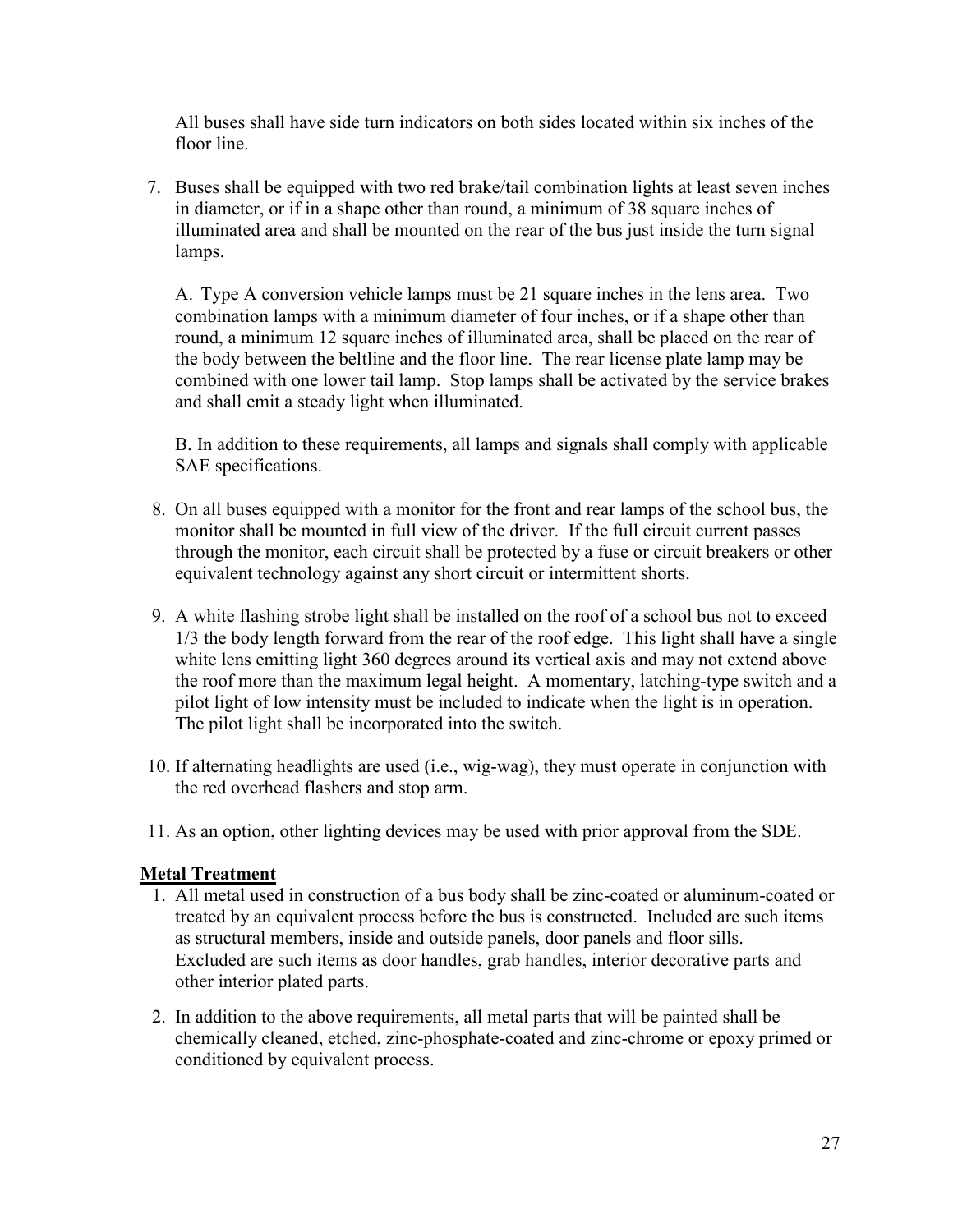- 3. In providing for these requirements, particular attention shall be given to lapped surfaces, welded connections of structural members, cut edges punched or drilled hole areas in sheet metal, closed or box sections, unvented or undrained areas and surfaces subjected to abrasion during vehicle operation.
- 4. As evidence that the above requirements have been met, samples of materials and sections used in construction of the bus body, when subjected to 1,000-hour salt spray test as provided for in latest revision of ASTM Standard B-117 "Standard Method of Salt Spray (Fog) Testing" shall not lose more than 10 percent of its material by weight.

#### **Mirrors**

- 1. Interior mirrors shall be either clear laminated glass or clear view glass bonded to a backing which retains the glass in the event of breakage. Mirrors shall have rounded corners and protected edges. Type A buses shall have a minimum of a 6" x 16" mirror and Type C and D buses shall have a minimum of a 6" x 30" mirror. It shall be securely attached on the windshield header and so located as to give the driver a clear view of the entire interior of the bus and the road behind.
- 2. Each school bus shall be equipped with a system of exterior mirrors as defined in FMVSS 111.
	- A. Rear vision mirrors shall be capable of providing a view along the left and right sides of the vehicle which will provide the driver with a view of the rear tires at ground level, a minimum distance of 200 feet to the rear of the bus and at least 12 feet perpendicular to the side of the bus at a distance of 32 feet back from the front bumper.
	- B. The cross view mirror system shall provide the driver with indirect vision of an area at ground level from the front bumper forward and the entire width of the bus to a point where the driver can see by direct vision. The cross view system shall also provide the driver with direct vision of the area at ground level around the left and right front corners of the bus to include the tires and service entrance on all types of buses to a point where it overlaps with the rear vision mirror system. A metal reinforcement plate shall be installed under the hood area of fiberglass or other reinforced resin composite hoods in order to reinforce cross view mirror mounting base area.
	- C. This system of mirrors shall be easily adjustable but be rigidly braced to reduce vibration.
- 3. Heated and/or remote controlled external, rearview mirrors may be used.

#### **Mounting**

 1. The chassis frames shall support the rear body cross member. The bus body shall be attached to the chassis frame at each main floor sill, except where chassis components interfere, in such a manner as to prevent shifting or separation of the body from the chassis under severe operating conditions.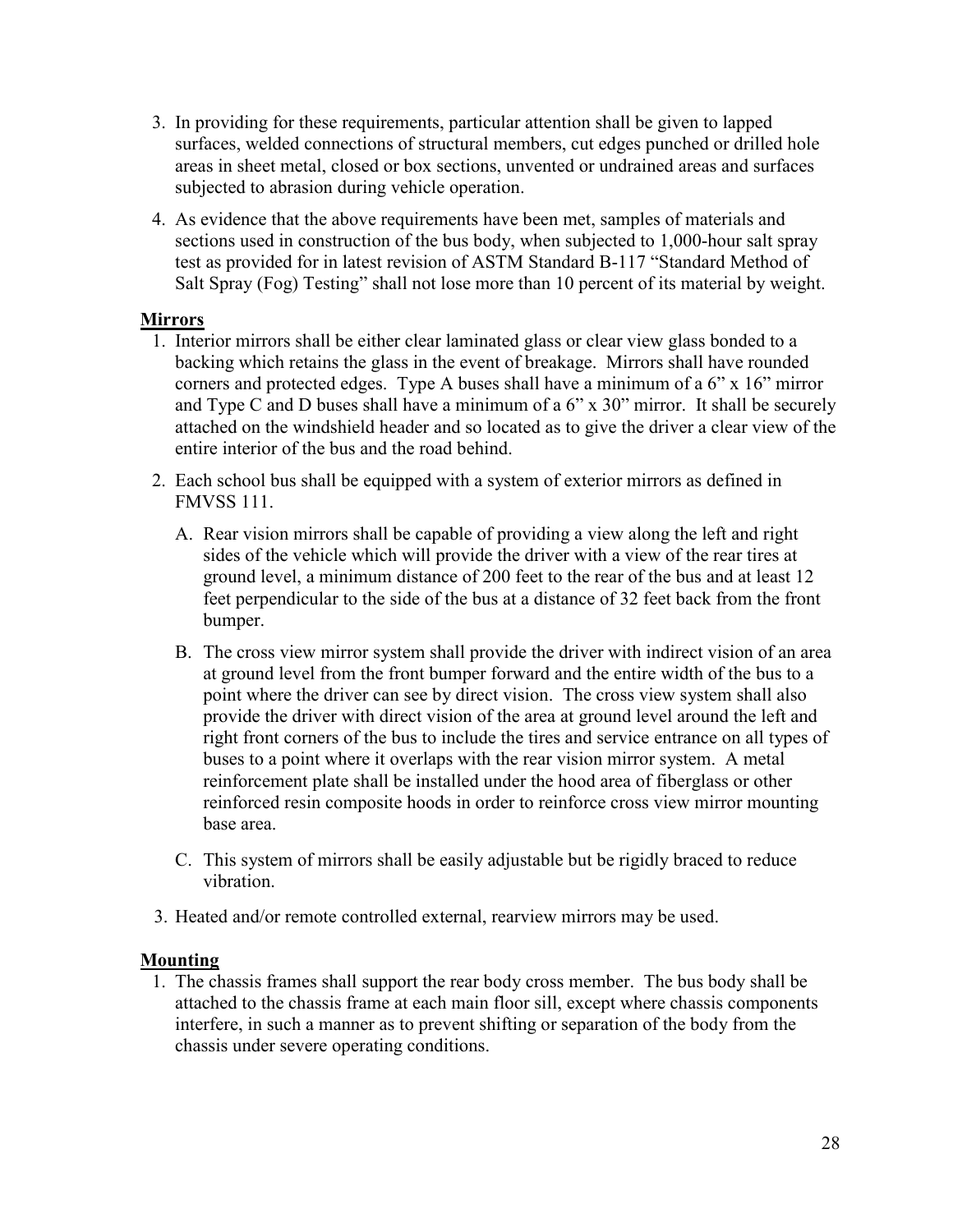2. Insulation material shall be placed at all contact points between the body and chassis frame on Types A, C and D buses, and shall be so attached to the chassis frame or body that it will not move under severe operating conditions.

#### **Noise Suppression Switch**

There shall be a manual noise suppression switch installed in the control panel. This switch or switch background shall be red or yellow and labeled. This switch shall be an on/off-type (not momentary) that deactivates all body equipment that produces noise including at least the AM/FM radio, heaters, air conditioners, fans and defrosters. This switch shall not deactivate safety systems such as windshield wipers, lighting or warning systems. For Type A buses, all radios or communication devices shall be ordered as a body accessory and must be wired thru the noise suppression switch.

#### **Overall Length**

The overall length of the bus shall not exceed 45 feet excluding accessories.

#### **Overall Width**

The overall width of the bus shall not exceed 102 inches excluding accessories.

#### **Public Address System**

Buses may be equipped with a public address system having interior and exterior speakers. Interior speakers shall be flush mounted with the bulkhead. No internal speakers other than the driver's communication systems may be installed within four feet of the driver's seat back in its rearmost, upright position.

#### **Retro reflective Material**

- 1. The front and/or rear bumper may be marked diagonally 45 degrees down to the centerline of the pavement with 2" x 1/4" wide strips of non-contrasting retro reflective material.
- 2. The rear of the bus body shall be marked with strips of retro reflective National School Bus Yellow (NSBY) material to outline the perimeter of the back of the bus using material which conforms to the requirements of FMVSS 571.131 (Table I). The perimeter marking of rear emergency exits per FMVSS 217 and/or the use of retro reflective SCHOOL BUS signs partially accomplish the objective of this requirement. To complete the perimeter marking of the back of the bus, strips of at least one-inch retro reflective NSBY material shall be applied horizontally above the rear windows and above the rear bumper, extending from the rear emergency exit perimeter marking outward to the left and rear corners of the bus. Vertical strips shall be applied at the corners connecting these horizontal strips.
- 3. **SCHOOL BUS** signs, if not of a lighted design, shall be marked with retro reflective NSBY material comprising a background for lettering of the front and/or rear **SCHOOL BUS** signs.
- 4. The sides of the bus body shall be marked with retro reflective NSBY material at least one inch in width, extending the length of the bus body and located (vertically) between the floor line and the belt line.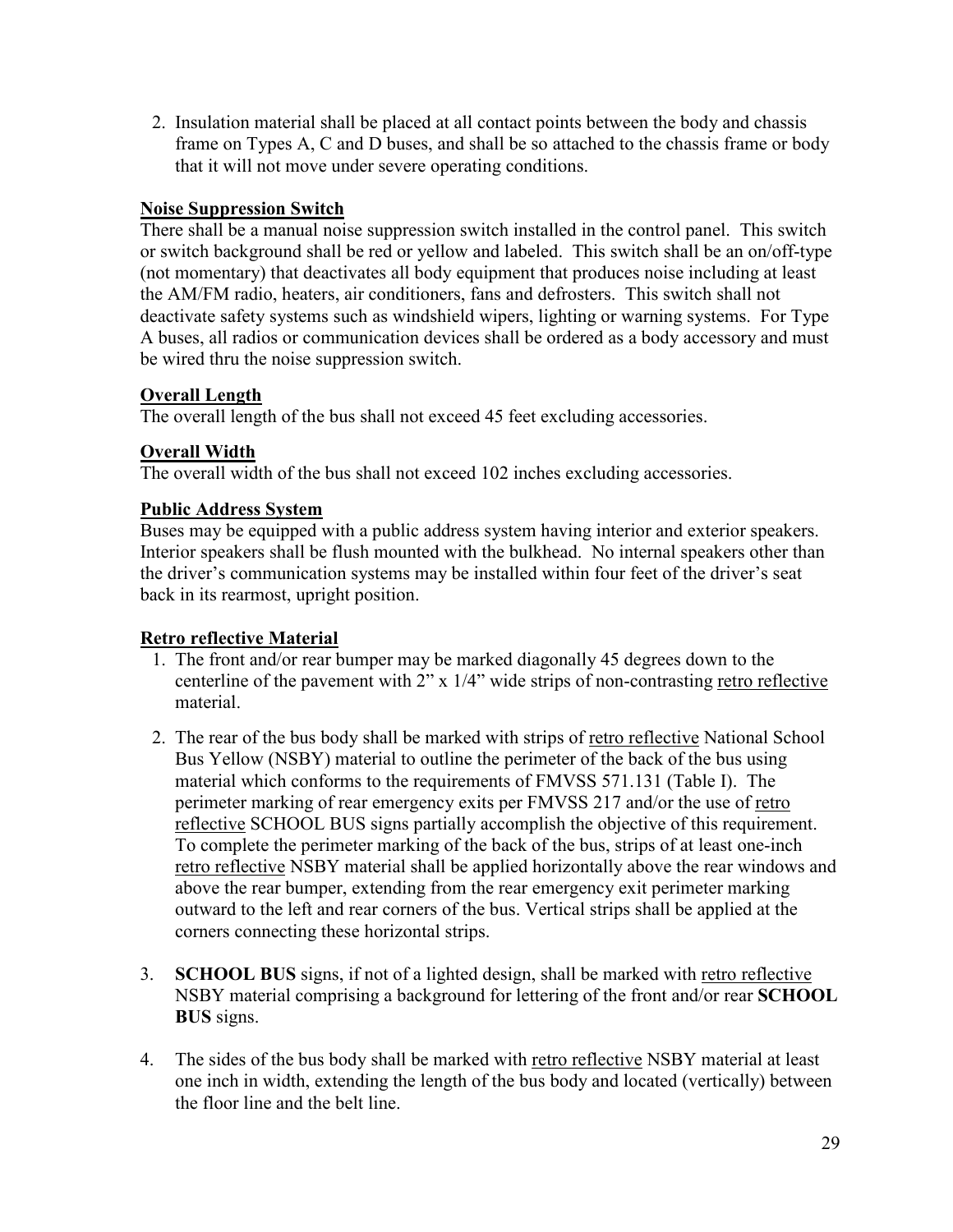#### **Rub Rails**

- 1. There shall be one rub rail located on each side of the bus approximately at seat level which shall extend from the rear side of the entrance door completely around the bus body (except the emergency door or any maintenance access door) to a point of curvature near the outside cowl on the left side.
- 2. There shall be one additional rub rail located approximately at the floor line which shall cover the same longitudinal area as the upper rub rail, except at the wheel housing, and shall extend only to the radii of the right and left rear corners.
- 3. Rub rails above the floor line shall be attached at each body post and all other upright structural members.
- 4. Each rub rail shall be 4 inches or more in width in their finished form, shall be of 16 gauge metal or other suitable material of equivalent strength, suitable to protect the body side panels from damage. Rub rails shall be constructed in a corrugated or ribbed fashion.
- 5. Rub rails shall be applied to the outside of the body or outside body posts. Pressed-in or snap-on rub rails do not satisfy this requirement. For Type A1 vehicles using a chassis manufacturer's body, or for Types A2, C, and D buses using rear luggage or rear engine compartments, rub rails need not extend around rear corners.
- 6. The bottom edge of the body side skirts shall be stiffened by application of a rub rail, or the edge may be stiffened by providing a flange or other stiffeners.

#### **Seat Belt for Driver**

- 1. The driver's seat shall be equipped with the seat belt anchored to the floor, housed in a scabbard and equipped with an emergency locking retractor (one side only). The driver's seat shall be equipped with a Type II occupant protection (lap and shoulder belt). Adjustability of the mounting point for the driver's seat belt pillar loop shall be provided to accommodate all heights and weights of bus drivers without interference with the driver's face or neck. The requirements of FMVSS 209 and 210 shall be met. Integrated seat belts in the driver's seat may be used at the discretion of the local school system.
- 2. All buses must be equipped with at least one belt cutter. Buses equipped with lap/shoulder seat belts for student seating shall contain at least two belt cutters. One belt cutter must be properly secured in a location within reach of the driver while belted into the driver's seat. Belts cutters shall be durable, designed to eliminate the possibility of the operator or others being cut during use, and must have a full handgrip.
- **3. The driver's seat belt shall be high visibility orange or lime green in color on all buses except Type A. All Type C and D buses must be equipped with a continuous audible and visual warning signal activated when the driver's seat belt is not fastened and the ignition is in the on position. The warning signal shall be different**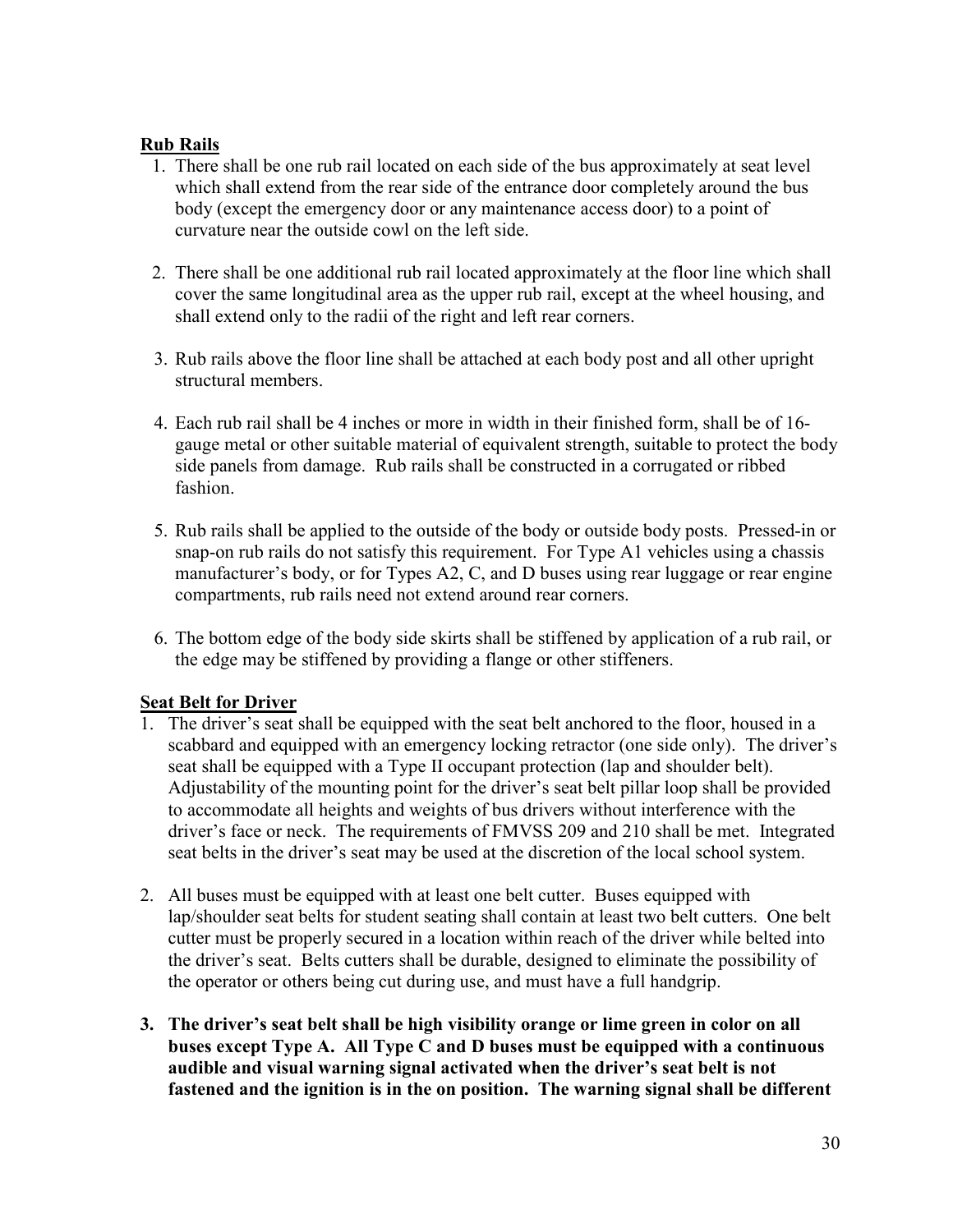**from the low air or the emergency exit buzzer. Type A buses must be equipped with warning buzzers as per manufacturer's standard.** 

#### **Seats and Crash Barriers**

All Type A1 buses, 14,500 pounds GVWR and under shall be equipped with lap/shoulder belts and must meet FMVSS 209 requirements.

- 1. Seats shall be spaced to obtain a minimum of 24-inch hip-to-knee room measured horizontally at the seat cushion level at the transverse centerline of the seat. In making this measurement from the back of the seat cushion to the back of the seat or barrier in front, upholstery may be placed against padding both forward and rear but padding may not be compressed. Greater seat spacing may be specified on local bids not to exceed the maximum allowable per FMVSS 222.
- 2. In determining seating capacity of standard school buses, the allowable average rump width shall be 13 inches where a 3-3 seating plan is used, and 13 or 15 inches where 3-2 seating plan is used on specially-equipped buses.
- 3. All seats shall be bench style, forward facing, have a minimum depth of 15 inches and conform to the seatback height requirements of FMVSS 222. No transit or activity seat shall be used. There shall be no armrest on student seats. No bus shall be equipped with jump seats or portable seats.
- 4. All seat frames attached to the seat rail shall be fastened with two (2) bolts, washers and nuts or flange-headed nuts. Each seat leg shall be secured to the floor by a minimum of two (2) bolts, washers and nuts. Flange-head nuts may be used in lieu of nuts and washers, or seats may be track-mounted in conformance with FMVSS 222. If track seating is installed, the manufacturer shall supply minimum and maximum seat spacing dimensions applicable to the bus, which comply with FMVSS 222. This information shall be on a label permanently affixed to the bus.
- 5. The forward most pupil seat on the right side of the bus shall be located so as not to interfere with the driver's vision, not farther forward than the barrier behind the driver or the rear of the driver's seat when adjusted to its rear-most position.
- 6. All seats and backs shall be a standard color unless changed by purchaser. Seat and back cushions of all seats shall be designed to safely support the designated number of passengers under normal road conditions encountered in school-bus service. All seat coverings shall meet FMVSS regulations and School Bus Manufacturer Technical Council Guidelines.
- 7. The driver seat shall be of the high back, air **or** mechanical suspension, box pedestaltype with a minimum seat back adjustment of 15 degrees and with a head restraint to accommodate a 95 percentile adult male (95 percentile adult male as defined in FMVSS 208). The driver's seat shall be secured with nuts, bolts, and washers or flanged-headed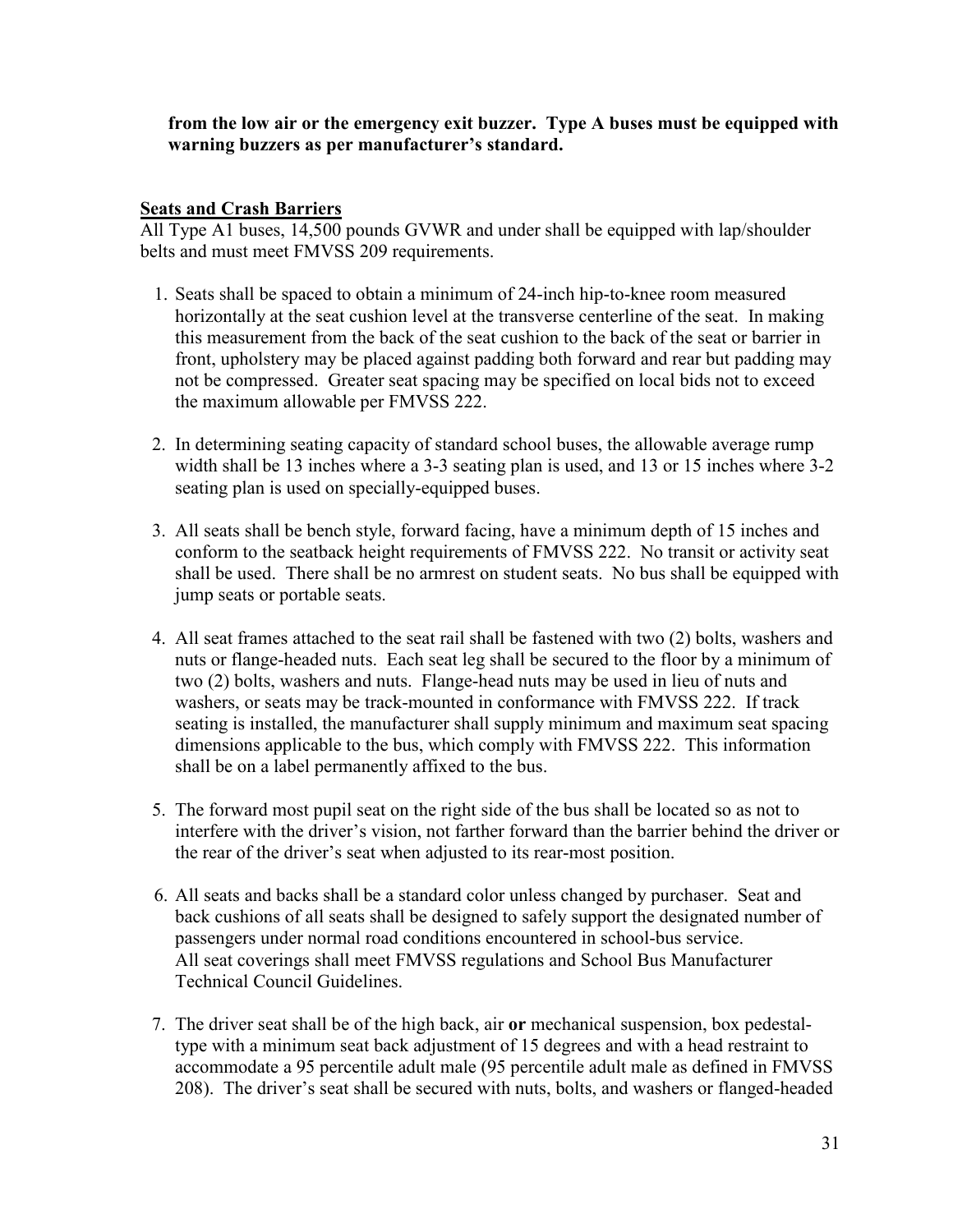nuts. The driver's seat shall have a minimum distance between the steering wheel and seatback of not less than eleven inches, with a minimum aft adjustment of six inches. The seat shall be contoured with adequate padding and support on the sides and shall have a cloth cover. It shall be designed to provide lumbar support and shall be positioned on the centerline of the steering wheel.

- 8. All restraining barriers and passenger seats shall be constructed with materials that, at a minimum, meet the criteria contained in the School Bus Seat Upholstery Fire Resistant Test.
- 9. A driver storage pouch shall be provided on the front of the barrier behind the driver's seat. This pouch shall be fire resistant and the same color as the bus seats.
- 10. Crash barriers shall be placed behind the driver's seat and step well. An aluminized courtesy panel on the right side of the bus shall extend to the floor and to the wall. Stanchions are not acceptable.
- 11. Passenger seats designed to accommodate a child or infant carrier seat shall comply with FMVSS 225. These seats shall be in compliance with NHTSA's "Guidelines for the Safe Transportation of Pre-School-age Students in School Buses." Convertible passenger seating meeting FMVSS 225 requirements may be used in Type C and D buses.

#### **Steering Wheel**

See Chassis Standard.

#### **Steps**

1. The first step at the service door shall be no less than 10 inches and no more than 14 inches from the ground measured from the top of the first step. Ground clearance shall be no less than 10 inches.

 Type D vehicles shall have the first step at the service door 12 to 16 inches from the ground measured from the top of the first step.

- 2. The service door entrance shall use a three-step step well. Risers shall be of equal height and depth. When a plywood floor is used on steel, the differential may be increased by the thickness of plywood.
- 3. Steps shall be enclosed to prevent accumulation of ice and snow.
- 4. Steps shall not protrude beyond the side bodyline.

#### **Step Treads**

 1. All steps, excluding the floor line platform area, shall be covered with a 3/16-inch pebble-tread-type, rubber floor covering or other materials equal in wear and abrasion resistance to top grade rubber.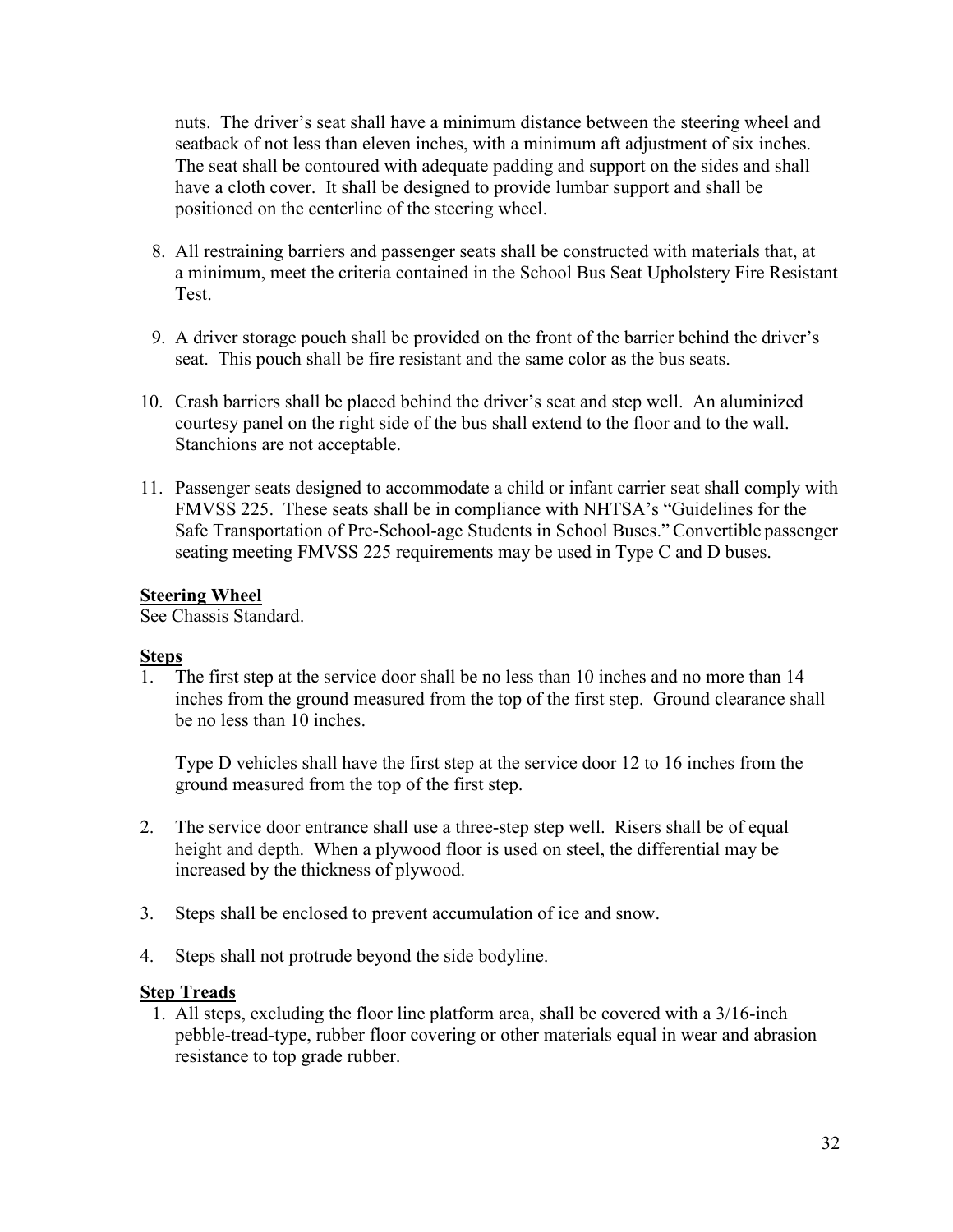- 2. The backing of the step tread may be a minimum 24-gauge cold roll steel or polymer and shall be permanently bonded to the rubber surface.
- 3. The step tread shall have a 1 and 1/2 inch white nosing as an integral piece without any joint.
- 4. The rubber portion of step treads shall have the following characteristics:
	- A. Special compounding for good abrasion resistance and high coefficient of friction.
	- B. Flexibility so that it can be bent around a 1/2 inch mandrel both at 130 degrees Fahrenheit and 20 degrees Fahrenheit without breaking, cracking, or crazing.
	- C. Show a durometer hardness of 85 to 95.

#### **Stirrup Step**

There shall be one stirrup step on all Types C and D buses on each side of the front of the body for use in cleaning the windshield and lamps. There shall be one handle on each side, at least eight inches in length, suitably located for the driver to use while cleaning the windshield and lamps. The stirrup steps and the handles shall be of rust-resistant material. Transit buses shall have provisions for cleaning the windshield. Toe eyes in the bumper with a handle(s) above the windshield are acceptable.

#### **Stop Arm Signal**

All stop arm signals shall be of the LED, strobe-type, and have high-intensity, retro reflective coating. The stop signal arm(s) shall comply with the requirements of FMVSS 131**.** 

#### **Stop Arm Signal - Rear (Optional)**

A rear stop arm is permissible when used in conjunction with the original stop arm. The rear stop arm location on dual stop arm-equipped buses shall be on the left side of the bus, as close as is practical to the left rear corner of the body. Air lines, if used, must not be readily accessible to students inside or outside of the bus.

#### **Storage Compartment**

A lockable, waterproof, exterior storage compartment may be located on the bus body at the discretion of the local school system. The minimum size of the storage compartment shall be 12 inches high, 15 inches deep, and 25 inches wide and shall be marked "storage". Alternate storage compartment locations should be specified in local school system bid specifications.

All lockable interior storage compartments containing emergency equipment shall be equipped with a warning buzzer installed so as to activate when the ignition switch is on and the compartment is locked. All such compartments shall be clearly labeled as to containing emergency equipment.

#### **Sun Shield**

Each Type C and D school bus shall have an interior adjustable sun visor with minimum measurements of 6 inches by 30 inches. It shall be installed in a position convenient for use by the driver, anchored on both ends, and shall be tinted transparent plastic or phlex-o-glass. On all Type A buses, the sun shield shall be the manufacturer's standard. An additional sun shield may be added over the left side driver window at the option of the local school system.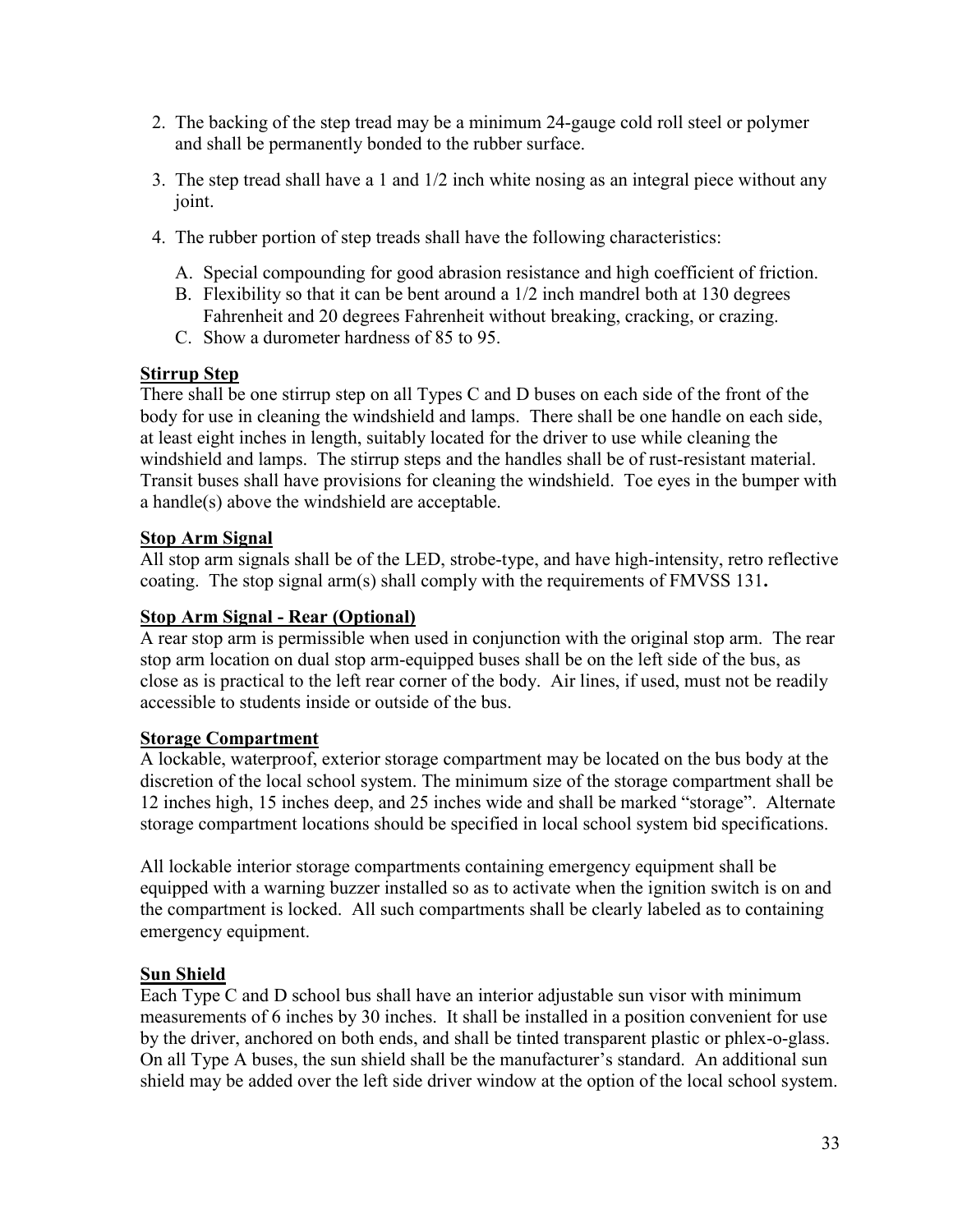#### **Tailpipe**

See Chassis Standard.

#### **Traction-Assisting Devices**

- 1. Where required or used, sanders shall:
	- A. Be of the hopper cartridge-valve type.
	- B. Have a metal hopper with all interior surfaces treated to prevent condensation of moisture.
	- C. Be of at least 100-pound (grit) capacity.
	- D. Have a cover on the filler opening of the hopper, which screws into place, sealing the unit airtight.
	- E. Have discharge tubes extending to the front of each rear wheel under the fender.
	- F. Have no-clogging discharge tubes with slush-proof, non-freezing rubber nozzles.
	- G. Be operated by an electric switch with a telltale pilot light mounted on the instrument panel.
	- H. Be exclusively driver controlled.
	- I. Have a gauge to indicate the hopper needs refilling when it is down to one quarter full.
- 2. Automatic traction chains may be installed.

#### **Trash Container and Holding Device**

- 1. Where required or used, the trash container shall:
	- A. Be of fire resistant polyethylene or equivalent material.
	- B. Be no greater than 14-quart capacity.
	- C. Be secured by a holding device that is designed to prevent movement and allow easy removal and replacement.
	- D. Be installed in an accessible location in the driver's compartment, not obstructing passenger use of the service door or access to emergency equipment.

#### **Undercoating**

 1. The entire underside of the bus body, including floor sections, the cross member and below floor line side panels, shall be coated with rust-proofing the compound for which the compound manufacturer has issued notarized certification of compliance to the bus body builder that the compound meets or exceeds all performance and qualitative requirements of paragraph 3.4 of Federal Specification TT-C-250b using modified test procedures for the following requirements\*: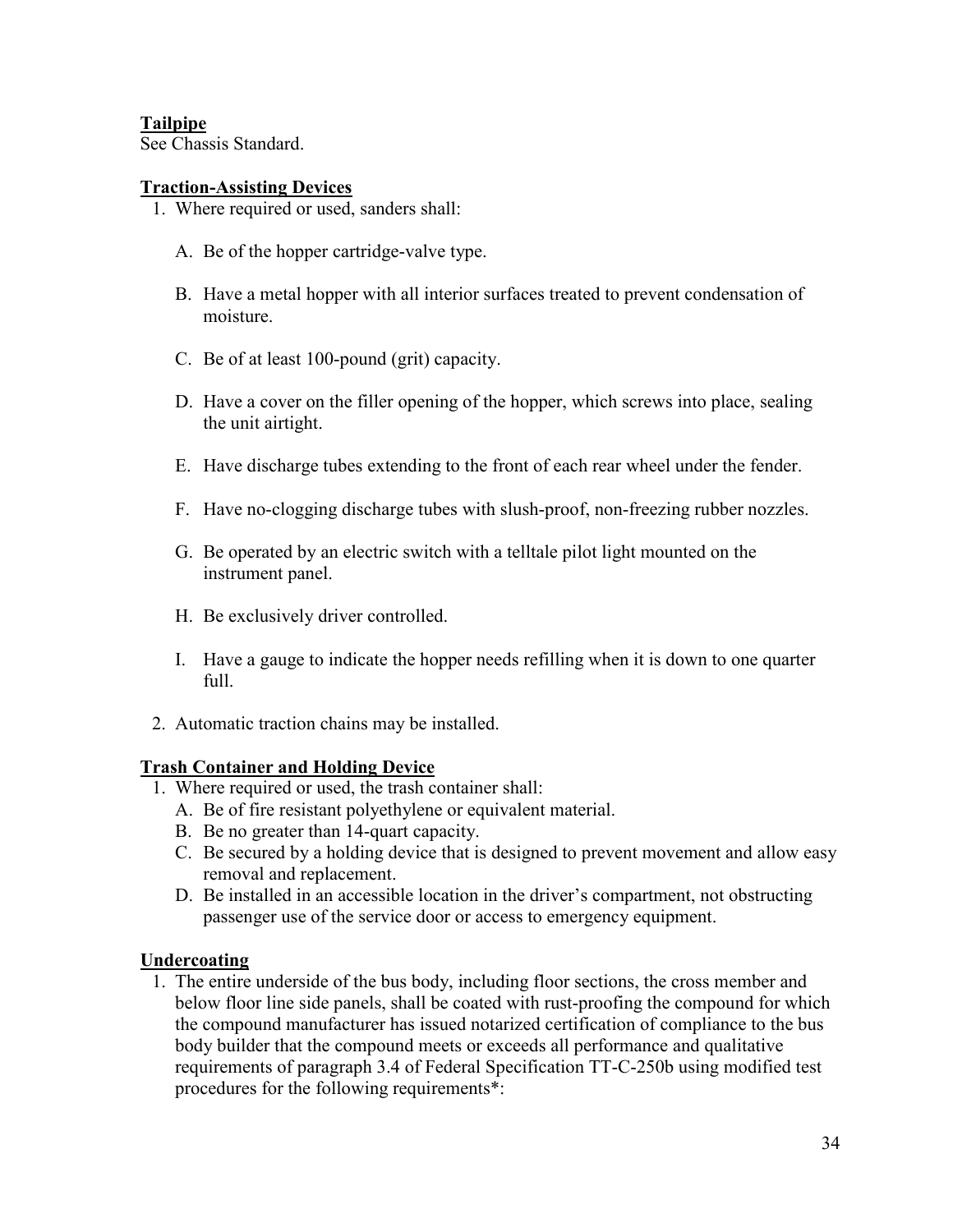- A. Salt spray resistance-pass modified to 5% salt and 1000 hours.
- B. Abrasion resistance-pass.
- C. Fire resistance-pass.

\*Test panels are to be prepared in accordance with paragraph 4.6.12 of TT-C-520b with the modified procedure requiring that the test be made on a 48-hour air-cured film at a thickness recommended by the compound manufacturer.

 2. The undercoating compound shall be applied with suitable airless or conventional spray equipment to recommend film thickness and shall show no evidence of voids in cured film.

#### **Ventilation**

- 1. Auxiliary fans, if installed, shall meet the following requirements:
	- A. Fans for left and right sides shall be placed in a location where they can be adjusted for maximum effectiveness and do not obstruct vision to any mirror. **NOTE:** All Type A buses may be equipped with one fan.
	- B. Fans shall be a nominal 6" diameter.
	- C. Fan blades shall be covered with a protective cage. Each fan shall be controlled by a separate switch.
- 2. The body shall be equipped with a suitably controlled ventilating system of sufficient capacity to maintain the proper quantity of air under operating conditions, without having to open windows except in extremely warm weather.
- 3. A static-type, non-closeable exhaust ventilator shall be installed in the roof.

#### **Video Surveillance Equipment**

- 1. Video equipment shall be installed on all school buses and must meet the most current minimum specifications in effect at the time of installation. All video equipment shall be digital with a minimum of four camera positions on Type C and D school buses and a minimum of three camera positions on Type A school buses. One camera position must show the driver compartment, to include the entrance door area. All camera systems must be installed by the school bus dealer, the school bus dealer's authorized representative or the camera vendor.
- 2. While video equipment does not have to be flush mounted, positioning of video surveillance equipment shall not interfere with the safe operation of the bus or student safety. It is recommended that the SDE be contacted prior to the installation of new video equipment.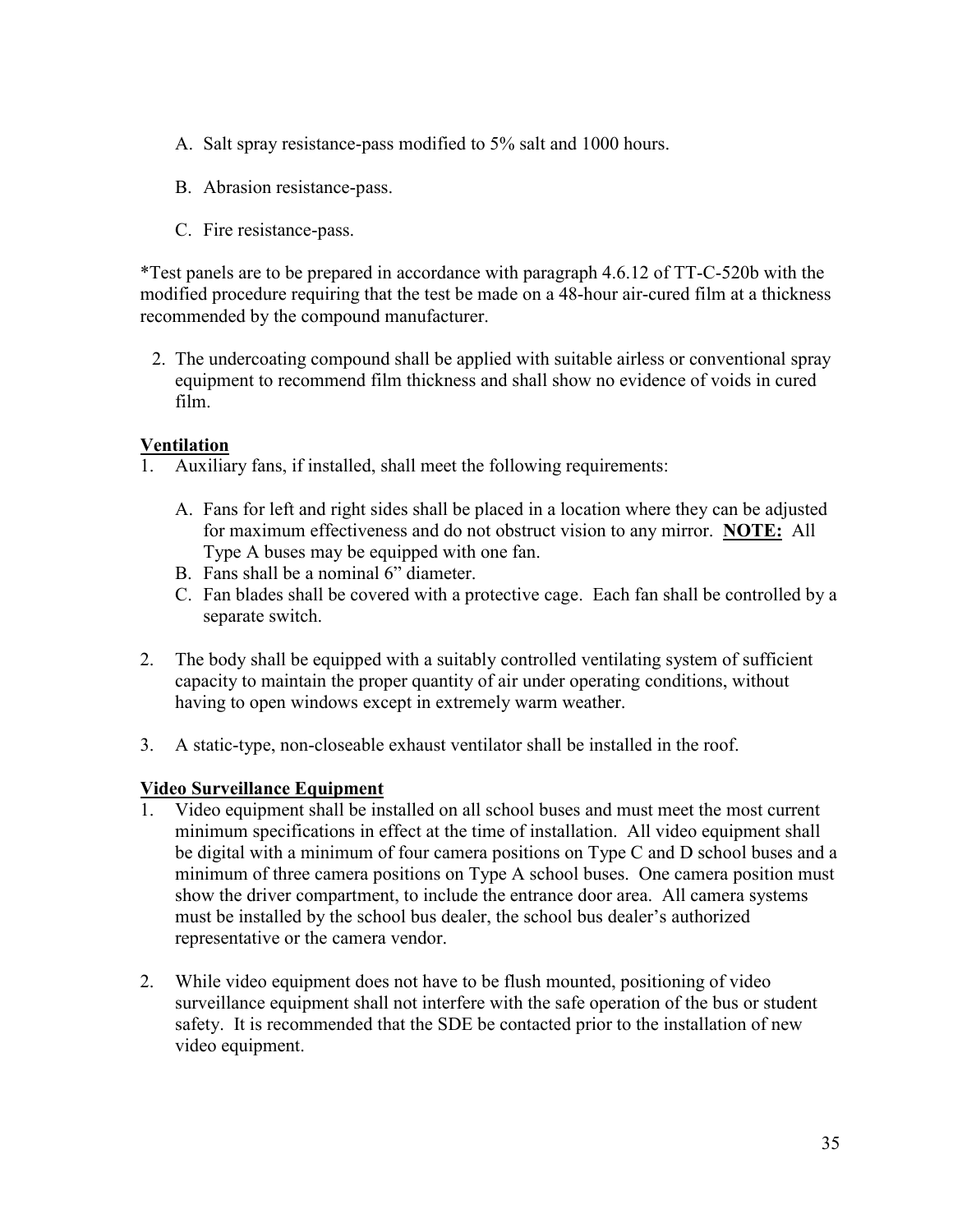#### **Wheel Housing**

- 1. The wheel housing opening shall allow for easy tire removal and service.
- 2. The wheel housing shall be attached to the floor sheets in such a manner as to prevent any dust, water or fumes from entering the body. The wheel housing shall be constructed of at least 16-gauge steel or other material of equal tensile strength.
- 3. The inside height of the wheel housing above the floor line shall not exceed 12 inches.
- 4. The wheel housing shall provide clearance for installation and use of tire chains on single and dual (if so equipped) power-driving wheels.
- 5. No part of a raised wheel housing shall extend into the emergency door opening.

#### **Windshield and Windows**

- 1. All glass in the windshield, the windows, and doors shall be of approved safety glass so mounted that a permanent mark is visible and of sufficient quality as to prevent distortion of view in any direction.
- 2. The windshield shall be heat absorbent, laminated plate glass. The windshield shall be large enough to permit the driver to see the roadway clearly, shall be slanted to reduce glare, and shall be installed between the front corner posts that are so designed and placed as to afford minimum obstruction to the driver's view of the roadway.
- 3. All full side windows shall open vertically so as to provide an unobstructed opening of not less than 9 inches high and 22 inches wide, obtained by lowering the window. Windows shall be a split-sash type and so installed as to provide an emergency exit. There shall be no horizontal, transit or activity-style windows in the student compartment.
- 4. All exposed edges of glass shall meet FMVSS requirements.
- 5. A tinted and shaded windshield with 73% light transmitted and a six-inch shaded band across the top shall be installed at the factory. Type A-I and A-II buses utilizing the chassis manufacturer's one-piece windshield may be equipped with an O.E.M. shade band windshield with a band of approximately 4 inches in height.
- 6. All windows in the passenger compartment shall be tinted with 28% light transmitted. The driver's compartment side window and entrance door windows shall be tinted with 70- 75% light transmitted.

#### **Windshield Washers**

A windshield washer system shall be provided that will service the entire wiped surface area.

#### **Windshield Wipers**

1. A windshield wiping system, two speed or variable speed, with an intermittent feature shall be provided. The wipers shall meet the requirements of FMVSS 104.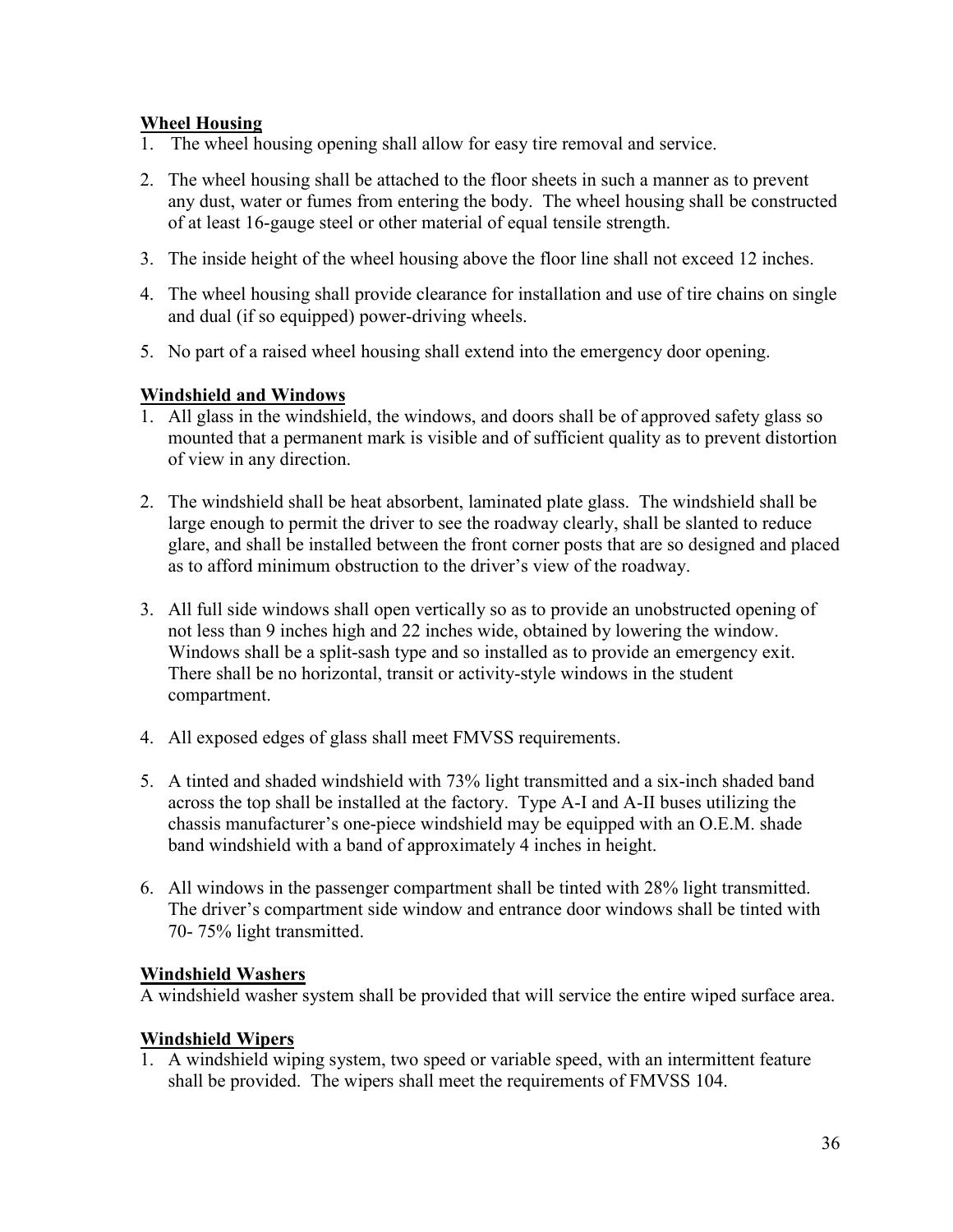2. The wipers shall be operated by one or more air or electric motors of sufficient power to operate the wipers. Type A-I and A-II buses utilizing the chassis manufacturer's onepiece windshield may be equipped with two wipers driven by either one or two electric motors.

#### **Wiring**

- 1. All wiring shall conform to current standards of the Society of Automotive Engineers.
- 2. Circuits
	- A. Wiring shall be arranged in circuits as required with each circuit protected by a circuit breaker or electronic protection device. A system of color and number coding shall be used and an appropriate identifying diagram shall be provided to the end user along with the wiring diagram provided by the chassis manufacturer. **A system of color and number coding shall be used on buses. The following body interconnecting circuits shall be color-coded as noted:**

| <b>Function</b>                     | <b>Color</b> |
|-------------------------------------|--------------|
| Left Rear Directional Light         | Yellow       |
| <b>Right Rear Directional Light</b> | Dark Green   |
| Stoplights                          | Red          |
| Back-up Lights                      | Blue         |
| Taillights                          | <b>Brown</b> |
| Ground                              | White        |
| Ignition Feed, Primary Feed         | <b>Black</b> |

The color of cables shall correspond to SAE J1128.

- B. Wiring shall be arranged in at least six regular circuits as follows:
	- (1) Head, tail, stop (brake) and instrument panel lamps.
	- (2) Clearance and step well lamps. The step well lamp shall be actuated when the service door is opened.
	- (3) Dome lamp.
	- (4) Ignition and emergency exits signal.
	- (5) Turn signal lamps.
	- (6) Alternately flashing signal lamps.
- C. Any of the above combination circuits may be subdivided into additional independent circuits.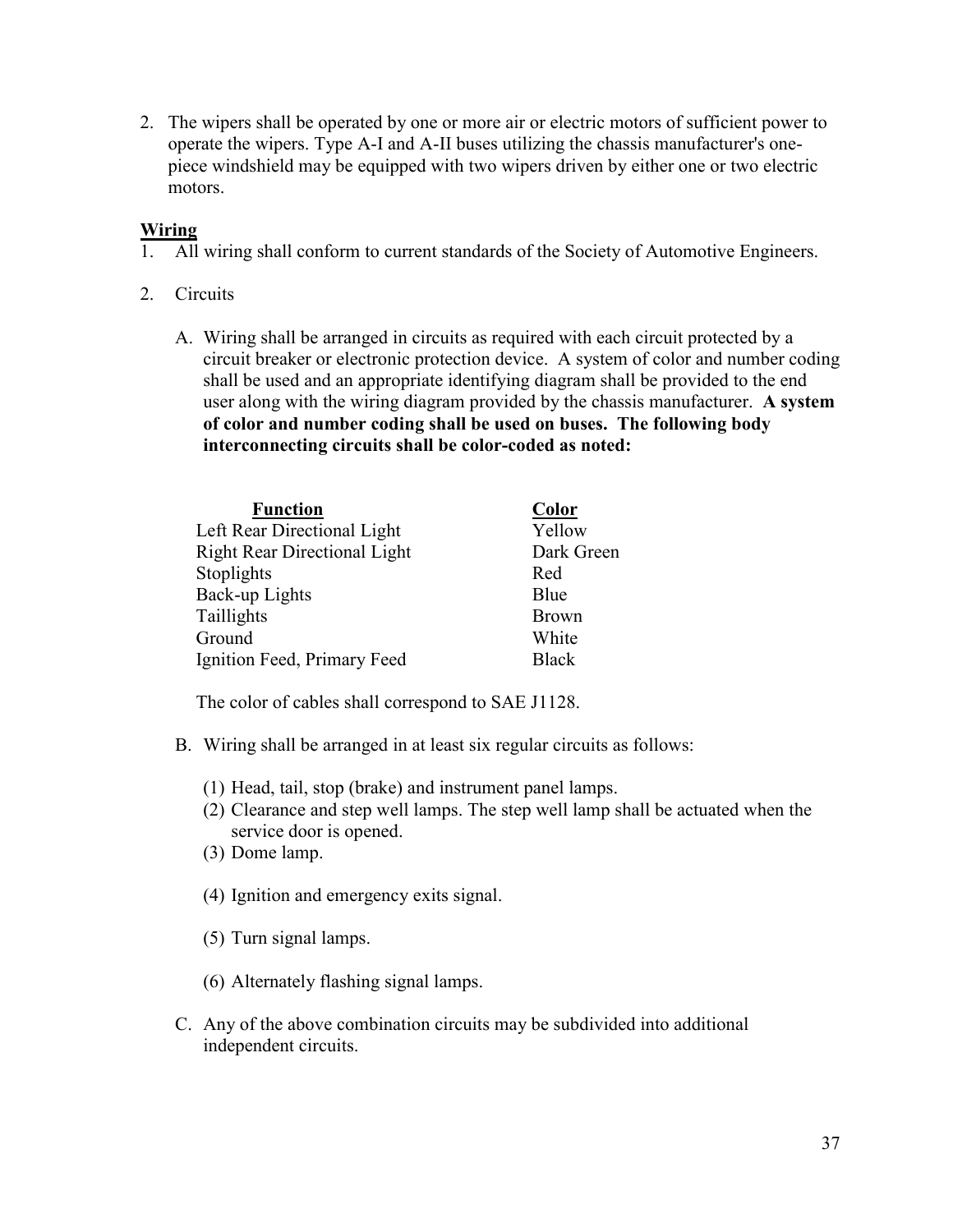- D. Each heater and defroster shall have its own circuit breakers or other equivalent technology.
- E. Whenever possible, all other electrical functions (such as sanders and electric-type windshield wipers) shall be provided with independent and properly protected circuits.
- F. Each body circuit shall be coded by number or letter on a diagram of circuits and shall be attached to the body in a readily accessible location.
- G. There shall be a manual noise suppression switch installed in the control panel. The switch shall be labeled and alternately colored. This switch shall be an on/off-type that deactivates all body equipment that produces noise including at least the AM/FM radio, heaters, air conditioners, fans and defrosters. This switch shall not deactivate safety systems such as windshield wipers, lighting or warning systems. The noise suppression switch on Type AI buses shall be limited to bus body accessories.
- 3. The entire electrical system of the body shall be designed for the same voltage as the chassis on which the body is mounted.
- 4. All wiring shall have an amperage capacity equal to or exceeding the designed load. All wiring splices are to be done at an accessible location and noted as splices on the wiring diagram.
- 5. A body-wiring diagram of easily readable size shall be furnished with each bus body or affixed in an area convenient to the electrical accessory control panel.
- 6. The body power wire shall be attached to a special terminal on the chassis.
- 7. All wires passing through metal openings shall be protected by a grommet.
- 8. Wires and tubing shall be enclosed within body panels.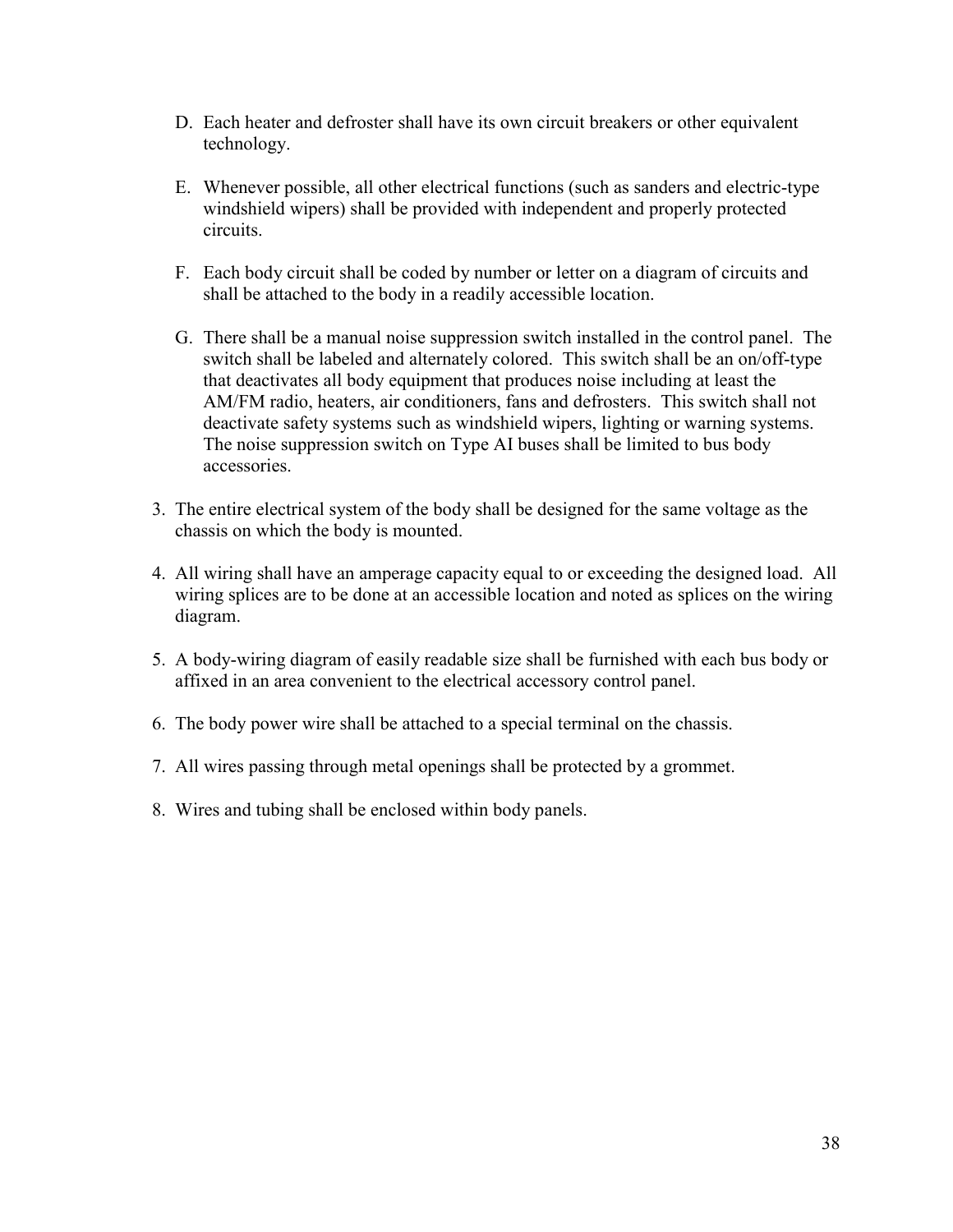### **SECTION IV –SPECIAL NEEDS SCHOOL BUS STANDARDS**

#### **Introduction**

Equipping buses to accommodate students with special needs is discretionary depending upon the needs of the passengers. While one bus may be fitted with a lift, another may have seat belts installed to secure child seats. Buses so equipped are not to be considered a separate class of school bus, but simply a regular school bus, which is equipped for special accommodations.

The specifications in this section are intended to be supplementary to specifications in the chassis and body sections. In general, specially equipped buses shall meet all the requirements of the preceding sections plus those listed in this section. It is recognized by the entire industry that the field of special transportation is characterized by varied needs for individual cases and by a rapidly emerging technology for meeting those needs. A flexible, "common sense" approach to the adoption and enforcement of specifications for these vehicles, therefore, is prudent.

By federal regulation, buses, including school buses, are defined as vehicles designed to carry eleven or more passengers, including the driver. Vehicles designed with 10 or fewer passenger positions (including the driver) cannot be certified as buses. For this reason, the federal vehicle classification Multipurpose Passenger Vehicle, or MPV, must be used by manufacturers for these vehicles in lieu of the School Bus. In determining passenger capacity, wheelchair positions are counted as passenger positions. This classification system, while requiring compliance with a less stringent set of Federal Standards for MPV's, does not preclude state or local agencies or these specifications from requiring compliance of school bus-type MPV's with the more stringent Federal Standards for school buses.

The following standards address modifications as they pertain to school buses that, with a standard seating arrangement prior to modification, would accommodate more than 10 persons. If by addition of a power lift, mobile seating device positions or other modifications, the capacity is reduced such that vehicles become MPV's, the intent of these standards is to have these vehicles be required to meet the same standards they would have had to meet prior to such modifications, and such MPV's are included in all references to school buses and requirements for school buses which follow.

#### **Definition – Specially-Equipped School Bus**

A specially-equipped school bus is any school bus that is primarily designed, equipped, or modified to accommodate students with special needs.

#### **General Requirements**

- 1. School buses designed for transporting students with special transportation needs shall comply with these specifications and with FMVSS applicable to their GVWR category.
- 2. Any school bus to be used for the transportation of students who utilize a wheelchair or other mobile positioning device, or who require life support equipment which prohibits use of the regular service entrance, shall be equipped with a power lift, unless a ramp is needed for unusual circumstances related to passenger needs.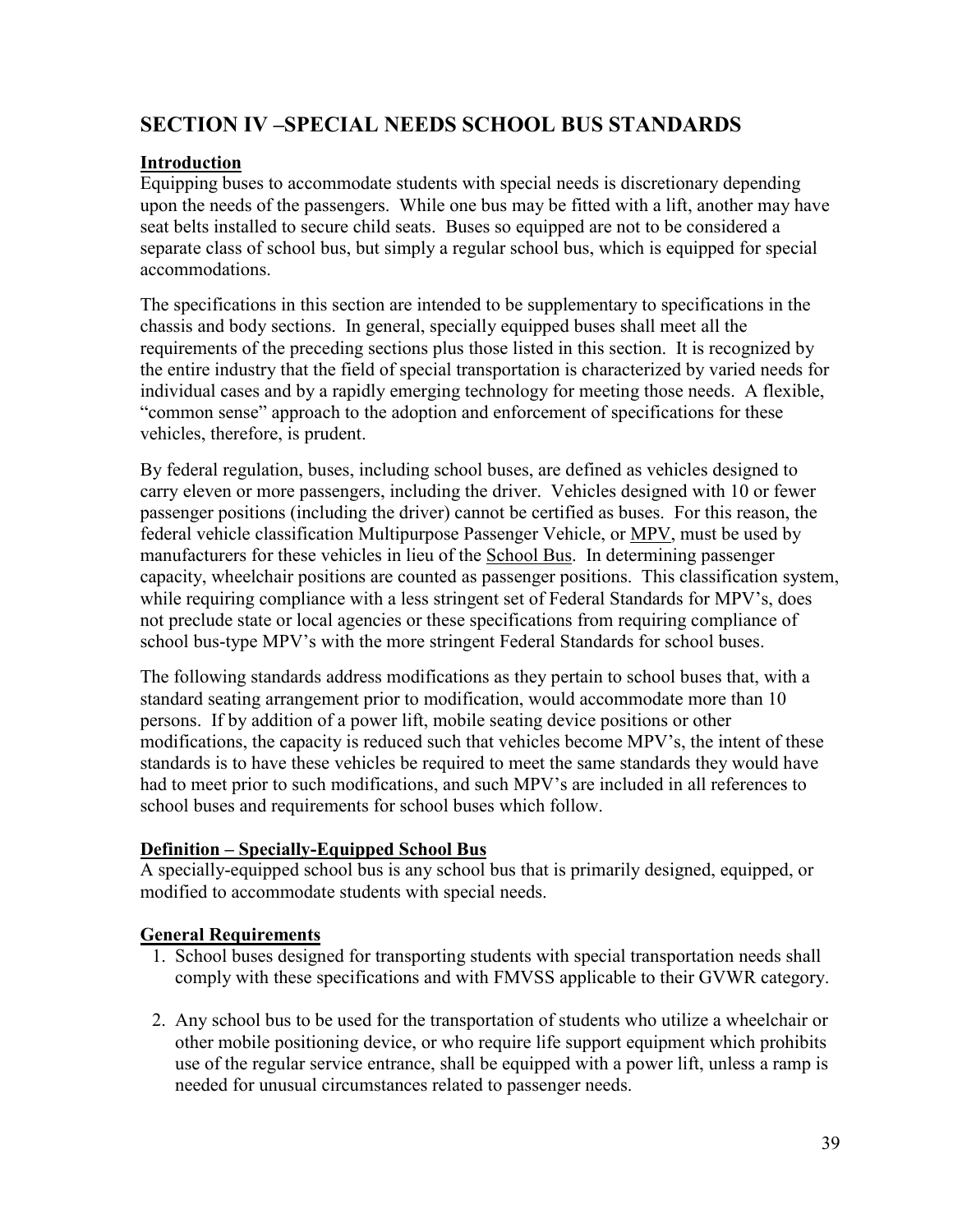- 3. School buses used to transport students who utilize wheelchairs or other mobile positioning devices **shall meet either item A or B below**.
	- a. Type C and D buses with wheelchair positions mounted forward of the rear axle shall have a 30-inch aisle to both front entrance and rear emergency exit door.

Type C and D buses equipped with a rear-mounted wheelchair lift, and wheelchair seating positions in the rear shall have air-ride suspension on the rear. School buses using this configuration must employ 3-2 (39"-30") seating to allow access to the front door exit in case of emergency.

Type A school buses 14,500 lbs. GVWR and below are exempt from these requirements.

C. A locking storage compartment shall be provided in the driver area suitable to store an 8.5" x 11", 3-ring binder.

#### **Air Conditioning**

Special needs buses shall be equipped with air conditioning**. Refer to page 14, School Bus Body Standards, for minimum air conditioning standards.** 

#### **Aisles**

All buses equipped with a power lift shall provide sufficient aisle space to enable emergency evacuation through front and rear exits. For specific requirements refer to 3A and 3B in the General Requirements above.

#### **Communication System**

Each special needs bus shall be equipped with a two-way, voice communication system capable of providing communication with the operational base. Where technologically feasible, the communication system shall also communicate with 911 operators. CB radio systems will not meet this requirement. **It is the responsibility of the local school system to comply with this specification.** 

#### **Crash Barriers**

- 1. A crash barrier shall be placed between the lift and any seat position on a front-mounted lift (bench seat or wheelchair position). Stanchions are not acceptable.
- 2. There shall be a padded crash barrier approximately 8 inches in front of the forward edge of the seat cushion of all passenger seats that do not have another seat approximately 27 inches in front of them. There shall be a padded crash barrier or seat in front of any wheelchair position unless it is contiguous with and behind another wheelchair position. The forward-most barrier on both sides of the bus shall have a fullwidth, aluminized courtesy panel extending to the floor.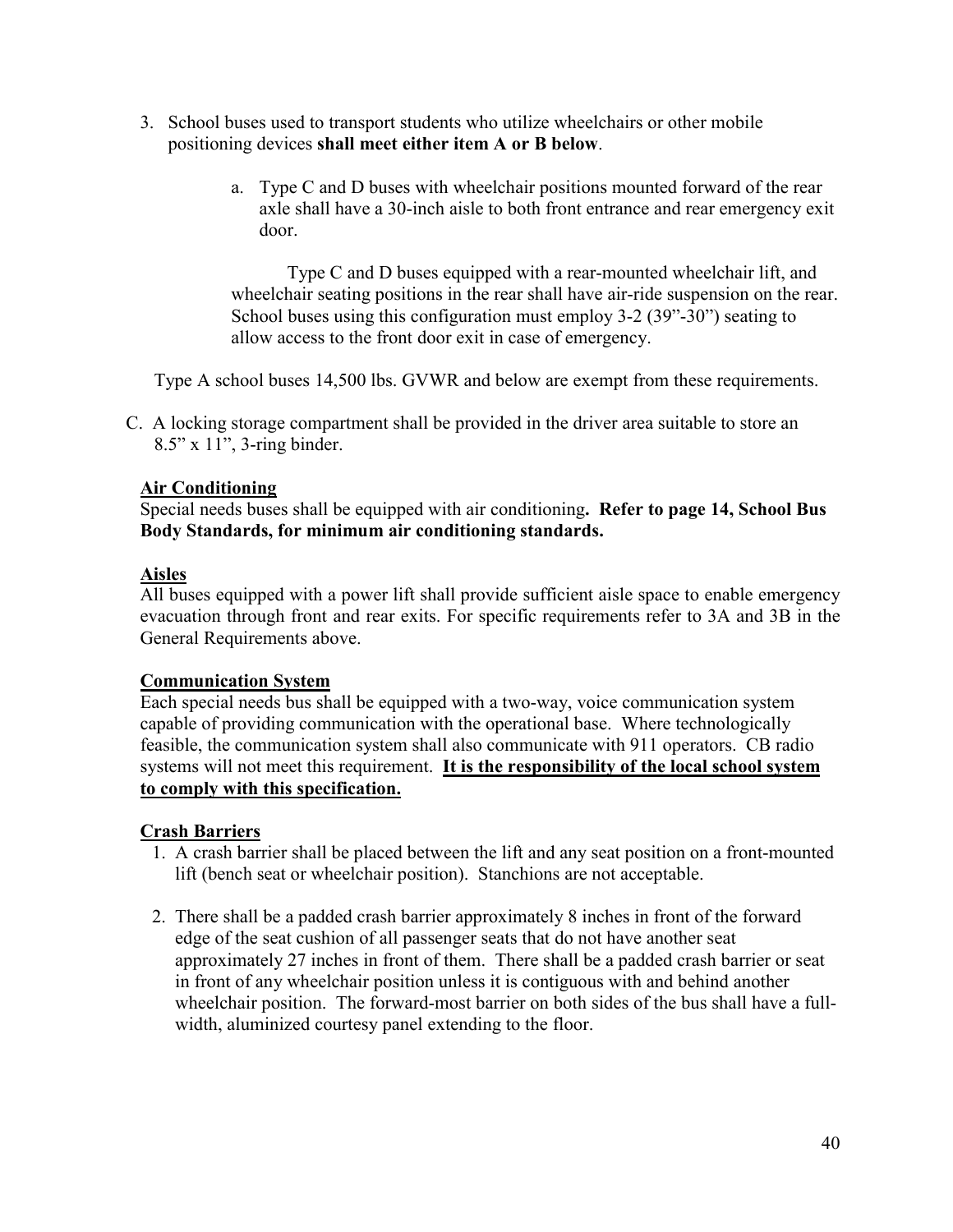#### **Evacuation Blanket**

A minimum of two fire-retardant, evacuation blankets, Tie Tech Evacuation Transporter Part # 1013, or prior approved equal, and *a minimum of two* storage pouches shall be provided *on buses equipped with a lift.* **The location to secure the evacuation blanket shall be easily accessible and determined by the purchaser at the time of the bid.**

#### **Glazing**

Tinted glazing may be installed in all doors, windows and windshield consistent with federal, state, and local regulations.

#### **Identification**

Buses with power lifts used for transporting physically handicapped students shall display three universal handicapped symbols located below the windowpane. Such emblems shall be white on blue background, shall not exceed 12 inches in size, and shall be of a high-intensity retro reflectorized material meeting U. S. Department of Transportation FHWA FP-85 Standards. Symbols shall be located on the lift door, the rear of the bus, and the front left side of the bus.

#### **Passenger Capacity Rating**

In determining the passenger capacity of a school bus for purposes other than actual passenger load (i.e., vehicle classification, or various billing/reimbursement models), any location in a school bus intended for securing an occupied wheelchair/mobility aid during vehicle operations may be regarded as four designated seating positions. Similarly, each lift area may be regarded as four designated seating positions.

#### **Power Lift**

- 1. The option shall be provided to the local purchaser to have the lift located either in front of or behind the rear wheels, on the right side of the bus, but confined within the bus body when not extended. A device shall be installed to prevent the lift from deploying if hydraulic pressure leaks down. If a lift is installed in the front of the bus, the lift platform shall not impede or hinder the vision out the right side of the bus.
- 2. All lifts shall be fully automatic with sufficient clearances to permit a wheelchair or other mobility device user to reach a securement location.
- 3. The design load of the lift shall be at least 600 pounds. Working parts, such as cables, pulleys, and shafts, which can be expected to wear, and upon which the lift depends for support of the load, shall have a safety factor of at least 6 (six), based on the ultimate strength of the material. Non-working parts, such as the platform, frame, and attachment hardware, which would not be expected to wear, shall have a safety factor of at least 3 (three), based on the ultimate strength of the material.
- 4. The lifting mechanism and platform shall be able to lift a minimum of 800 pounds.
- 5. Controls shall be provided that enable the operator to activate the lift mechanism from either inside or outside the bus. The controls shall be interlocked with the vehicle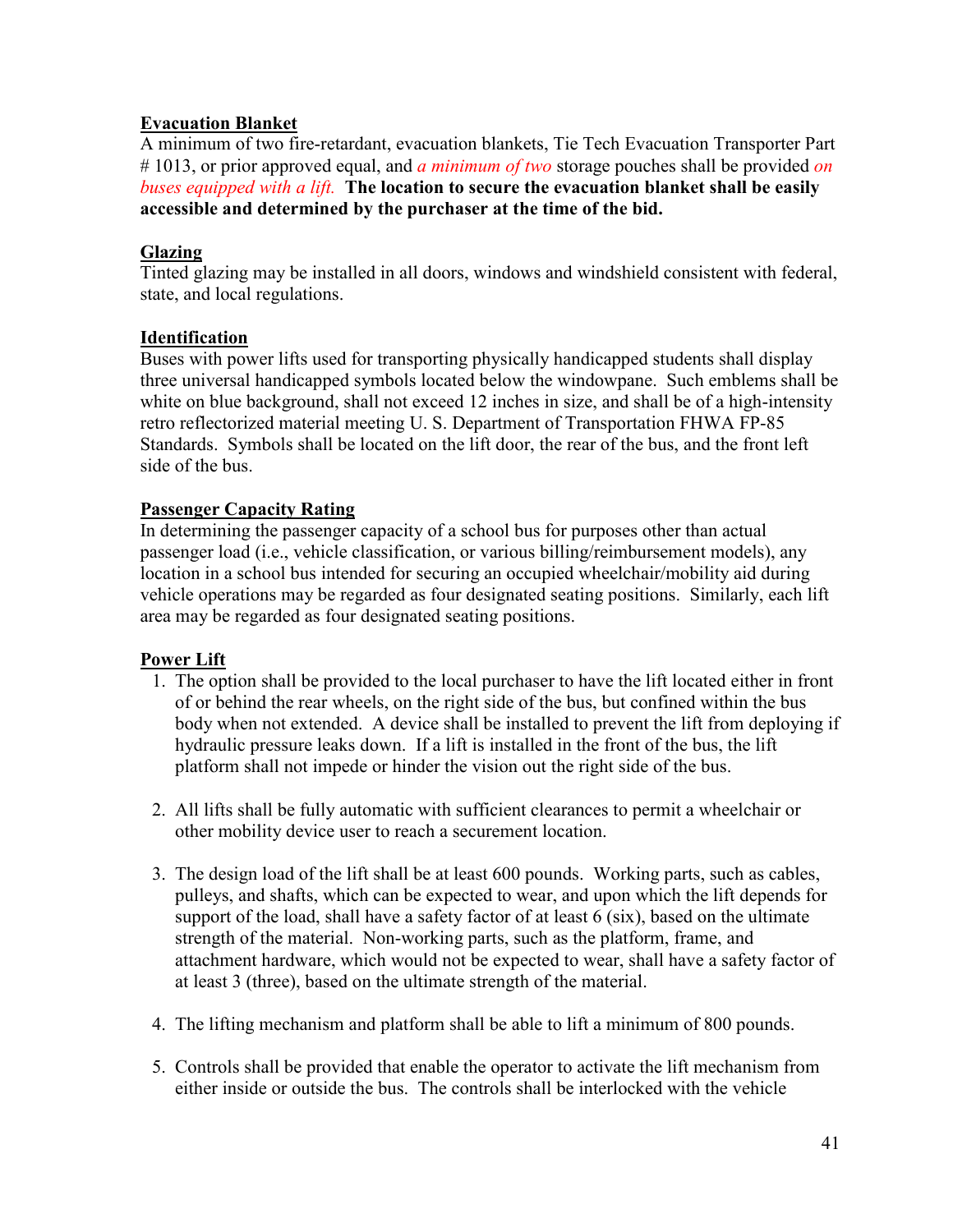brakes, transmission, or door, as required by FMVSS 403 and 404. The lift shall deploy to all levels (i.e., ground, curb, and intermediate positions) normally encountered in the operating environment. Where provided, each control for deploying, lowering, raising, and stowing the lift and lowering the roll-off barrier shall be of a momentary contact type requiring continuous manual pressure by the operator and shall not allow improper lift sequencing when the lift platform is occupied. The controls shall allow reversal of the lift operation sequence, such as raising or lowering a platform that is part way down, without allowing an occupied platform to fold or retract into the stowed position.

- 6. The lift shall incorporate an emergency method of deploying, lowering to ground level with a lift occupant, and raising and stowing the empty lift if the power to the lift fails. No emergency method, manual or otherwise, shall be capable of being operated in a manner that could be hazardous to the lift occupant or to the operator when operated according to manufacturer's instructions and shall not permit the platform to be stowed or folded when occupied. No manual emergency operation shall require more than 2 (two) minutes to lower an occupied wheelchair to ground level.
- 7. Platforms stowed in a vertical position, and deployed platforms when occupied, shall have provisions to prevent their deploying, falling, or folding any faster than 12 inches per second or their dropping of an occupant in the event of a single failure of any load carrying component.
- 8. The lift platform shall be equipped with barriers to prevent any of the wheels of a wheelchair or mobility aid from rolling off the platform during its operation. A movable barrier or inherent design feature shall prevent a wheelchair or mobility aid from rolling off the edge closest to the vehicle until the platform is in its fully raised position. Each side of the lift platform, which extends beyond the vehicle in its raised position, shall have a barrier a minimum 1 and  $1/2$  inches high. Such barriers shall not interfere with maneuvering into or out of the aisle. The loading-edge barrier (outer barrier), which functions as a loading ramp when the lift is at ground level, shall be sufficient when raised or closed, or a supplementary system shall be provided, to prevent a power wheelchair or mobility aid from riding over or defeating it. The outer barrier of the lift shall automatically raise or close, or a supplementary system shall automatically engage, and remain raised, closed, or engaged at all times that the platform is more than 3 inches above the roadway or sidewalk and the platform is occupied. Alternatively, a barrier or system may be raised, lowered, opened, closed, engaged, or disengaged by the lift operator, provided an interlock or inherent design feature prevents the lift from rising unless the barrier is raised or closed or the supplementary system is engaged.
- 9. The platform surface shall be free of any protrusions over 1/4 inch high and shall be slip resistant. The platform shall have a minimum width of 34 inches at the platform, a minimum clear width of 30 inches measured from 2 inches above the platform surface to 30 inches above the surface of the platform, and a minimum clear length of 48 inches measured from 2 inches above the surface of the platform to 30 inches above the surface of the platform.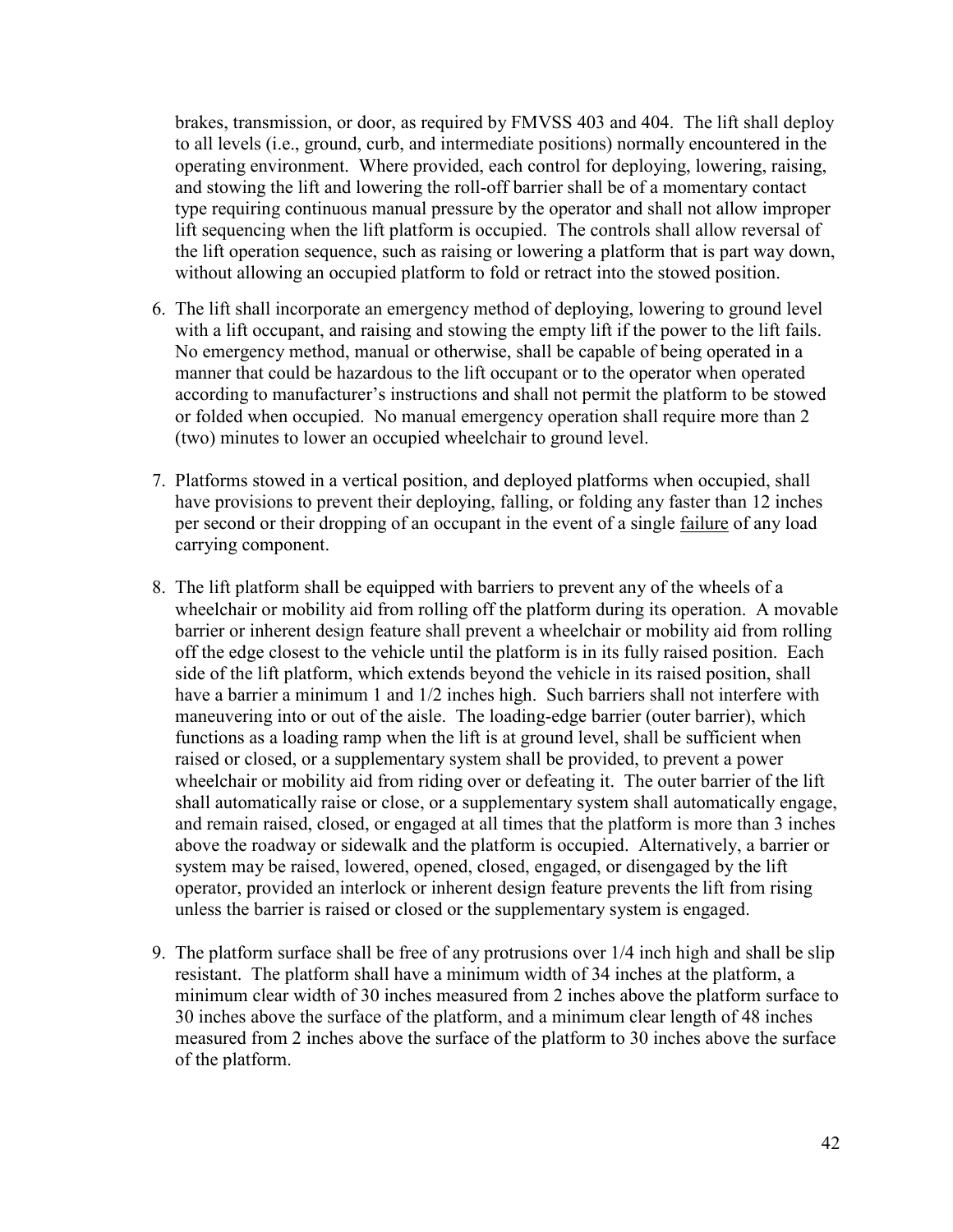- 10. Any openings between the platform surface and the raised barriers shall not exceed 5/8 inches in width. When the platform is at vehicle floor height with the inner barrier (if applicable) down or retracted, gaps between the forward lift platform edge and the vehicle floor shall not exceed 1/2 inches horizontally and 5/8 inches vertically.
- 11. The outboard entrance ramp or loading-edge barrier used as a ramp and the transition plate from the inboard edge of the platform to the vehicle floor shall not exceed a slope of 1:8, measured on level ground, for a maximum rise of three inches, and the transition from roadway or sidewalk to ramp may be vertical without edge treatment up to 1/4 inches.

 Thresholds between 1/4 inch and 1/2 inch high shall be beveled with a slope no greater than 1:2.

- 12. The lift platform (not including the entrance ramp) shall not deflect more than three degrees (exclusive of vehicle roll or pitch) in any direction between its unloaded position and its position when loaded with 60 pounds applied through a 26" by 26" test pallet at the centroid of the platform.
- 13. No part of the platform shall move at a rate exceeding 6 inches per second during lowering and lifting an occupant, and shall not exceed 12 inches per second during deploying or stowing. This requirement does not apply to the deployment or stowage cycles of lifts that are manually deployed or stowed. The maximum platform horizontal and vertical acceleration when occupied shall be 0.3 g.
- 14. Platforms on lifts shall be equipped with handrails on two sides, which move in tandem with the lift, and which shall be graspable. Handrails shall have a usable component at least 8 inches long with the lowest portion a minimum 30 inches above the platform and the highest portion a maximum 38 inches above the platform. The handrails shall be capable of withstanding a force of 100 pounds concentrated at any point on the handrail without permanent deformation of the rail or its supporting structure. The handrails shall have a cross-sectional diameter between 1 and 1/4 inches and 1 and 1/2 inches or shall provide an equivalent grasping surface, and have eased edges with corner radii of not less than 1/8 inch. Handrails shall be placed to provide a minimum 1 and 1/2" knuckle clearance from the nearest adjacent surface. Handrails shall not interfere with wheelchair or mobility aid maneuverability when entering or leaving the vehicle. Any wheelchair frame utilizing a horizontal overhead support shall have padding at least 1" in thickness extending the full width of support.
- 15. Re-settable circuit breakers or other equivalent technology shall be installed between the power source and the lift motor if electrical power is used. It shall be located as close to the power source as possible, but not within the passenger/driver compartment.
- 16. Lift design shall prevent excessive pressure that could damage the lift system when the platform is fully lowered or raised, or that could jack the vehicle.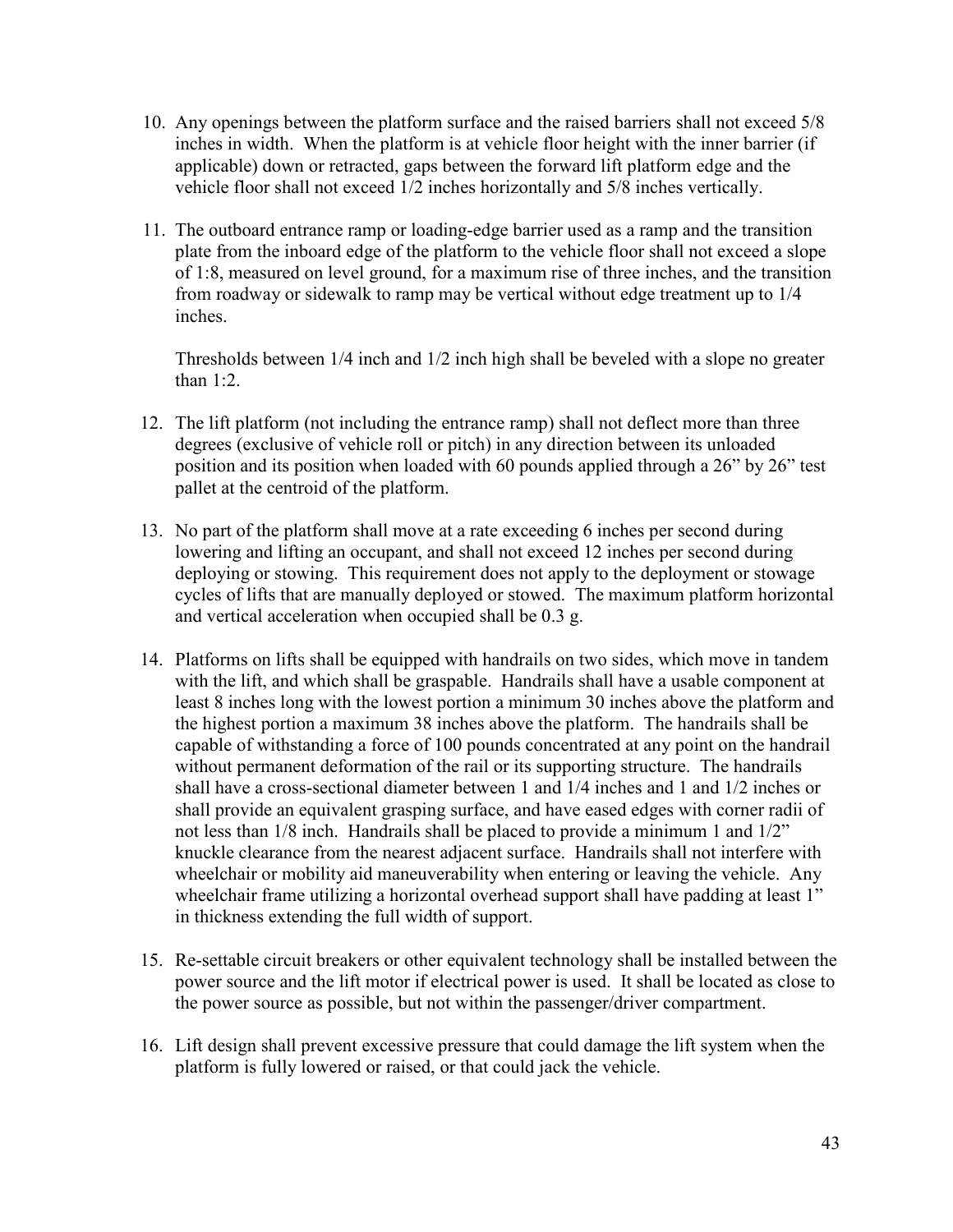- 17. The following information shall be provided with each vehicle equipped with a lift:
	- A. A phone number where information can be obtained about installation, repair, and parts. (Detailed written instructions and a parts list shall be available upon request.)
	- B. Detailed instructions regarding use of the lift, readily visible when the lift door is open, including a diagram showing the proper placement and positioning of wheelchair/mobility aids on lift.
- 18. The lift manufacturer shall make available training materials to ensure the proper use and maintenance of the lift. These may include instructional videos, classroom curriculum, system test results, or other related materials.
- 19. Each lift shall be permanently and legibly marked or incorporate a non-removable label or tag which states that it conforms to all applicable requirements of the current National Standards for School Buses. In addition, the lift manufacturer, or an authorized representative, upon request of the original titled purchaser, shall provide a **Notarized Certificate of Conformance**, either original or photocopied, which states that the lift system meets all the applicable requirements of the current National Standards for School Buses.

#### **Ramp**

Emergency ramps may be used with prior approval from the SDE.

#### **Regular Service Entrance**

- 1. Steps
	- A. The first step at the service door shall be not less than 10 inches and not more than 14 inches from the ground when measured from the top of the step based on standard chassis specifications.
	- B. Type D vehicles shall have the first step at the service door 12 to 16 inches from the ground.
- 2. The service door entrance shall use a three-step step well. Risers shall be of equal height and depth. When a plywood floor is used on steel, the differential may be increased by thickness of plywood.
- 3. Steps shall be enclosed to prevent accumulation of ice and snow.
- 4. Steps shall not protrude beyond the side bodyline.
- 5. At least one handrail shall be installed. The handrail(s) shall assist passengers during entry or exit, and shall be designed to prevent entanglement as evidenced by the passage of the NHTSA string and nut test.
- 6. An assist rail shall be provided on the right-hand side.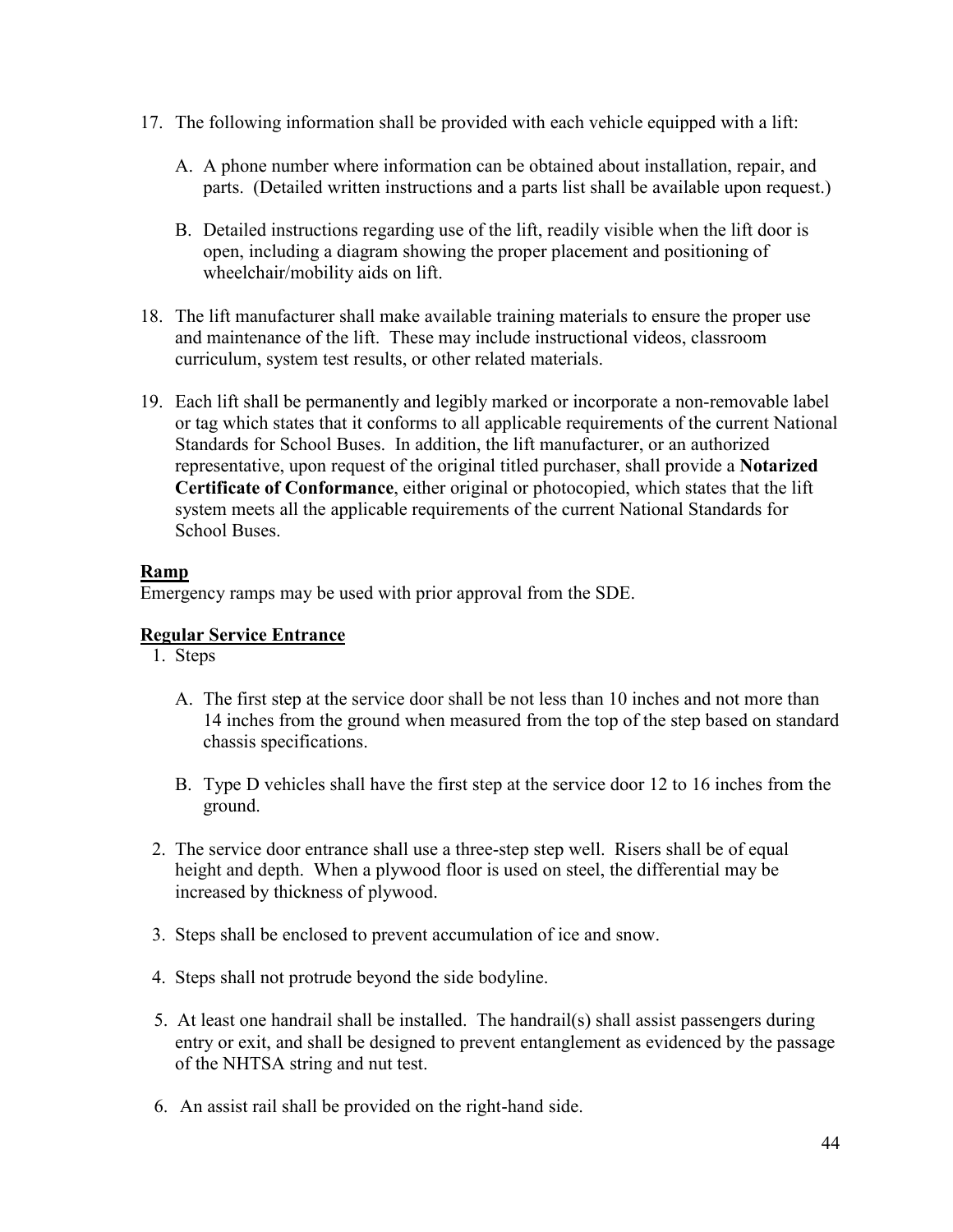#### **Restraining Devices**

- 1. On power-lift equipped vehicles, seat frames may be equipped with attachments or devices to which belts, restraining harnesses or other devices may be attached. Attachment framework or anchorage devices, if installed, shall conform to FMVSS 210.
- 2. Seat belt assemblies are optional. Seat belt assemblies may be installed on special needs buses. If seat belt assemblies are installed on special needs buses, they shall be of the lap/shoulder belt configuration. Seat belt assemblies shall be installed by the manufacturer, and must conform to FMVSS 209. Type A school buses with a GVWR of 14,500 pounds or below are required to have lap/shoulder belt assemblies.
- 4. Child restraint systems, which are used to facilitate the transportation of students who in other modes of transportation would be required to use a child, infant, or booster seat, shall conform to FMVSS 213 and 222.
- 4. Passenger seats designed to accommodate a child or infant carrier seat shall comply with FMVSS 225. These seats shall be in compliance with NHTSA's **"Guidelines for the Safe Transportation of Pre-School-Age Children in School Buses.**"

#### **Seating Arrangements**

Flexibility in seat spacing to accommodate special circumstances shall be permitted to meet passenger requirements. All seating shall be forward facing. **Floor plans for special needs buses shall be designed with emphasis on placing wheelchair positions forward of the rear axle.**

#### **Securement and Restraint System for Wheelchair/Mobility Aid and Occupant**

For purposes of better understanding the various aspects and components of this section, the term securement or phrase securement system is used exclusively in reference to the device(s), which secure the wheelchair/mobility aid. The term "restraint" or phrase "restraint system" is used exclusively in reference to the device(s) used to restrain the occupant of the wheelchair/mobility aid. The phrase "securement and restraint system" is used to refer to the total system, which secures and restrains both the wheelchair/mobility aid and the occupant.

- 1. Securement and restraint system--general
	- A. The Wheelchair/Mobility Aid Securement and Occupant Restraint System shall be designed, installed, and operated to accommodate passengers in a forward-facing orientation within the bus and shall comply with all applicable requirements of FMVSS 222 *and WC18*. Gurney-type devices shall be secured parallel to the side of each bus. *Please note: Updates to Section 18 of RESNA Wheelchair Standards, Volume 4, Wheelchairs and Transportation (otherwise known as WC18), go into effect in December 2015. New equipment meeting this standard is already available from the manufacturers and may be requested in the LEA bid.*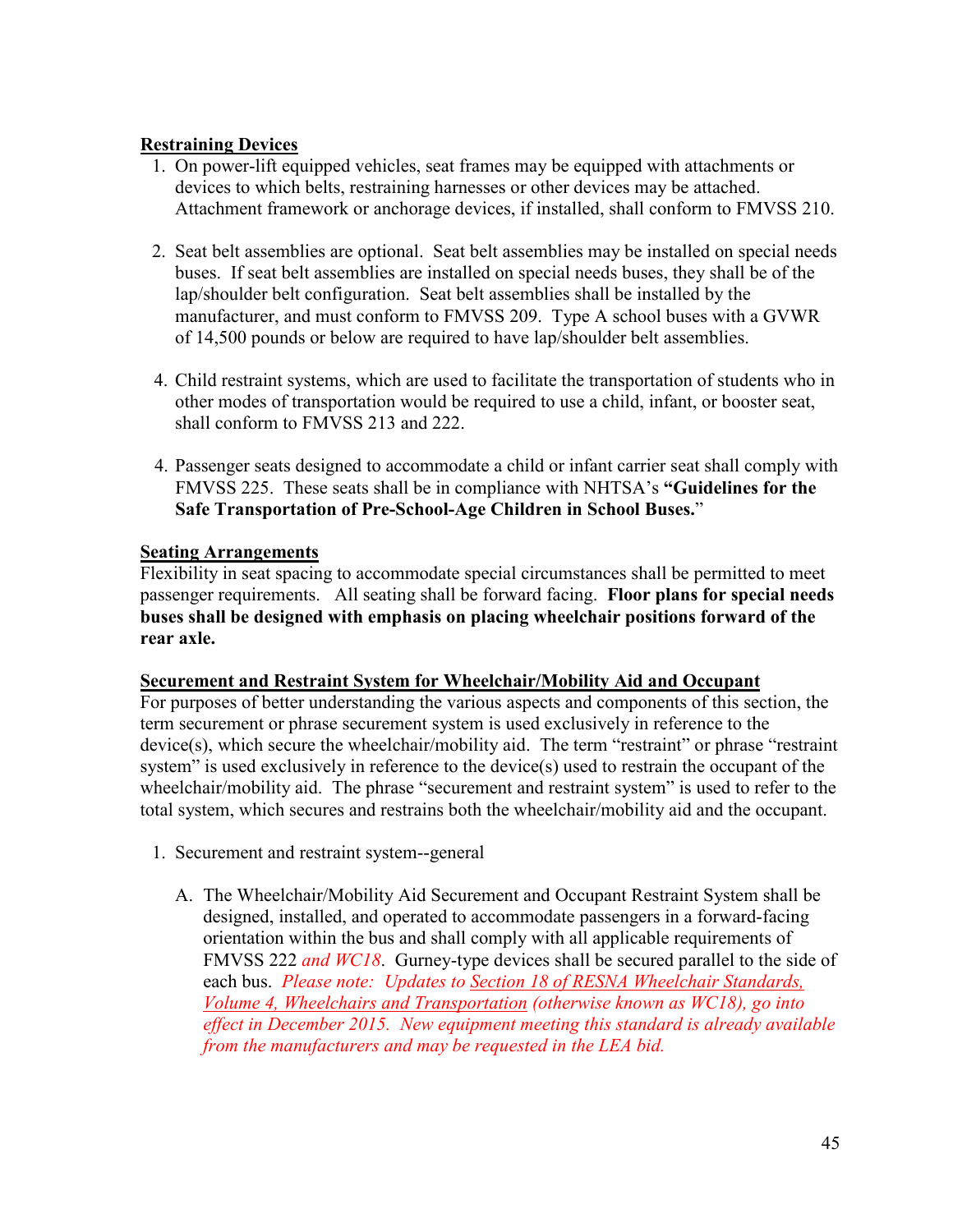- B. The securement and restraint system, including the system track, floor plates, pockets, or other anchorages shall be provided by the same manufacturer, or be certified to be compatible by manufacturers of all equipment/systems used.
- C. When a wheelchair/mobility aid securement device and an occupant restraint share a common anchorage, including occupant restraint designs that attach the occupant restraint to the securement device or the wheelchair/mobility aid, the anchorage shall be capable of withstanding the loads of both the securement device and occupant restraint applied simultaneously, in accordance with FMVSS 222 (see Sections 2 and 3 of this section).
- D. When a wheelchair/mobility aid securement device (webbing or strap assembly) is shared with an occupant restraint, the wheelchair/mobility aid securement device (webbing or strap assembly) shall be capable of withstanding a force twice the amount as specified in Section 4.4(a) of FMVSS 209 (see Sections 2 and 3 of this section).
- E. The bus body floor and sidewall structures where the securement and restraint system anchorages are attached shall have equal or greater strength than the load requirements of the system(s) being installed.
- F. The occupant restraint system shall be designed to be attached to the bus body either directly or in combination with the wheelchair/mobility aid securement system, by a method, which prohibits the transfer of weight or force from the wheelchair/mobility aid to the occupant in the event of an impact.
- G. When an occupied wheelchair/mobility aid is secured in accordance with the manufacturer's instructions, the securement and restraint system shall limit the movement of the occupied wheelchair/mobility aid to no more than 2 inches in any direction under normal driving conditions.
- H. The securement and restraint system shall incorporate an identification scheme, which will allow for the easy identification of the various components and their functions. It shall consist of one of the following, or combination thereof:
	- (1) The wheelchair/mobility aid securement (webbing or strap assemblies) and the occupant restraint belt assemblies shall be of contrasting color or color shade.
	- (2) The wheelchair/mobility aid securement device (webbing or strap assemblies) and occupant restraint belt assemblies shall be clearly marked to indicate the proper wheelchair orientation in the vehicle, and the name and location for each device or belt assembly; i.e., front, rear, lap belt, shoulder belt.
- I. All attachment or coupling devices designed to be connected or disconnected frequently shall be accessible and operable without the use of tools or other mechanical assistance.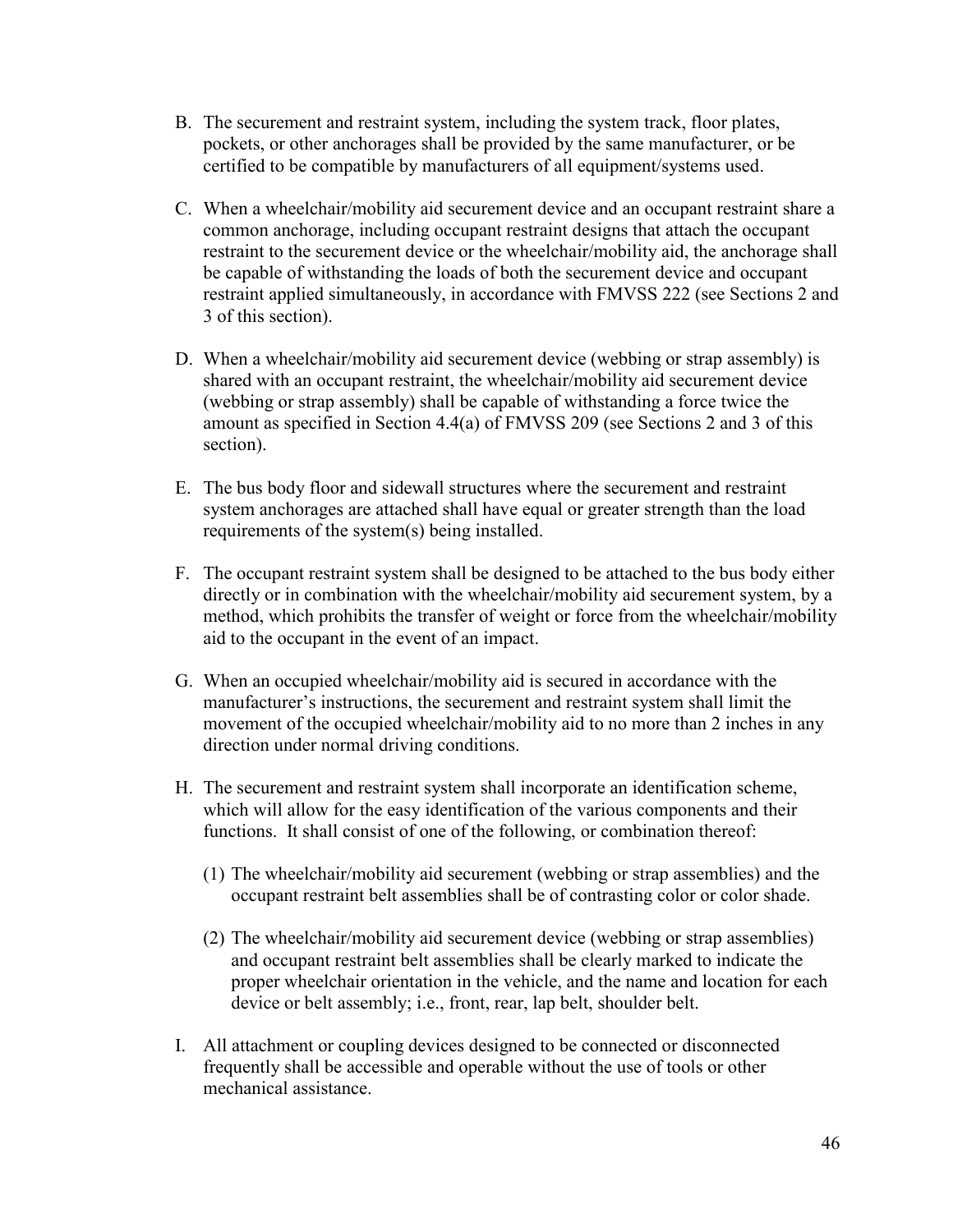- J. The securement and restraint system hardware and components shall be free of sharp or jagged areas and shall be of a non-corrosive material or treated to resist corrosion in accordance with Section 4.3(a) of FMVSS 209.
- K. The securement and restraint system shall be located and installed such that when an occupied wheelchair/mobility aid is secured, it does not block access to the lift door or emergency door.
- L. A device for storage of the securement and restraint system shall be provided. When the system is not in use, the storage device shall allow for clean storage of the system, shall keep the system securely contained within the passenger compartment, shall provide reasonable protection from vandalism, and shall enable the system to be readily accessed for use.
- M. The entire securement and restraint system, including the storage device, shall meet the flammability standards established in FMVSS 302.
- N. Each securement device (webbing or strap assembly) and restraint belt assembly shall be permanently and legibly marked or incorporate a non-removable label or tag which states that it conforms to all applicable FMVSS requirements. In addition, the system manufacturer, or an authorized representative, upon request by the original titled purchaser, shall provide a notarized Certificate of Conformance, either original or photocopied, which states that the wheelchair/mobility aid securement and occupant restraint system meets all of the requirements as specified in FMVSS 222.
- O. The following information shall be provided with each vehicle equipped with a securement and restraint system:
	- (1) A phone number where information can be obtained about installation, repair, and parts. (Detailed written instructions and a parts list shall be available upon request.)
	- (2) Detailed instructions regarding use, including a diagram showing the proper placement of the wheelchair/mobility aids and positioning of securement devices and occupant restraints, including correct belt angles.
- P. The system manufacturer shall make available training materials to ensure the proper use and maintenance of the wheelchair/mobility aid securement and occupant restraint system. These may include instructional videos, classroom curriculum, system test results, or other related materials.
- 2. Wheelchair/mobility aid securement system
	- A. Each securement system location shall consist of a minimum of four anchorage points. A minimum of two anchorage points shall be located in front of the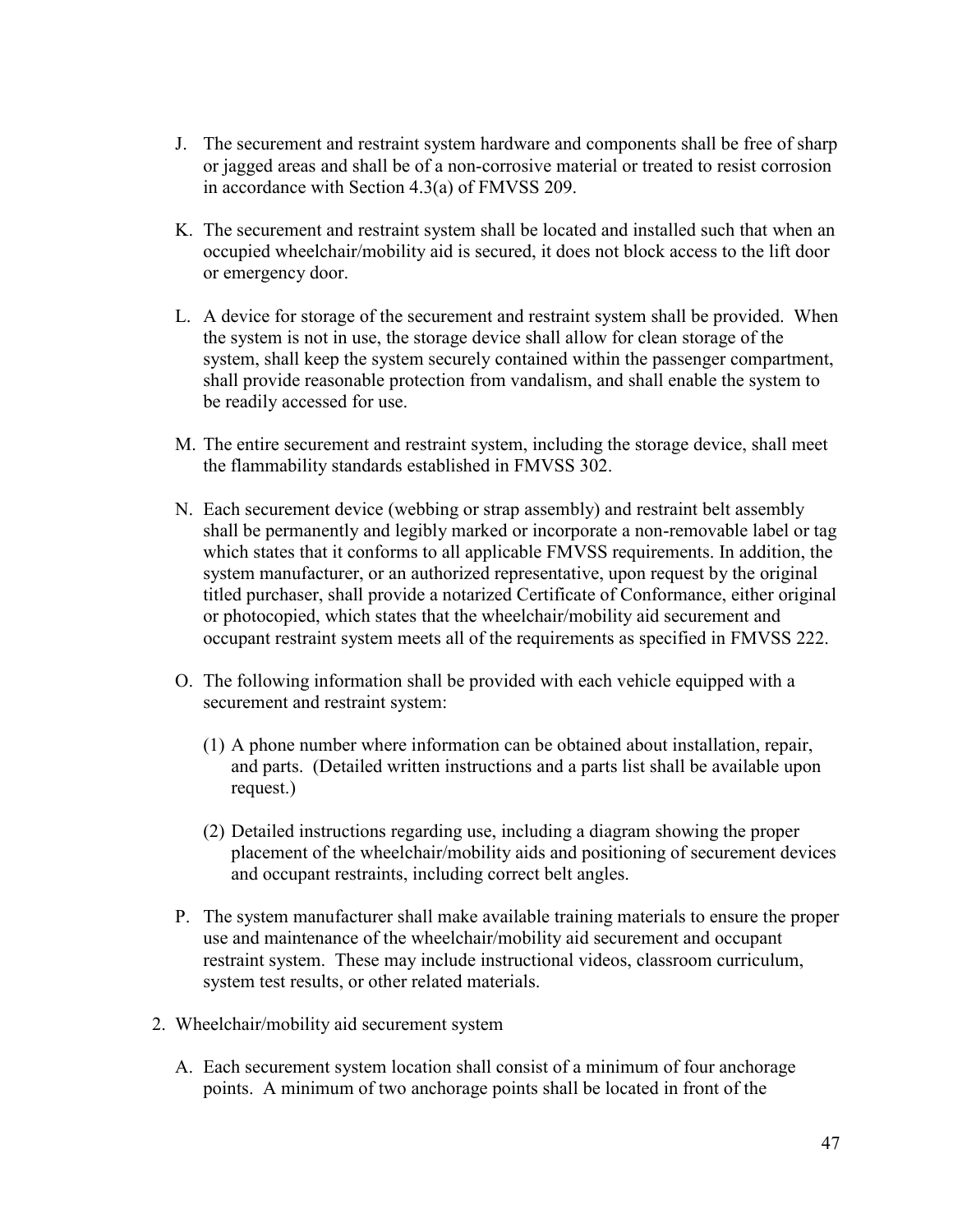wheelchair/mobility aid and a minimum of two anchorage points shall be located in the rear. The securement anchorages shall be attached to the floor of the vehicle and shall not interfere with passenger movement or present any hazardous condition.

- B. Each securement system location shall have a minimum clear floor area of 30" x 48". Additional floor area may be required for some applications. Consultation between the user and the manufacturer is recommended to ensure adequate area is provided.
- C. The securement system shall secure common wheelchair/mobility aids and shall be able to be attached easily by a person having average dexterity and who is familiar with the system and wheelchair/mobility aid.
- D. As installed, each securement anchorage shall be capable of withstanding a minimum force of 3,000 pounds (13,344 Newtons) when applied as specified in FMVSS 222. When multiple securement devices share a common anchorage, the anchorage shall be capable of withstanding the force indicated above, multiplied by the number of securement devices sharing that anchorage.
- E. Each securement device, if incorporating webbing or a strap assembly, shall comply with the requirements for Type 1 safety belt systems, in accordance with Sections 4.2, 4.3, and 4.4(a) of FMVSS 209.
- F. The securement system shall secure the wheelchair/mobility aid in such a manner that the attachments or coupling hardware will not become detached when any wheelchair/mobility aid component deforms, when one or more tires deflate, and without intentional operation of a release mechanism (e.g., a spring clip on a securement hook).
- G. Each securement device (webbing or strap assembly) shall be capable of withstanding a minimum force of 2,500 pounds when tested in accordance with FMVSS 209.
- H. Each securement device (webbing or strap assembly) shall provide a means of adjustment of manufacturer's design, to remove slack from the device or assembly.
- I. Each securement device, webbing, or strap assembly shall be of the automatic, retractable type.
- 3. Occupant restraint system
	- A. A Type II-A occupant restraint system, which meets all applicable requirements of FMVSS 209 and 210, shall provide for restraint of the occupant. For buses equipped with track seating, the occupant restraint shoulder track for the lap shoulder belt assembly shall be installed the full length of all floor track.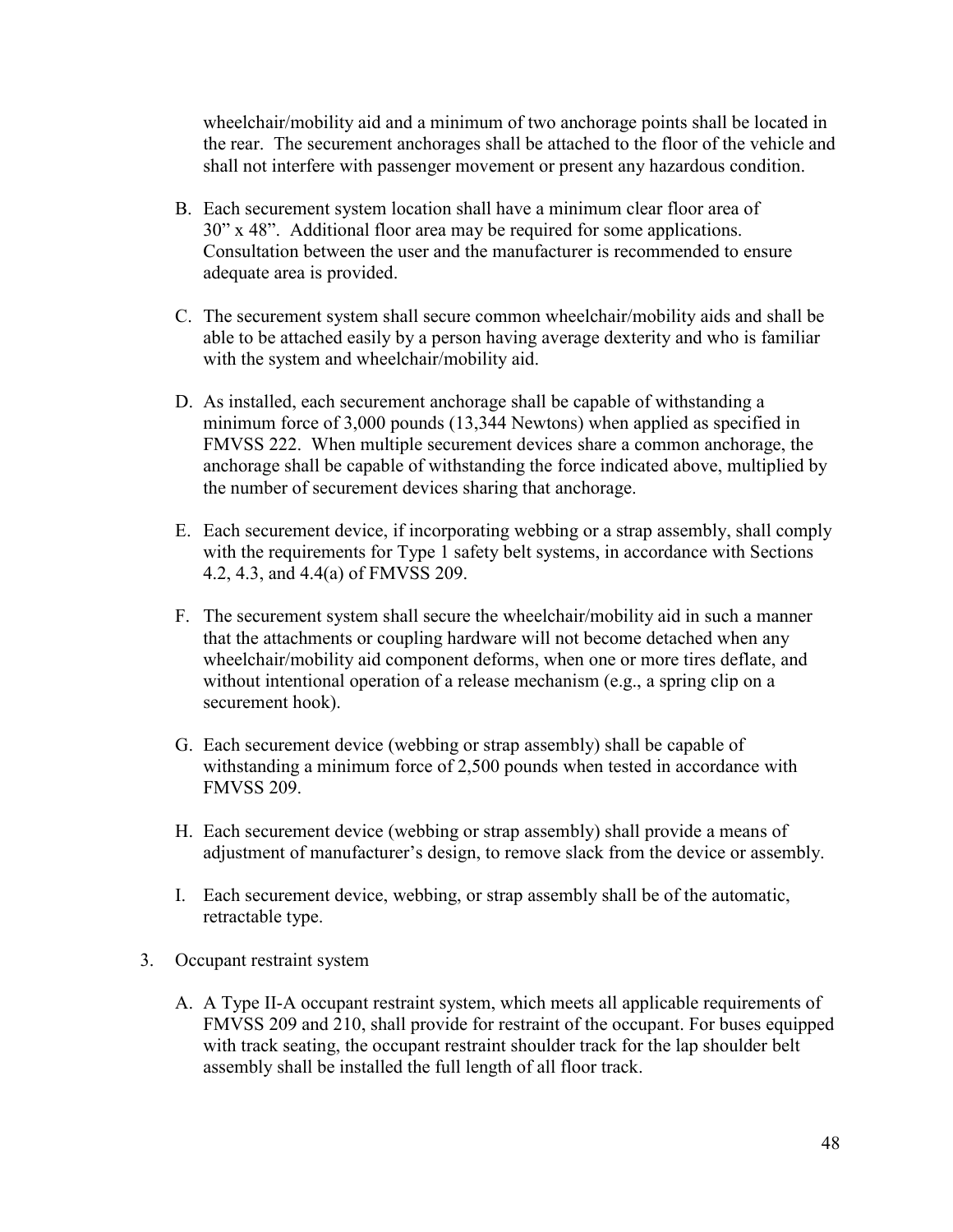- B. The occupant restraint system shall be made of materials which do not stain, soil, or tear an occupant's clothing, and which are resistant to water damage and fraying.
- C. Each restraint system location shall have not less than one anchorage, of manufacturer's design, for the upper end of the upper torso restraint.
	- (1) The anchorage for each occupant's upper torso restraint shall be capable of withstanding a minimum force of 1,500 pounds (6,672 Newtons) when applied as specified in FMVSS 222.
- D. Each wheelchair/mobility aid location shall have not less than two floor anchorages for the occupant pelvic and the connected upper torso restraint.
	- (1) Each floor anchorage shall be capable of withstanding a minimum force of 3,000 pounds (13,344 Newtons) when applied as specified in FMVSS 222.
	- (2) When multiple occupant restraints share a common anchorage, the anchorage shall be capable of withstanding a minimum force of 3,000 pounds (13,344 Newtons) multiplied by the number of occupant restraints sharing the common anchorage in accordance with FMVSS 222.
- E. Each floor and wall anchorage which secures the occupant restraint to the vehicle and which is not permanently attached, shall be of a "positive latch" design, and shall not allow for any accidental disconnection.

#### **Special Light**

Doorways, in which lifts are installed, shall have lighting as required by FMVSS 403 and 404.

## **Special Service Entrance**

- 1. Power lift equipped bodies shall have a special service entrance to accommodate the power lift. Door materials, panels and structural strength shall be equivalent to the conventional service and emergency doors. Color, rub rail extensions, lettering and other exterior features shall match adjacent sections of the body.
- 2. The special service entrance and door shall be located on the right side of the bus and shall be designed so as not to obstruct the regular service entrance. All doors shall have positive fastening devices to hold doors in the open position.
- 3. Each door shall have windows, set in a waterproof manner, which are visually similar in size and location to adjacent non-door windows. Glazing shall be of the same type and tinting (if applicable) as standard fixed glass in other body locations.
- 4. A drip molding shall be installed above the opening to effectively divert water from the entrance.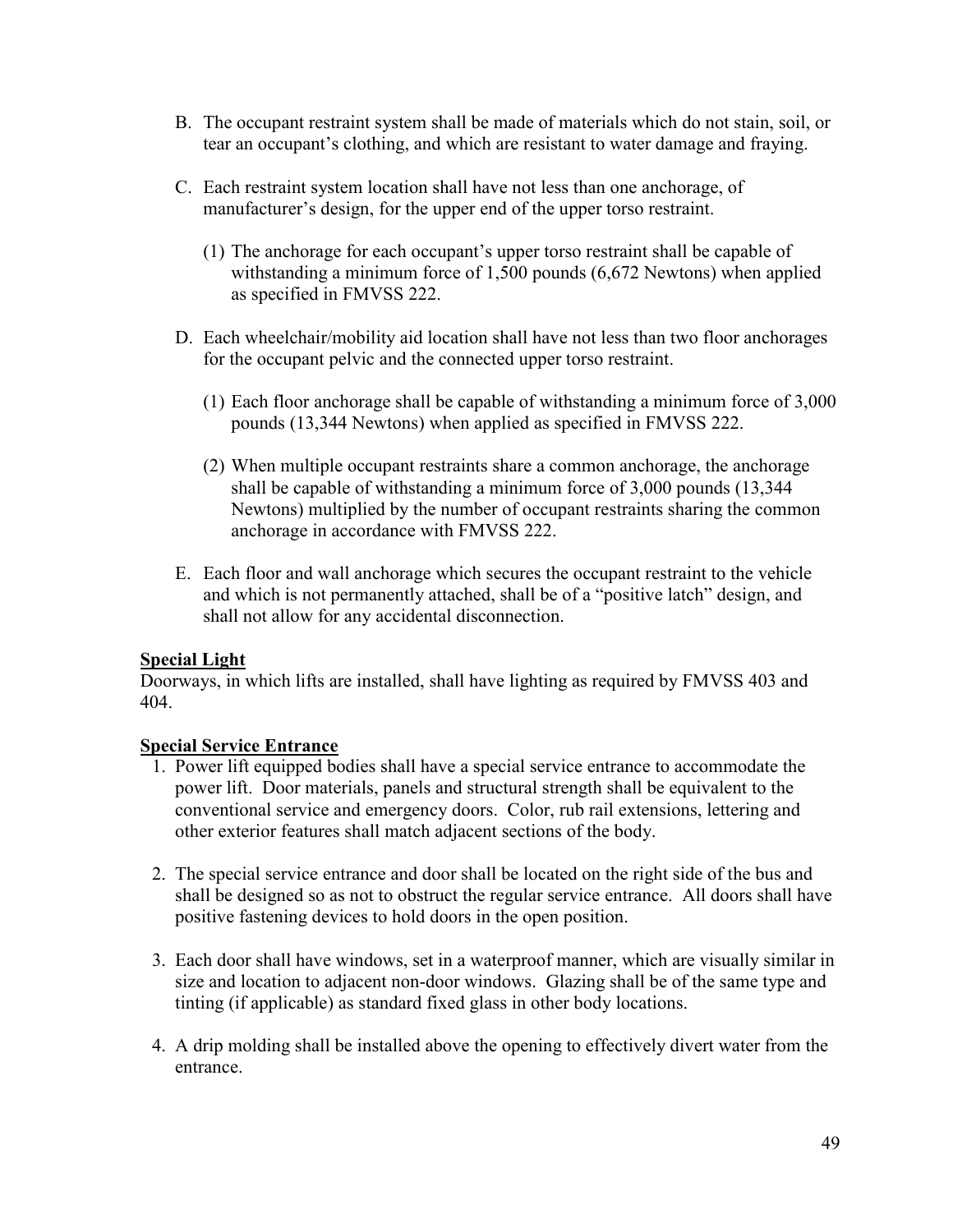- 5. Door posts and headers from the entrance shall be reinforced sufficiently to provide support and strength equivalent to the areas of the side of the bus not used for special service entrance.
- 6. The special service entrance door shall be equipped with a device that will actuate a visible signal located in the driver's compartment when the door is open and ignition is in "on" position.
- 7. A switch shall be installed so that the lifting mechanism will not operate when the lift platform door is closed.
- 8. The special service entrance door shall be equipped with padding at the top edge of the door opening. The pad shall be at least three inches wide and one inch thick and extend the full width of the door opening.

#### **Support Equipment and Accessories**

- 1. Each bus shall contain at least two belt cutters, one properly secured in a location within reach of the driver while belted into his/her driver's seat. The second belt cutter shall be stored in a location in the passenger compartment that is accessible to the bus aide or driver, but not accessible to students. The belt cutter shall be durable, designed to eliminate the possibility of the operator or others being cut during use and must have a full handgrip.
- 2. Special equipment or supplies which are used on the bus for mobility assistance, health support, or safety purposes shall meet any local, federal, or engineering standards which may apply, including proper identification.

Equipment which may be used for these purposes includes, but is not limited to:

- A. Wheelchairs and other mobile seating devices (see section on Securement System for Mobile Seating Devices/Occupant).
- B. Crutches, walkers, canes, and other ambulating devices.
- C. Medical support equipment. This may include respiratory devices such as oxygen bottles (which should be no larger than 22 cubic feet for liquid oxygen and 38 cubic feet for compressed gas), or ventilators. Tanks and valves should be located and positioned to protect them from direct sunlight, bus heater vents, or other heat sources. Other equipment may include intravenous and fluid drainage apparatus. Appropriate medical placarding, if needed, shall be added by the LEA.
- 3. All portable equipment and special accessory items, including the equipment listed above, shall be secured at the mounting location to withstand a pulling force of five times the weight of the item, or shall be retained in an enclosed, latched compartment. The compartment shall be capable of withstanding forces applied to its interior equal to five times the weight of its contents without failure to the box's integrity and securement to the bus. Exception: If these standards provide specific requirements for securement of a particular type of equipment, the specific standard shall prevail (i.e., wheelchairs).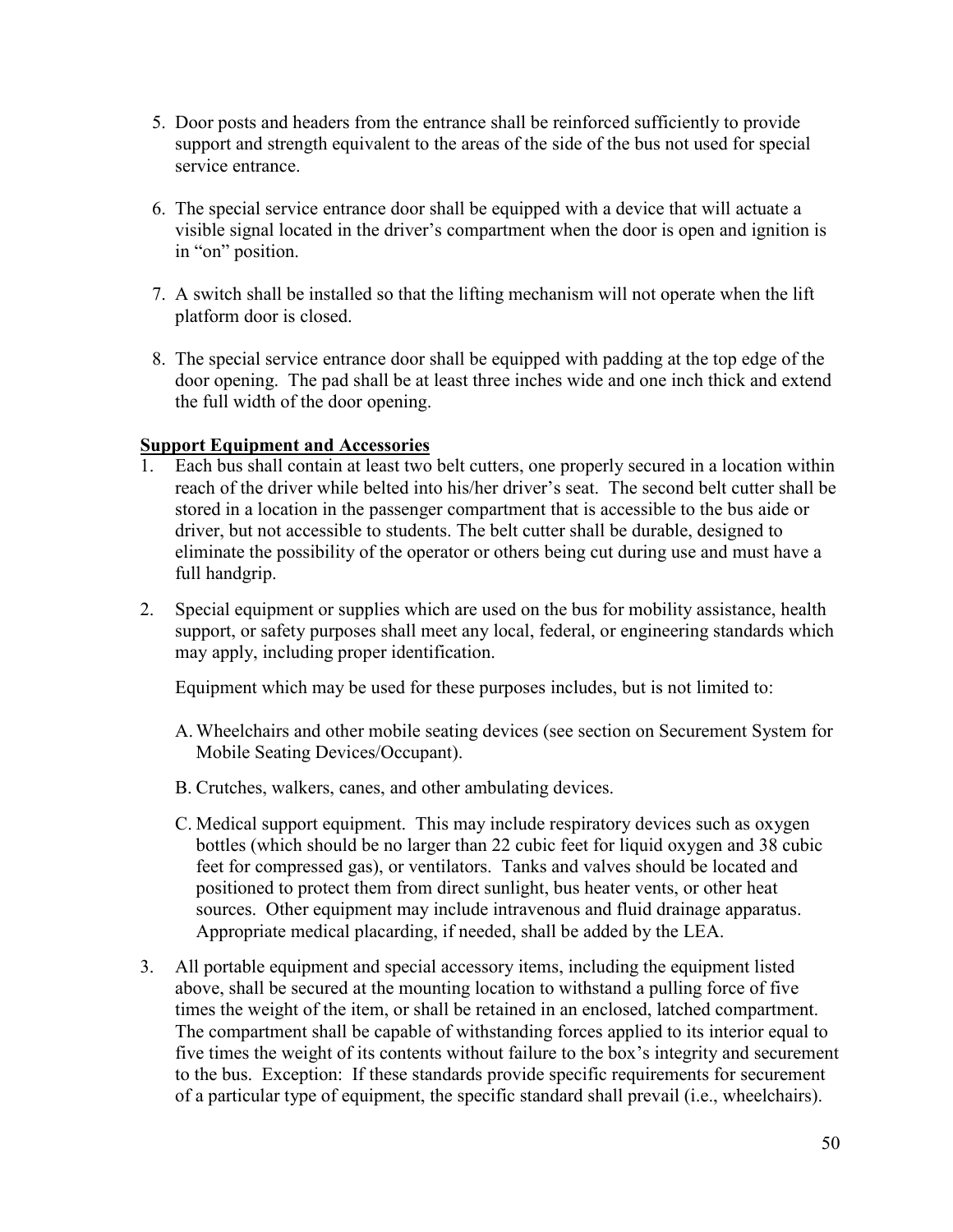## **SECTION V – ALTERNATIVE FUEL STANDARDS**

- 1. School systems considering the use of alternative fuels such as bio-diesel, liquefied petroleum gas (LPG), compressed natural gas (CNG), electric or the purchase of alternative-fuel buses shall contact the Alabama State Department of Education, Pupil Transportation Section, Montgomery, Alabama, 36130 for information and written approval prior to initiating the bid process. Written requests must, at a minimum, provide the SDE with detailed specifications including the specific design, performance criteria, alternative-fuel type and safety specifications for the alternative fuel or buses.
- 2. The guidelines contained herein shall pertain to school buses approved by the Alabama State Department of Education to operate on alternative-fuel sources.
	- A. Any company or individual providing alternative-fuel school buses to school systems shall provide appropriate certifications as well as maintenance, repair and trouble-shooting information and safety training for each system. All maintenance on alternative-fuel buses shall be performed by personnel who are certified by the appropriate regulatory agency for the alternative fuel.
	- B. These companies or individuals shall submit to the Alabama State Department of Education, Pupil Transportation Section, Montgomery, Alabama, 36130, documentation certifying that the requirements of this section have been met.
- 3. The retro-fitting of existing school bus engines for alternative fuel use is prohibited.
- 4. Fuel blends containing used cooking oil will not be allowed.

# **SECTION VI - OPTIONS**

School systems should contact the their state school bus inspector or the Alabama State Department of Education, Pupil Transportation Section prior to the purchase and/or installation of any optional or after-market equipment. This is to ensure that the equipment and/or its installation is in compliance with the current Alabama Minimum Specifications for School Buses.

#### **Locking Fuel Compartment Door**

Provide at the option of the purchaser a lock and key to secure the fuel compartment door.

#### **Storage Compartment for Required Emergency Equipment**

Provide at the option of the purchaser a storage compartment located in the driver's compartment to house the emergency equipment. It shall be a locked compartment with a warning buzzer attached so as to activate when the ignition switch is on and the compartment is locked.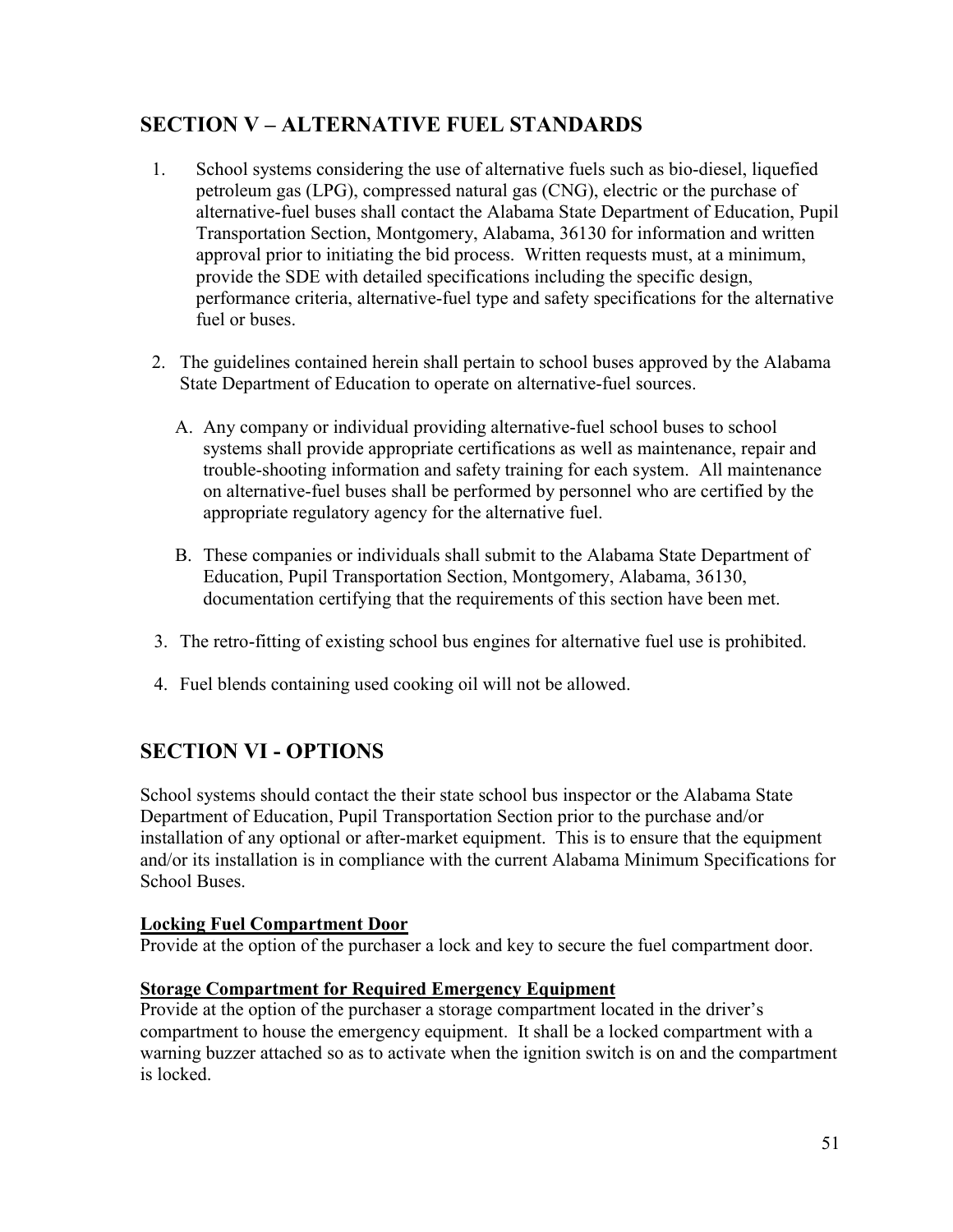#### **SECTION VII - MULTIFUNCTIONAL SCHOOL ACTIVITY BUS (MFSAB)**

#### **DEFINITION:**

A Multifunctional School Activity Bus (MFSAB) is a school bus constructed to Federal Motor Vehicle Safety Standards (FMVSS) and Alabama Minimum School Bus Specifications. It must be purchased or leased as a new bus and may only be used for extracurricular activities. **These buses may not be used to transport students to and from schools or between schools for the purpose of attendance.** 

The following exceptions to the Alabama Minimum Specifications for School Buses for regular route buses shall be allowed for these vehicles.

#### **Identification:**

- 1. The bus body shall bear the words "**ACTIVITY BUS**" in a contrasting color at least 8 inches high in the area where "school bus" is normally positioned. Lettering and numbering shall conform to FMVSS and Alabama Minimum Specifications and shall meet reflectivity standards. Bus numbering on this bus may be of a contrasting color.
- 2. The name of the school system shall be displayed in at least five-inch letters on both sides of the bus in the beltline area. **NO SIGNS OR LOGOS** shall be applied to any area of the bus including the bumpers. The name of the school may be displayed in the beltline area. No signs, logos, or other items shall be displayed on the windows of the bus.

#### **Color:**

 The local school with school system approval may determine the color of the activity bus. The color scheme may utilize any combination of up to **THREE** colors. This combination may be in addition to an optional white roof. The color National School Bus Yellow (SBMTC-008 Publication) shall not be used as a part of the color scheme.

 School systems and/or vendors shall submit preliminary color schemes to the Alabama State Department of Education, Pupil Transportation Section for approval **prior to the purchase or manufacture** of a Multifunctional School Activity Bus (MFSAB).

#### **Seating:**

Transit style seats, which meet all aspects of FMVSS 222 and 302, may be used in lieu of regular school bus seats.

#### **Lighting and Warning Devices:**

All activity buses shall meet state and federal standards for normal school bus lighting and warning device requirements with the following exceptions: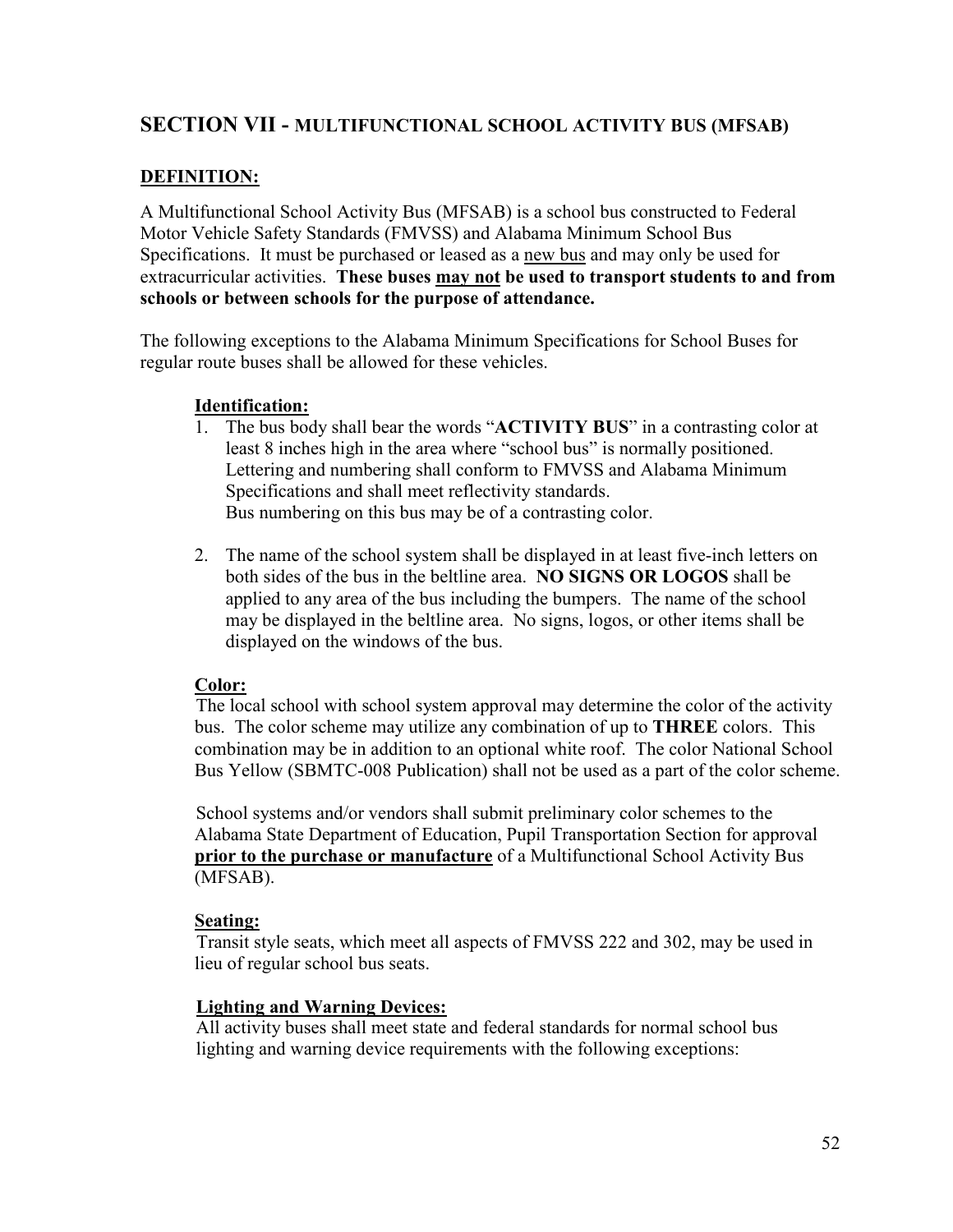Multifunctional School Activity Buses (MFSAB) may not be equipped with alternately flashing amber or red signal lamps used for loading and unloading students.

Multifunctional School Activity Buses (MFSAB) may not be equipped with stop arm signals or crossing control arms.

#### **INSPECTIONS:**

Annual inspection by Alabama State Department of Education (SDE) state school bus inspectors and monthly inspections by local school bus inspectors shall be performed on all Multifunctional School Activity Buses (MFSAB) as required by Alabama law and the Rules of the Alabama State Board of Education.

#### **REGULATIONS:**

These buses shall be owned by the local school system or leased from private school bus transportation contractors. All Alabama laws, Rules of the State Board of Education, and other applicable regulations pertaining to the operation of school buses and certification of school bus drivers shall apply to Multifunctional School Activity Buses.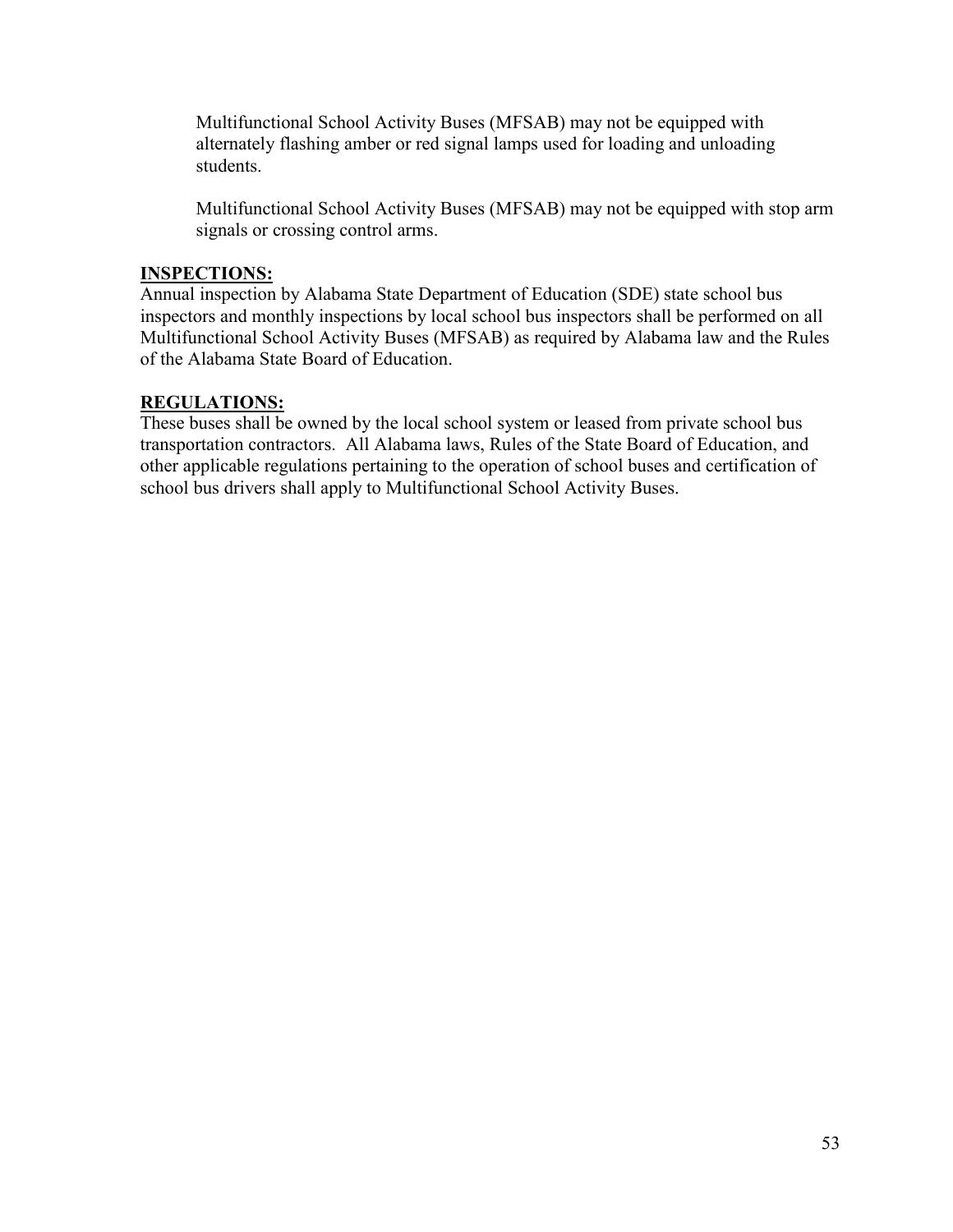



Disposal of Used School Buses

The procedures outlined in this document should be used in order to assure the proper disposal of school buses that are sold or otherwise removed from your school system's school bus fleet.

If the bus is sold to another school system, private school, or other agency that will continue to use the vehicle as a school bus, only the name of your system, the state inspection sticker, and the tag should be removed. **If the bus is sold or traded to a dealer only state inspection sticker and the tag should be removed.** The school bus dealer will remove the name of the school system, which could increase the value of the bus.

Alabama law requires that school buses be equipped with signal lamps and other visual signals and markings that clearly identify the vehicle as a school bus. School buses are also equipped with specialized equipment in order to help protect students, school bus drivers, and motorists. These visual markings, signals, and other specialized equipment, which include amber and red flashing lights, stop signs, warning signs on the rear of the bus, school bus lettering, and crossing control arms, are peculiar to school buses and may not be used on other vehicles, except as provided under Alabama law. Accordingly, the disposal of school buses requires measures above and beyond those necessary for the disposal of other school system vehicles.

To avoid possible liability, improve security, and also ensure compliance with the law, the following procedures should be followed when disposing of buses that will no longer be used as school buses:

- 1. Disable the overhead amber and red flashing lamps and stop arm used when loading and unloading students.
- 2. Disable the crossing control arm.
- 3. Remove all references to the entire name of the system on the sides of the bus, not just the name of the county or city.
- 4. Remove the words "SCHOOL BUS" on the **front and rear** of the bus.
- 5. Remove the Alabama State Inspection Sticker from the windshield.
- 6. Remove the county or municipal tag from the vehicle before the sale.

Questions regarding the proper disposal of used school buses should be addressed to the Alabama State Department of Education, Pupil Transportation Section, Montgomery, Alabama at 334-242-9730.